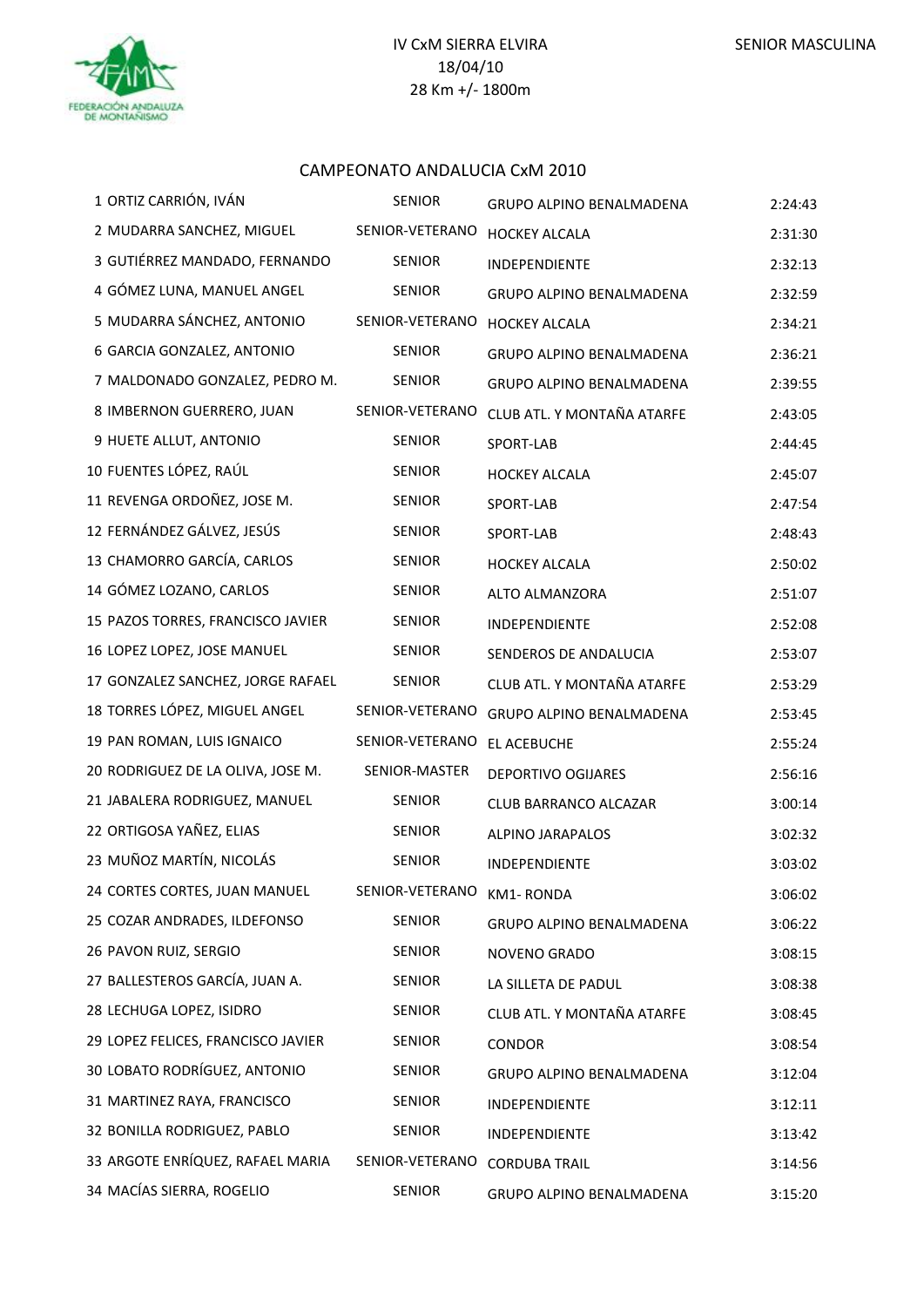

| 35 ORTIZ SUAREZ, MARCO ANTONIO    | <b>SENIOR</b>   | CLUB ALCALAREÑO DE MONTAÑA | 3:15:35 |
|-----------------------------------|-----------------|----------------------------|---------|
| 36 PEREZ BARAJAS, LORENZO         | <b>SENIOR</b>   | <b>HOCKEY ALCALA</b>       | 3:15:40 |
| 37 SÁNCHEZ VILLALBA, FRANCISCO    | <b>SENIOR</b>   | ATLETISMO Y MONTAÑA ATARFE | 3:16:06 |
| 38 MEDINA JIMÉNEZ, FCO JESÚS      | SENIOR-VETERANO | CLUB ALPINO UNIVERSITARIO  | 3:17:52 |
| 39 RUBIA GARCIA, ANTONIO JESUS    | SENIOR-VETERANO | ALPINO JARAPALOS           | 3:17:53 |
| 40 FDEZ DE MESA ALARCÓN, FDO      | <b>SENIOR</b>   | <b>CORDUBA TRAIL</b>       | 3:17:58 |
| 41 SORIA ROJAS, PEDRO             | <b>SENIOR</b>   | <b>INDEPENDIENTE</b>       | 3:18:24 |
| 42 ROMAN FERNANDEZ, JOSE CARLOS   | SENIOR-VETERANO | <b>ATARFE</b>              | 3:18:41 |
| 43 LÓPEZ CASTILLA, FRANCISCO JOSÉ | <b>SENIOR</b>   | INDEPENDIENTE              | 3:18:51 |
| 44 LIZANA GAVIRA, JOSE            | <b>SENIOR</b>   | PIEDRALUENGA               | 3:19:18 |
| 45 SERRANO GONZALEZ, FERNANDO     | <b>SENIOR</b>   | <b>CORDUBA TRAIL</b>       | 3:19:22 |
| 46 DEL TORO LASANTA, JOSÉ CARLOS  | <b>SENIOR</b>   | GRUPO ALPINO BENALMADENA   | 3:19:43 |
| 47 BLANCO SANCHEZ, JUAN JOSE      | SENIOR-VETERANO | DEPORTEMANIA CXM           | 3:20:45 |
| 48 LOPEZ JIMENEZ, MIGUEL          | SENIOR-VETERANO | GRUPO ALPINO BENALMADENA   | 3:21:08 |
| 49 SUBIRI FERNANDEZ, JUAN ANTONIO | SENIOR-VETERANO | <b>ALPINO JARAPALOS</b>    | 3:22:45 |
| 50 GRANADOS ROMERO, FRANCISCO     | <b>SENIOR</b>   | <b>CONDOR</b>              | 3:23:00 |
| 51 JIMÉNEZ FERNÁNDEZ, ANTONIO     | SENOR-MASTER    | <b>HOCKEY ALCALA</b>       | 3:24:08 |
| 52 PORRINO MARTÍN, PEDRO JESÚS    | <b>SENIOR</b>   | <b>INDEPENDIENTE</b>       | 3:24:37 |
| 53 RAMIREZ PEREZ, FRANCISCO       | SENIOR-VETERANO | <b>HOCKEY ALCALA</b>       | 3:25:15 |
| 54 GOMEZ GARCIA, LUIS MANUEL      | <b>SENIOR</b>   | DEPORTEMANIA CXM           | 3:25:47 |
| 55 RIOS ROLDAN, FRANCISCO JAVIER  | <b>SENIOR</b>   | INDEPENDIENTE              | 3:26:06 |
| 56 CALVILLO MAZARRO, MANUEL       | SENIOR-VETERANO | <b>HOCKEY ALCALA</b>       | 3:26:36 |
| 57 CASTRO GARCIA, JOSE LUIS       | SENIOR-VETERANO | DEPORTEMANIA CXM           | 3:26:53 |
| 58 CASILLAS SEVILLA, JESUS        | <b>SENIOR</b>   | <b>UBRIQUE TRAIL</b>       | 3:28:18 |
| 59 PEREZ RUIZ, JUAN CARLOS        | SENIOR-VETERANO | DEPORTEMANIA CXM           | 3:28:26 |
| 60 VIDAL BAEZ, MANUEL             | <b>SENIOR</b>   | INDEPENDIENTE              | 3:28:47 |
| 61 VILCHEZ CABELLO, ANTONIO       | SENIOR-VETERANO | ATLETISMO Y MONTAÑA ATARFE | 3:30:00 |
| 62 GAMEZ MELLADO, FCO PEDRO       | SENIOR-VETERANO | ALPINO JARAPALOS           | 3:31:27 |
| 63 CRUZ MOLINA, MANUEL SEGUNDO    | <b>SENIOR</b>   | COBEX MEDIA LEGUA BAENA    | 3:33:54 |
| 64 ISRAEL AFRIAT, LEON            | SENIOR-VETERANO | GRUPO ALPINO BENALMADENA   | 3:34:06 |
| 65 FERNANDEZ DOMENECH, JUAN       | SENIOR-VETERANO | ALPINO JARAPALOS           | 3:34:54 |
| 66 BADURA, ALES                   | SENIOR-MASTER   | GRUPO ALPINO BENALMADENA   | 3:36:43 |
| 67 DIAZ BERNAL, JOSE DAVID        | <b>SENIOR</b>   | ATLETISMO CARTAMA          | 3:37:37 |
| 68 ROMERO JIMENEZ, RAUL           | <b>SENIOR</b>   | SENDEROS DE ANDALUCIA      | 3:39:24 |
| 69 LEIVA DOMINGUEZ, SERGIO        | SENIOR          | ALPINO JARAPALOS           | 3:40:02 |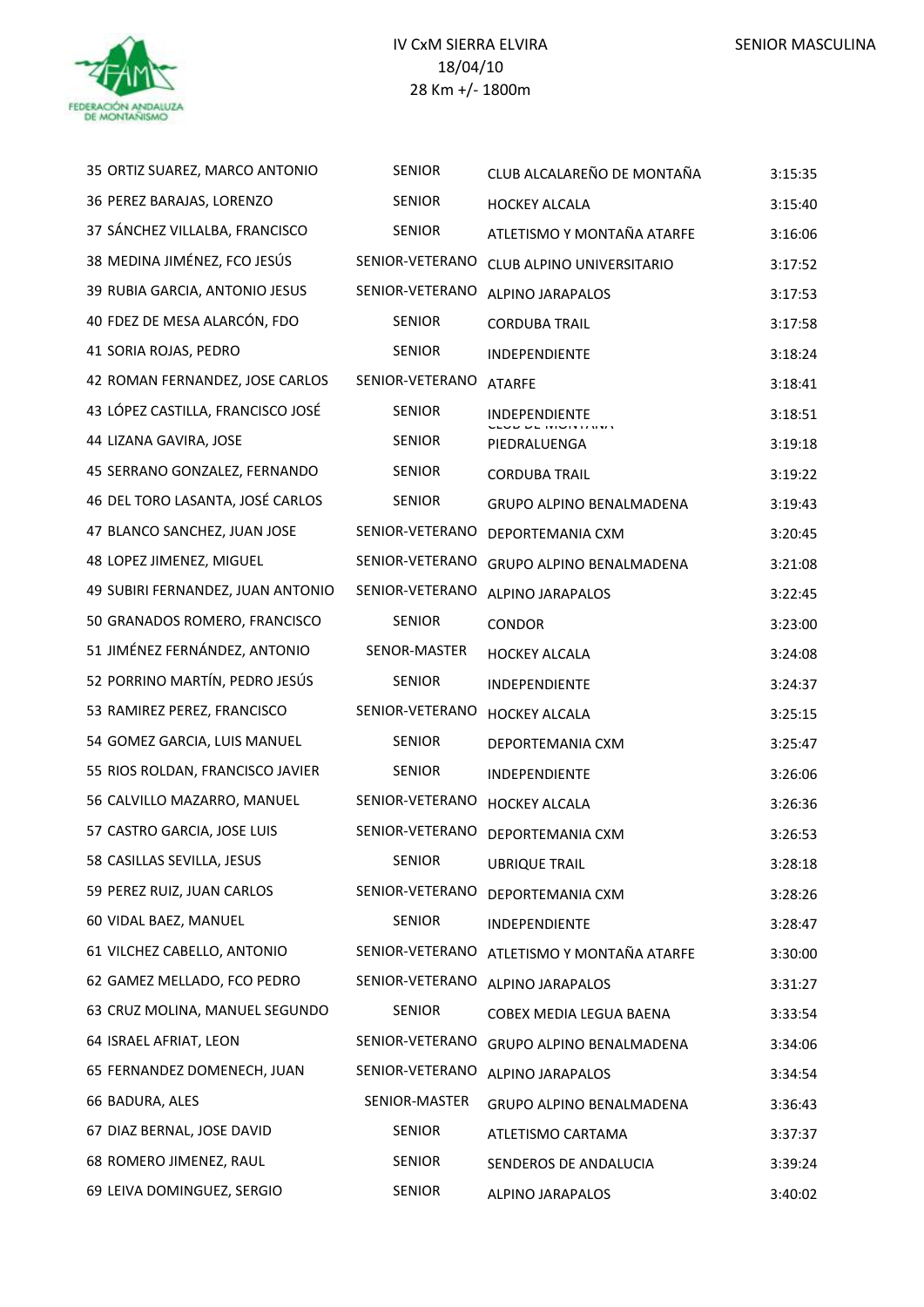| 70 RAMIREZ LOSILLA, ENRRIQUE      | SENIOR-VETERANO | <b>ALPINO JARAPALOS</b>             | 3:40:02 |
|-----------------------------------|-----------------|-------------------------------------|---------|
| 71 RAMIREZ LA FUENTE, EDUARDO     | <b>SENIOR</b>   | ALPINO JARAPALOS                    | 3:40:03 |
| 72 STEVEN WOLLEY, MARK            | SENIOR-VETERANO | ALPINO JARAPALOS                    | 3:40:03 |
| 73 GARCIA FEU, ANTONIO            | SENIOR          | INDEPENDIENTE                       | 3:40:18 |
| 74 GUETO AGUNDO, GABRIEL          | <b>SENIOR</b>   | CLUB MONTAÑA PIEDRALUENGA           | 3:41:23 |
| 75 MOLINA BONILLA, DOMINGO        | SENIOR-VETERANO | INDEPENDIENTE                       | 3:42:05 |
| 76 PEREZ MARIN, ISIDRO MANUEL     | SENIOR-MASTER   | <b>CD SALTABALATES</b>              | 3:44:54 |
| 77 LEON HEREDIA, JOSE ANTONIO     | SENIOR-VETERANO | ATL. SENDERISMO LAS GABIAS          | 3:46:21 |
| 78 INFANTE GARCÍA, JESÚS          | <b>SENIOR</b>   | INDEPENDIENTE                       | 3:48:20 |
| 79 SÁEZ CAZORLA, FEDERICO         | SENIOR-MASTER   | <b>CONDOR</b>                       | 3:49:00 |
| 80 AZUAGA GOMEZ, EMILIO           | SENIOR-VETERANO | CLUB ATL. PLAYAS DE MALAGA          | 3:49:06 |
| 81 SOLERO MEJIAS, JESUS           | SENIOR-MASTER   | GRUPO ALPINO BENALMADENA            | 3:49:21 |
| 82 GÁMEZ CLAROS, ANTONIO JESÚS    | SENIOR-VETERANO | LA BOTA VIAJERA                     | 3:50:06 |
| 83 GARCIA MORENO, JOSE            | <b>SENIOR</b>   | ALPINO JARAPALOS                    | 3:52:07 |
| 84 NARANJO NARANJO, ISABELO       | SENIOR-VETERANO | DEPORTEMANIA CXM                    | 3:52:13 |
| 85 DELGADO SERVAN, MANUEL         | SENIOR-MASTER   | CLUB MONTAÑA CHICLANA               | 3:52:37 |
| 86 GONZÁLEZ LÓPEZ, FCO JAVIER     | SENIOR          | ATL. SEXITANO ALMUÑÉCAR             | 3:52:54 |
| 87 HICKS, AARON                   | <b>SENIOR</b>   | <b>CLUB AIRE LIBRE TREPARRISCOS</b> | 3:52:58 |
| 88 RUANO FERRÓN, JOSE ANTONIO     | <b>SENIOR</b>   | <b>CONDOR</b>                       | 3:53:05 |
| 89 CARABALLO ESTEBAN, PRUDENCIO   | SENIOR-VETERANO | DEPORTEMANIA CXM                    | 3:53:42 |
| 90 NARANJO SALADO, JESÚS          | SENIOR-VETERANO | NUTRIAS PANTANERAS                  | 3:54:22 |
| 91 FERNANDEZ RIVERA, ALBERTO      | SENIOR-VETERANO | C.D. AMIGOS COCHE ESCOBA            | 3:55:09 |
| 92 DURÁN ALVARO, JOSÉ MANUEL      | SENIOR-VETERANO | C.A. PALACIEGO                      | 3:55:42 |
| 93 DE LA PEÑA FERNÁNDEZ, BERNARDO | <b>SENIOR</b>   | CLUB MONTAÑA CHICLANA               | 3:56:57 |
| 94 DOMINGUEZ LUZON, SANTIAGO      | SENIOR-MASTER   | <b>ALPINO JARAPALOS</b>             | 3:57:50 |
| 95 CASTILLO LÓPEZ, JAVIER         | SENIOR          | NÓRDICO MONACHIL                    | 3:58:29 |
| 96 LOPEZ HIDALGO, FERNANDO        | <b>SENIOR</b>   | <b>CLUB DEPORTIVO EL SUBURBIO</b>   | 3:58:42 |
| 97 ROMERO DIAZ, EMILIO            | SENIOR-VETERANO | C.M.MOSCARIL                        | 3:58:51 |
| 98 GARCÍA MARTÍN, JESÚS EMILIO    | SENIOR-VETERANO | INDEPENDIENTE                       | 3:59:21 |
| 99 GALINDO ORTEGA, FRANCISCO      | SENIOR-VETERANO | CLUB ATL. Y MONTAÑA ATARFE          | 4:00:13 |
| 100 LINARES MARTÍNEZ, SALVADOR    | <b>SENIOR</b>   | <b>HOCKEY ALCALA</b>                | 4:01:20 |
| 101 NARANJO SALADO, LUIS MANUEL   | SENIOR-VETERANO | NUTRIAS PANTANERAS                  | 4:01:32 |
| 102 LOPEZ MONTALBAN, ANTONIO      | SENIOR-VETERANO | SPORT-LAB                           | 4:01:42 |
| 103 DEL OLMO RIVAS, CARLOS        | <b>SENIOR</b>   | INDEPENDIENTE                       | 4:02:31 |
| 104 WILHELMI FERRER, PABLO        | SENIOR          | <b>CLUB ALPINO TINTO</b>            | 4:02:48 |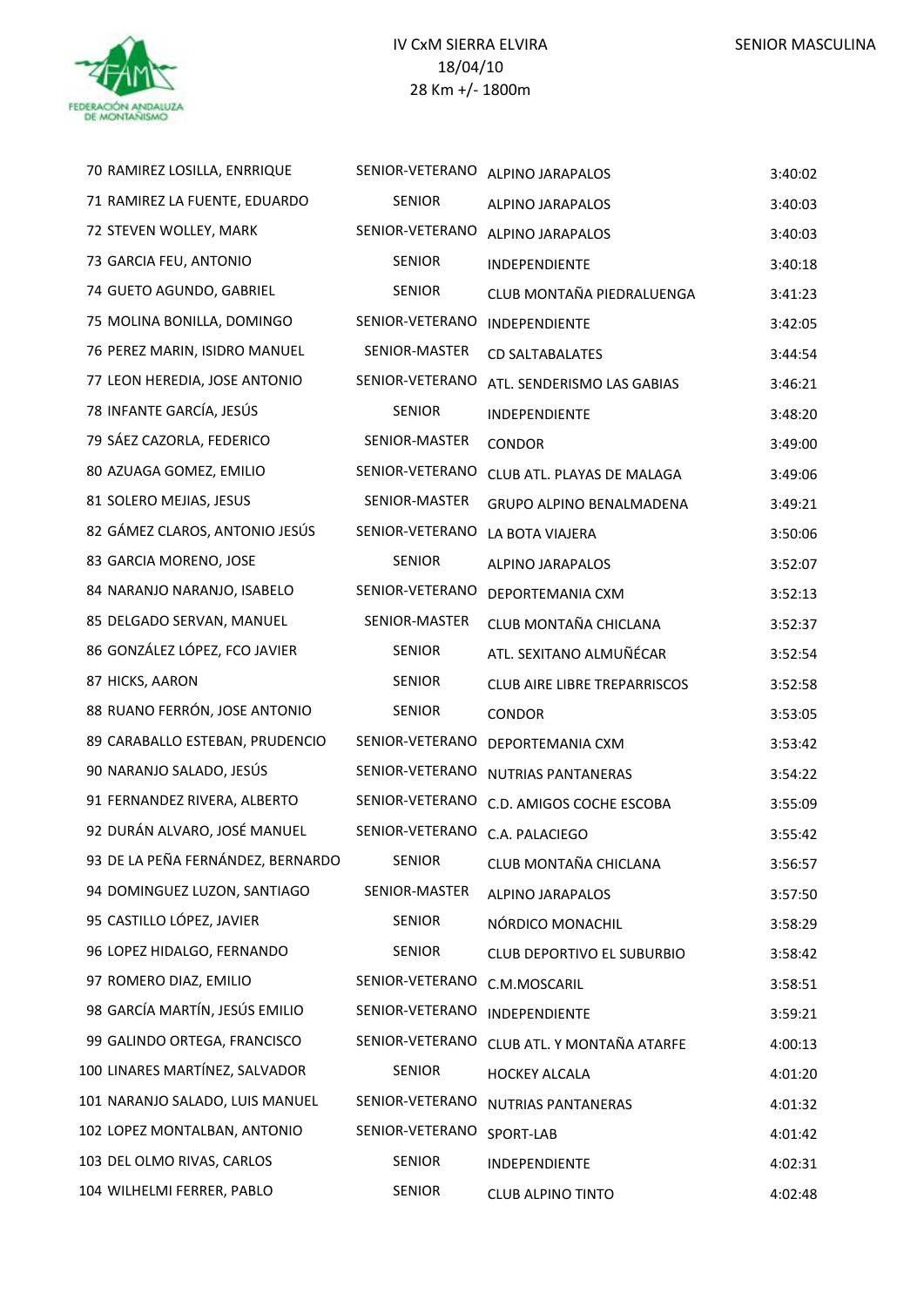

| 105 CASTILLO GARCIA, FRANCISCO JOSE | SENIOR-VETERANO      | <b>CD SALTABALATES</b>       | 4:03:18 |
|-------------------------------------|----------------------|------------------------------|---------|
| 106 GOMEZ RODRIGUEZ, FCO JAVIER     | SENIOR-VETERANO      | INDEPENDIENTE                | 4:03:29 |
| 107 CARVAJAL PEREZ, JUAN JOSE       | SENIOR-MASTER        | <b>TUAREG RAID EXTREME</b>   | 4:04:36 |
| 108 SERRANO VERA, LUIS MIGUEL       | SENIOR-VETERANO      | DEPORTEMANIA CXM             | 4:05:24 |
| 109 GUTIÉRREZ LIMONES, JOSÉ LUIS    | SENIOR-VETERANO      | CLUB ALCALAREÑO DE MONTAÑA   | 4:06:21 |
| 110 GRANADOS ROMERO, MIGUEL A.      | <b>SENIOR</b>        | <b>CONDOR</b>                | 4:08:38 |
| 111 GARZÓN AMADOR, DAMIÁN           | <b>SENIOR</b>        | INDEPENDIENTE                | 4:10:28 |
| 112 SIERRA RUIZ, JUAN ANTONIO       | SENIOR-VETERANO      | INDEPENDIENTE                | 4:11:18 |
| 113 MEDINA MOYA, JOSE               | SENIOR-MASTER        | C.D. A QUÉ ATACAMOS          | 4:12:50 |
| 114 GONZALEZ CORDON, HILARIO        | SENIOR-MASTER        | GRUPO ALPINO BENALMADENA     | 4:15:16 |
| 115 BATESON, PAUL                   | <b>SENIOR-MASTER</b> | INDEPENDIENTE                | 4:15:43 |
| 116 JIMENEZ ALAMINOS, JOSE JOAQUIN  | <b>SENIOR</b>        | INDEPENDIENTE                | 4:15:49 |
| 117 GARCIA MORENO, MIGUEL ANGEL     | SENIOR-VETERANO      | ALPINO JARAPALOS             | 4:19:29 |
| 118 COBO SÁNCHEZ, JOSÉ ANTONIO      | SENIOR-VETERANO      | INDEPENDIENTE                | 4:20:18 |
| 119 ALVAREZ SALCEDO, RAFAEL         | <b>SENIOR</b>        | <b>CORDUBA TRAIL</b>         | 4:22:01 |
| 120 PEREZ BUENO, MIGUEL FEDERICO    | SENIOR-VETERANO      | <b>CLUB ALPINO TINTO</b>     | 4:24:37 |
| 121 PEREZ GARCIA, JULIO             | SENIOR-MASTER        | ATLETISMO FUENGIROLA         | 4:27:26 |
| 122 GARCÍA CARMONA, PABLO           | <b>SENIOR</b>        | SENDEROS DE ANDALUCIA        | 4:30:17 |
| 123 FDEZ POSTIGO, JOAQUIN           | SENIOR-VETERANO      | <b>TUAREG RAID EXTREME</b>   | 4:31:08 |
| 124 SANCHEZ SOTO, ANTONIO           | <b>SENIOR</b>        | GRUPO ALPINO BENALMADENA     | 4:41:43 |
| 125 GARCIA ARCOS, CARLOS ENRIQUE    | SENIOR-VETERANO      | DEPORTEMANIA CXM             | 4:42:30 |
| 126 DOMINGUEZ LUZON, ANTONIO        | SENIOR-VETERANO      | <b>ALPINO JARAPALOS</b>      | 4:42:30 |
| 127 FERNANDEZ NAVARRO, ENRIQUE      | SENIOR-MASTER        | CLUB ATL. Y MONTAÑA ATARFE   | 4:43:51 |
| 128 JIMÉNEZ MACIAS, LUIS            | SENIOR-VETERANO      | ATL. Y SENDERISMO LAS GABIAS | 4:47:17 |
| 129 SANCHEZ POLAINO, AMADOR         | SENIOR-MASTER        | EL BASTON-ALBOLOTE           | 4:52:11 |
| 130 LOZANO CUADRA, OLEGARIO         | SENIOR-MASTER        | C.D. A QUÉ ATACAMOS          | 4:53:28 |
| 131 OSUNA JIMENEZ, JOSE             | SENIOR-MASTER        | CLUB ATLETISMO ALBOLOTE      | 4:55:28 |
| 132 RECIO VICENTE, ROGELIO          | SENIOR-VETERANO      | CLUB ALPINO SEVILLANO        | 4:56:50 |
| 133 ROVIRA NAVARRO, LUIS MARÍA      | SENIOR-MASTER        | C.D. A QUÉ ATACAMOS          | 4:59:37 |
| 134 MESA RAMÍREZ, KEVIN             | <b>SENIOR</b>        | <b>CLUB LA VEREA</b>         | 5:02:14 |
| 135 DOMINGUEZ LUZON, MANUEL         | SENIOR-VETERANO      | ALPINO JARAPALOS             | 5:03:14 |
| 136 BAUTISTA ALVAREZ, JUAN          | SENIOR-VETERANO      | ALPINO JARAPALOS             | 5:04:56 |
| 137 MARTOS ACEDO, JESUS             | <b>SENIOR</b>        | ALPINO JARAPALOS             | 5:05:52 |
| 138 CARRERO-BLANCO MNEZ, JULIO      | <b>SENIOR</b>        | INDEPENDIENTE                | 5:11:23 |
| 139 NAVARRO HERREZUELO, FCO JAVIER  | SENIOR               | CLUB ATL.Y MONTAÑA ATARFE    | 5:11:47 |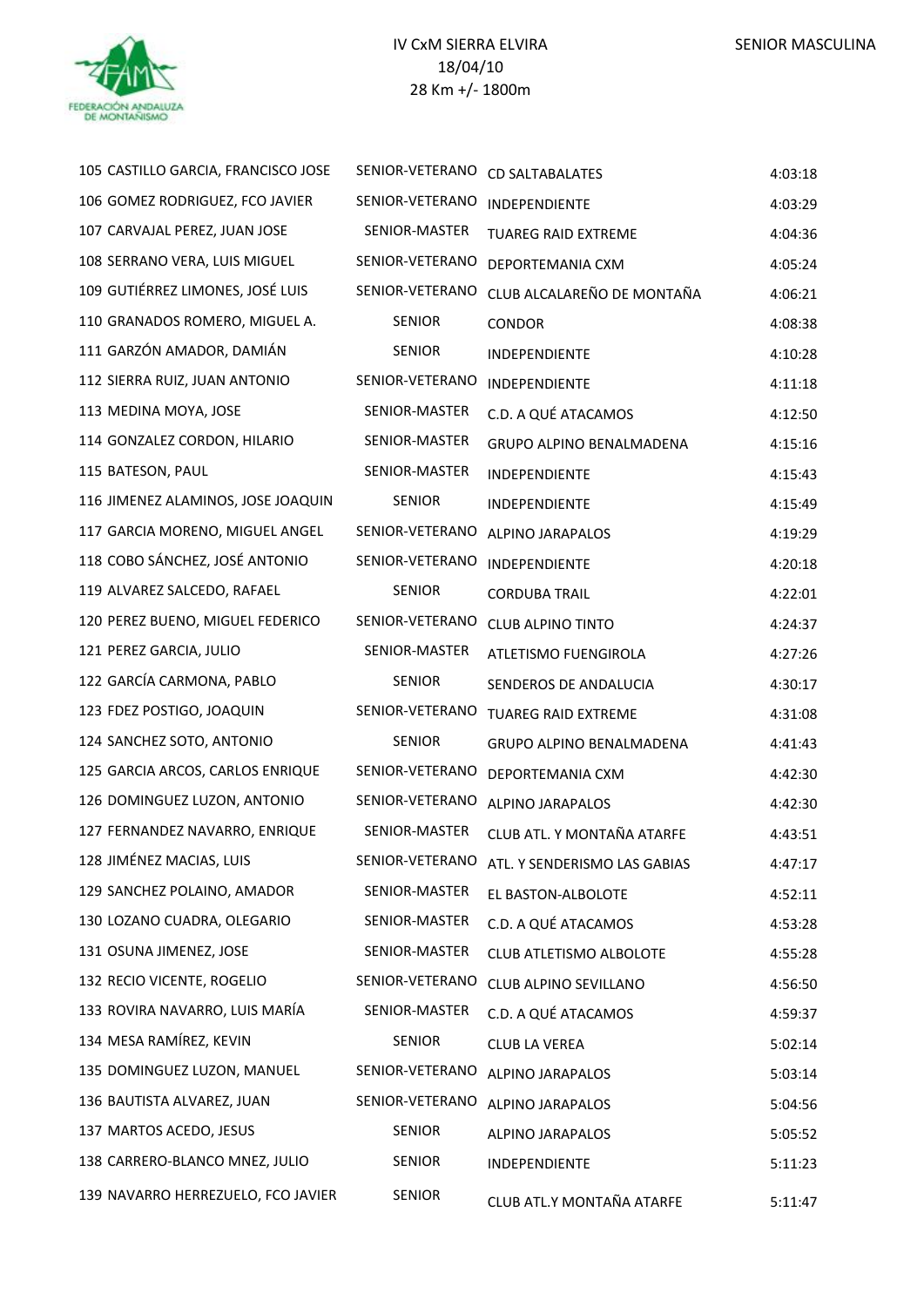

#### CAMPEONATO ANDALUCIA CxM 2010

÷.

| $\mathbf{1}$   | SERRANO SERRANO, BLANCA MARÍA   | <b>SENIOR</b>   | <b>HOCKEY ALCALA</b>               | 3:01:04 |
|----------------|---------------------------------|-----------------|------------------------------------|---------|
| $\overline{2}$ | MARTINEZ PEREZ, ENCARNI         | <b>SENIOR</b>   | <b>HOCKEY ALCALA</b>               | 3:15:43 |
| 3              | LOPEZ CAMBIL, INMACULADA        | <b>SENIOR</b>   | <b>GRUPO ALPINO BENALMADENA</b>    | 3:24:20 |
| 4              | CAMACHO ORTEGA, NOELIA          | <b>SENIOR</b>   | <b>HOCKEY ALCALA</b>               | 3:35:40 |
| 5              | VICIANA RAMOS, MARIA DEL MAR    | <b>SENIOR</b>   | <b>CONDOR</b>                      | 3:53:05 |
| 6              | FERNANDEZ ROSALES, AMPARO       | <b>SENIOR</b>   | <b>INDEPENDIENTE</b>               | 4:00:18 |
| $\overline{7}$ | RAMIREZ VELA, MARI CARMEN       | <b>SENIOR</b>   | EL ACEBUCHE                        | 4:01:32 |
| 8              | ALARCON GONZALEZ, VICTORIA      | <b>SENIOR</b>   | <b>INDEPENDIENTE</b>               | 4:06:20 |
| 9              | TORRES ALCAIDE, MARGARITA       | <b>SENIOR</b>   | <b>ALPINO JARAPALOS</b>            | 4:22:22 |
| 10             | BALLESTA MEICHSNER, MARIA REYES | SENIOR-VETERANA | DEPORTEMANIA CXM                   | 4:22:30 |
| 11             | SEOANE DE RUS, LOLETA           | <b>SENIOR</b>   | ALCALAREÑO DE MONTAÑA              | 4:29:57 |
| 12             | FARINA BOYLE, MAGDALENA         | SENIOR-VETERANA | <b>GRUPO ALPINO BENALMADENA</b>    | 4:32:13 |
| 13             | RAMÍREZ GUZMÁN, ANA             | SENIOR-MASTER   | <b>CLUB LA VEREA</b>               | 4:46:51 |
| 14             | GONZALEZ SIERRA, FELISA         | SENIOR-VETERANA | ATLETISMO Y MONTAÑA ATARFE 5:01:13 |         |
| 15             | CASADO CRUZ, AURORA             |                 | SENIOR-VETERANA ALPINO JARAPALOS   | 5:04:56 |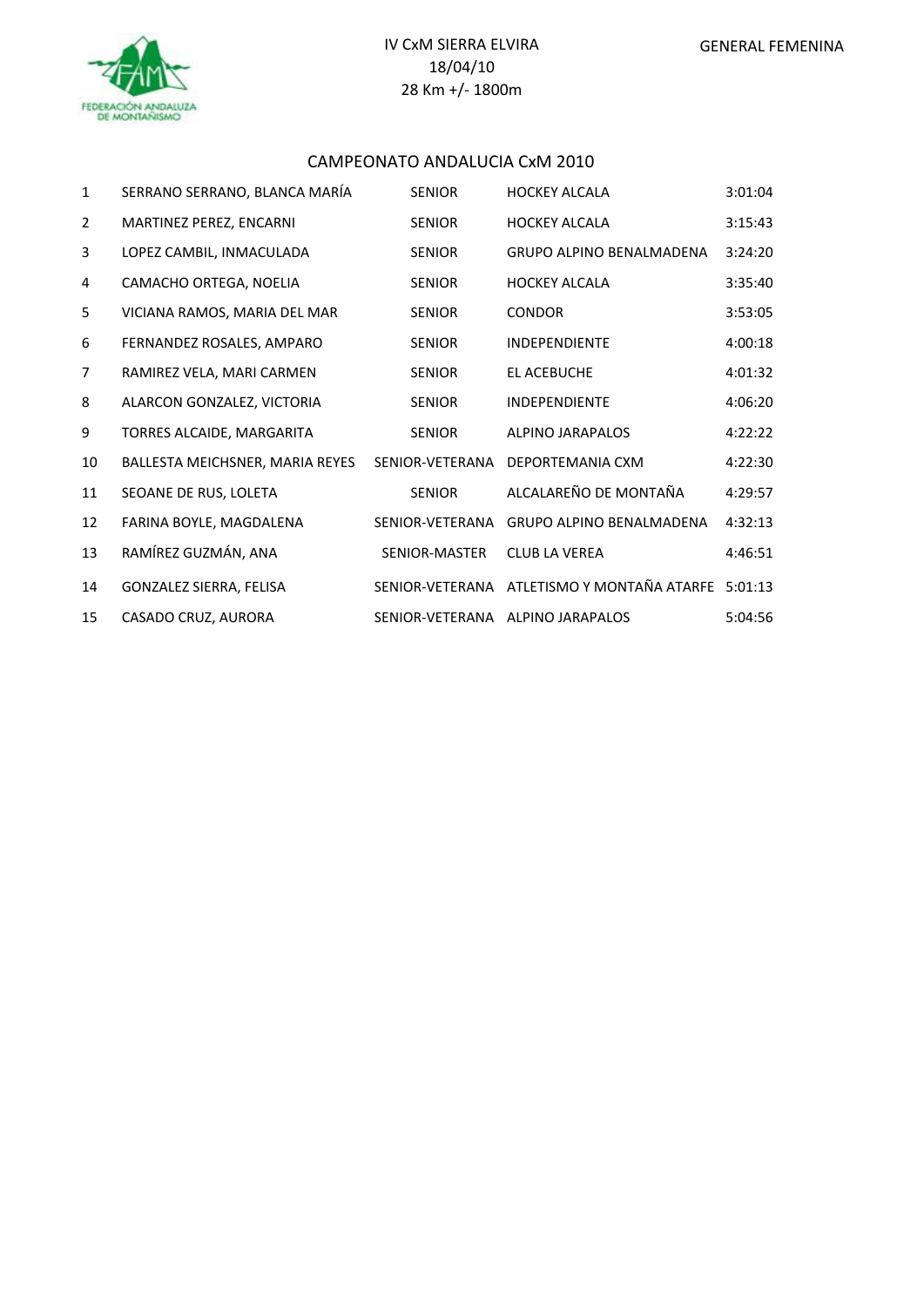

**11/09/2010 - 5ª CARRERA POR MONTAÑA "HI-TEC COLLADOS DE LA SAGRA03/10/2010 - III CARRERA POR MONTAÑA CALAMORRO 2010**

> **13/11/2010 - IX CARRERA POR MONTAÑA DE JARAPALOS28/11/2010 - Laujar de Andarax**



**Apellidos y Nombre Categoría Club/Localidad Nª Carreras Puesto La Sagra Calamorro Jarapalos Laujar de Andarax Puntos Posición Tiempo Puntos Posición Tiempo Puntos Posición Tiempo Puntos Posición Tiempo Puntos Totales**1 ORTIZ CARRIÓN, IVÁN ABSOLUTOS GRUPO ALPINO 3 <sup>2</sup> 2:39:15 <sup>155</sup> <sup>0</sup> <sup>0</sup> <sup>1</sup> 3:33:15 <sup>201</sup> <sup>1</sup> 2:28:51 <sup>142</sup> **<sup>498</sup>** 3 MUDARRA SANCHEZ, MIGUEL VETERANOS HOCKEY ALCALA 4 6 2:58:30 144 1 2:34:15 158 4 3:49:57 189 2 2:30:22 137 **491**  $\overline{2}$  GOMEZ LUNA, MANUEL ANGEL ABSOLUTOS GRUPO ALPINO 4 7 2:59:38 142 2 2:37:11 153 2 3:48:12 196 4 2:37:03 130 **491** 4 MUDARRA SÁNCHEZ, ANTONIO VETERANOS HOCKEY ALCALA 4 5 2:58:29 146 4 2:43:42 146 5 3:51:12 187 3 2:36:12 133 **479** 5 FUENTES LÓPEZ, RAÚL ABSOLUTOS HOCKEY ALCALA 4 10 3:04:54 136 5 2:48:08 144 11 4:16:55 176 8 2:46:18 122 **456** 6FERNANDEZ GALVEZ, JESÚS ABSOLUTOS SPORT-LAB 4 11 3:09:00 135 6 2:49:31 142 10 4:13:25 177 6 2:41:32 126 **454** 7 MALDONADO GONZÁLEZ, PEDRO ABSOLUTOS GRUPO ALPINO 3 <sup>0</sup> <sup>0</sup> <sup>3</sup> 2:42:43 <sup>149</sup> <sup>8</sup> 4:00:38 <sup>181</sup> <sup>7</sup> 2:44:14 <sup>124</sup> **<sup>454</sup>** 8PAZOS TORRES, FRANCISCO JAVIER ABSOLUTOS UBRIQUE-TRAIL 4 13 3:12:00 133 8 2:52:58 138 12 4:17:14 175 9 2:46:31 120 **446** 9RODRIGUEZ DE LA OLIVA, JOSE MARIA MASTER DEPORTIVO OGIJARES 4 15 3:15:21 131 9 2:56:57 136 20 4:39:25 167 17 2:54:28 111 **434** 10 ORTIZ SUAREZ, MARCO ANTONIO ABSOLUTOS CLUB ALCALAREÑO DE 4 17 3:19:56 129 18 3:12:05 126 16 4:26:02 171 23 2:56:03 105 **426** 11 BERNARDINO CORDERO, ANTONIO VETERANOS CORDUBA TRAIL 4 23 3:27:43 123 11 3:02:08 133 18 4:36:14 169 18 2:54:50 110 **425** 12 CORTES CORTES, JUAN MANUEL VETERANOS KM1-RONDA 4 28 3:30:49 118 13 3:08:12 131 13 4:19:06 174 16 2:54:20 112 **423** 13PAN ROMAN, LUIS IGNACIO VETERANOS EL ACEBUCHE 4 26 3:30:23 120 14 3:09:32 130 15 4:25:37 172 26 3:01:31 102 **422** 14 IMBERNON GUERRERO, JUAN VETERANOS ATLETISMO Y MONTAÑA 3 14 3:12:50 132 0 0 9 4:09:22 179 24 2:58:05 104 **415** 15 RAMIREZ PEREZ, FRANCISCO VETERANOS HOCKEY ALCALA 4 25 3:29:36 121 22 3:20:16 122 17 4:27:43 170 25 2:58:20 103 **413** 16 PÉREZ MORENO, FRANCISCO RAFAEL ABSOLUTOS CÓRDUBA TRAIL 3 0 0 16 3:09:53 128 14 4:21:53 173 21 2:56:00 107 **408** 17 GÓMEZ VÁZQUEZ, MIGUEL ÁNGEL ABSOLUTOS SOCIEDAD EXCURSIONISTA 3 <sup>34</sup> 3:40:34 <sup>112</sup> <sup>17</sup> 3:11:39 <sup>127</sup> <sup>23</sup> 4:43:49 <sup>164</sup> <sup>0</sup> <sup>0</sup> **<sup>403</sup>** 18 BONILLA RODRIGUEZ, PABLO ABSOLUTOS INDEPENDIENTE 3 0 0 26 3:22:36 118 27 4:47:03 160 20 2:56:00 108 **386** 199 BADURA, ALES MASTER IGRUPO ALPINO 4 | 40 | 3:42:41 | 106 | 21 |3:19:11 | 123 | 35 |5:00:18 | 152 | 38 |3:22:42 | 90 **381** 20 ARGOTE ENRÍQUEZ, RAFAEL MARIA VETERANOS CÓRDUBA TRAIL 3 0 0 36 3:34:17 108 21 4:41:45 166 29 3:11:10 99 **373** 21CHAMORRO GARCÍA, CARLOS ABSOLUTOS HOCKEY ALCALA 3 16 3:18:47 130 19 3:13:02 125 0 0 11 2:48:02 117 **372** 22CASILLAS SEVILLA, JESUS ABSOLUTOS UBRIQUE-TRAIL 3 0 0 30 3:27:33 114 29 4:49:47 158 34 3:18:34 94 **366**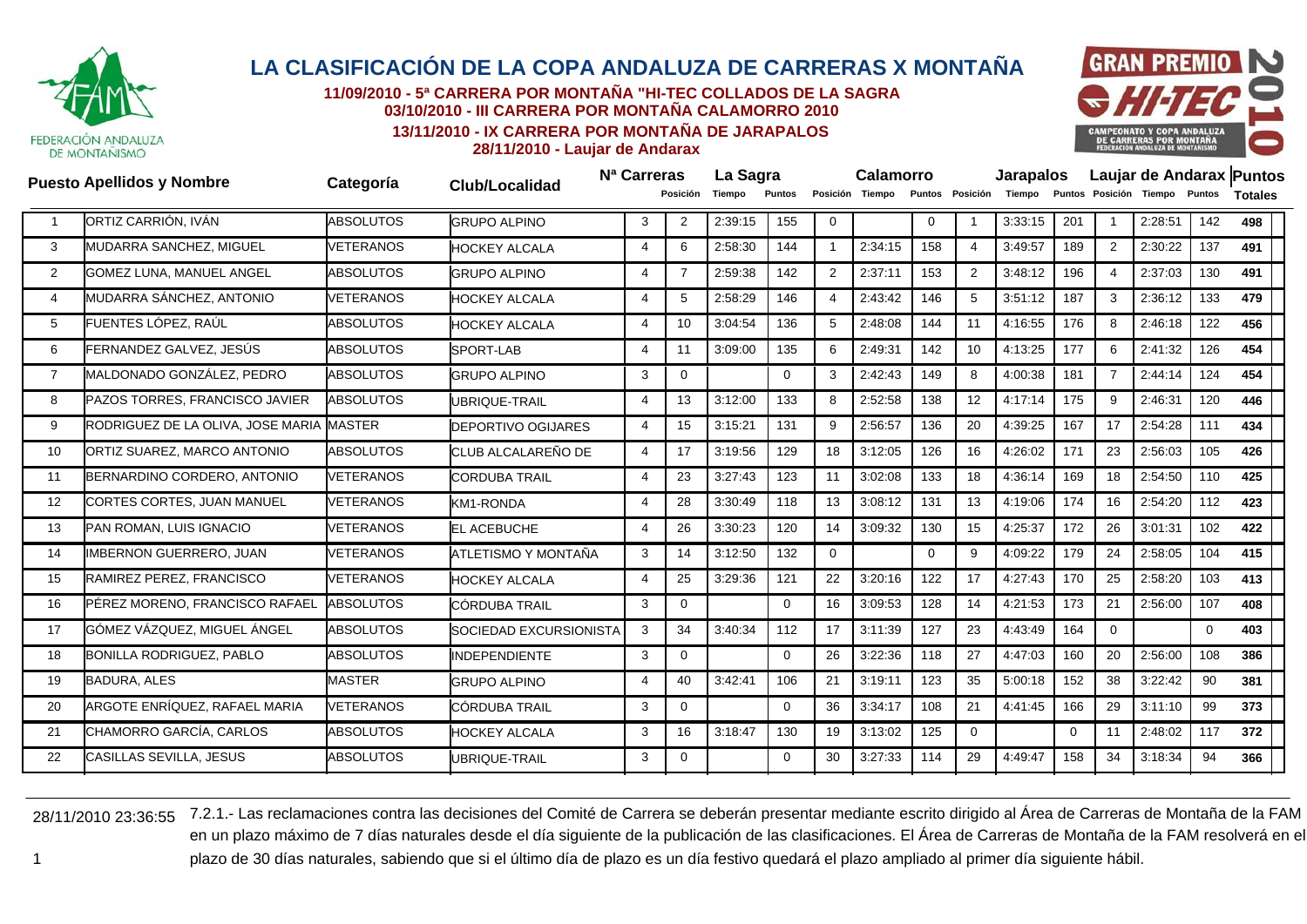

**11/09/2010 - 5ª CARRERA POR MONTAÑA "HI-TEC COLLADOS DE LA SAGRA03/10/2010 - III CARRERA POR MONTAÑA CALAMORRO 2010**

**13/11/2010 - IX CARRERA POR MONTAÑA DE JARAPALOS**



**28/11/2010 - Laujar de Andarax**

|    | <b>Puesto Apellidos y Nombre</b>           | Categoría        |                             | N <sup>a</sup> Carreras  |                 | La Sagra |               |                 | <b>Calamorro</b> |          |                 | <b>Jarapalos</b> |          |             | Laujar de Andarax Puntos      |             |                |  |
|----|--------------------------------------------|------------------|-----------------------------|--------------------------|-----------------|----------|---------------|-----------------|------------------|----------|-----------------|------------------|----------|-------------|-------------------------------|-------------|----------------|--|
|    |                                            |                  | <b>Club/Localidad</b>       |                          | <b>Posición</b> | Tiempo   | <b>Puntos</b> |                 | Posición Tiempo  |          | Puntos Posición | Tiempo           |          |             | Puntos Posición Tiempo Puntos |             | <b>Totales</b> |  |
| 23 | SÁEZ CAZORLA, FEDERICO                     | <b>MASTER</b>    | <b>CONDOR</b>               | $\boldsymbol{\varDelta}$ | 41              | 3:44:49  | 105           | 25              | 3:21:21          | 119      | 51              | 5:17:10          | 136      | 33          | 3:18:23                       | 95          | 360            |  |
| 24 | DEL TORO LASANTA, JOSÉ CARLOS              | <b>ABSOLUTOS</b> | <b>GRUPO ALPINO</b>         | 3                        | 52              | 3:55:59  | 94            | $\mathbf{0}$    |                  | $\Omega$ | 22              | 4:41:45          | 165      | 28          | 3:09:46                       | 100         | 359            |  |
| 25 | MESA GRANADO, ALFONSO CARLOS               | <b>ABSOLUTOS</b> | <b>INDEPENDIENTE</b>        | $\Delta$                 | 88              | 4:22:35  | 58            | 35              | 3:33:22          | 109      | 36              | 5:01:15          | 151      | 32          | 3:16:46                       | 96          | 356            |  |
| 26 | PONCE IBÁÑEZ, FRANCISCO                    | <b>ABSOLUTOS</b> | VERTICALIA-CÓRDOBA 2016     | 3                        | 35              | 3:40:54  | 111           | 12 <sup>2</sup> | 3:08:10          | 132      | $\mathbf 0$     |                  | $\Omega$ | 19          | 2:55:46                       | 109         | 352            |  |
| 27 | BLANCO SANCHEZ, JUAN JOSE                  | <b>VETERANOS</b> | DEPORTEMANIA CXM            | 3                        | 69              | 4:07:55  | 77            | 28              | 3:25:43          | 115      | 38              | 5:03:55          | 149      | $\mathbf 0$ |                               | 0           | 341            |  |
| 29 | RODRIGUEZ BODAS, JAVIER                    | <b>VETERANOS</b> | <b>GRUPO ALPINO</b>         | 2                        | 4               | 2:56:21  | 148           | $\mathbf{0}$    |                  | $\Omega$ | 6               | 3:54:38          | 185      | $\Omega$    |                               | 0           | 333            |  |
| 28 | RUIZ MARISCAL, IGNACIO                     | <b>VETERANOS</b> | <b>SALTABALATES</b>         | $\Delta$                 | 51              | 3:54:53  | 95            | 39              | 3:36:52          | 105      | 54              | 5:18:49          | 133      | 36          | 3:19:48                       | 92          | 333            |  |
| 30 | <b>RIOS ROLDAN, FRANCISCO JAVIER</b>       | <b>ABSOLUTOS</b> | <b>CORDUBA TRAIL</b>        | $\Delta$                 | 54              | 3:58:01  | 92            | 55              | 3:56:51          | 89       | 57              | 5:20:55          | 130      | 37          | 3:19:58                       | 91          | 313            |  |
| 31 | PEREZ BARAJAS, LORENZO                     | <b>ABSOLUTOS</b> | <b>HOCKEY ALCALA</b>        | $\boldsymbol{\Delta}$    | 108             | 4:43:12  | 38            | 56              | 3:58:51          | 88       | 53              | 5:17:45          | 134      | 39          | 3:23:27                       | 89          | 311            |  |
| 32 | GUTIÉRREZ LIMONES, JOSÉ LUIS               | <b>VETERANOS</b> | CLUB ALCALAREÑO DE          | 4                        | 83              | 4:16:20  | 63            | 52              | 3:55:43          | 92       | 55              | 5:18:49          | 132      | 41          | 3:25:39                       | 87          | 311            |  |
| 33 | OPEZ JIMENEZ, MIGUEL                       | <b>VETERANOS</b> | <b>GRUPO ALPINO</b>         | $\boldsymbol{\Delta}$    | 95              | 4:32:38  | 51            | 51              | 3:55:40          | 93       | 56              | 5:20:40          | 131      | 44          | 3:27:56                       | 84          | 308            |  |
| 36 | <b>ARCE MATUTE, LUIS</b>                   | <b>VETERANOS</b> | CLUB MONTAÑA CHICLANA       | 3                        | 80              | 4:13:40  | 66            | 42              | 3:41:53          | 102      | 50              | 5:16:54          | 137      | $\mathbf 0$ |                               | $\mathbf 0$ | 305            |  |
| 35 | IZANA GAVIRA, JOSE                         | <b>ABSOLUTOS</b> | <b>DEPORTEMANIA CXM</b>     | $\boldsymbol{\Delta}$    | 53              | 3:56:46  | 93            | 33              | 3:32:30          | 111      | 91              | 6:01:21          | 96       | 30          | 3:11:34                       | 98          | 305            |  |
| 34 | CARVAJAL PEREZ, JUAN JOSE                  | <b>MASTER</b>    | <b>TUAREG RAID EXTREME</b>  | $\overline{4}$           | 68              | 4:07:49  | 78            | 32              | 3:32:28          | 112      | 75              | 5:44:54          | 112      | 47          | 3:34:20                       | 81          | 305            |  |
| 37 | <b>GARCIA FEU, ANTONIO</b>                 | <b>ABSOLUTOS</b> | <b>GRUPO ALPINO</b>         | $\overline{4}$           | 62              | 4:04:21  | 84            | 50              | 3:50:50          | 94       | 60              | 5:31:19          | 127      | 49          | 3:35:07                       | 79          | 305            |  |
| 38 | <b>SRAEL AFRIAT, LEON</b>                  | <b>VETERANOS</b> | <b>GRUPO ALPINO</b>         | $\Delta$                 | 101             | 4:37:37  | 45            | 43              | 3:42:09          | 101      | 70              | 5:42:35          | 117      | 42          | 3:27:52                       | 86          | 304            |  |
| 39 | CALVILLO MAZARRO, MANUEL                   | <b>VETERANOS</b> | <b>HOCKEY ALCALA</b>        | $\Delta$                 | 66              | 4:06:25  | 80            | 27              | 3:23:55          | 117      | 87              | 5:57:06          | 100      | 46          | 3:32:56                       | 82          | 299            |  |
| 40 | SERRANO GONZALEZ, FERNANDO                 | <b>ABSOLUTOS</b> | <b>CORDUBA TRAIL</b>        | $\overline{4}$           | 44              | 3:50:21  | 102           | 38              | 3:36:49          | 106      | 97              | 6:04:39          | 90       | 48          | 3:34:20                       | 80          | 298            |  |
| 41 | BALLESTEROS GARCÍA, JUAN ANTONIO ABSOLUTOS |                  | <b>CONSTRUCCIONES OTERO</b> | 2                        | 19              | 3:23:16  | 127           | $\overline{0}$  |                  | $\Omega$ | 24              | 4:43:58          | 163      | $\Omega$    | $\Omega$                      | $\mathbf 0$ | 290            |  |
| 42 | ECHUGA RODRIGUEZ, ISIDRO                   | <b>ABSOLUTOS</b> | ATLETISMO Y MONTAÑA         | 2                        | 32              | 3:36:48  | 114           | $\mathbf{0}$    |                  | $\Omega$ | 26              | 4:46:52          | 161      | $\mathbf 0$ |                               | 0           | 275            |  |
| 43 | SOLERO MEJIAS, JESUS                       | <b>MASTER</b>    | <b>GRUPO ALPINO</b>         | $\overline{4}$           | 109             | 4:44:01  | 37            | 64              | 4:08:40          | 80       | 69              | 5:41:22          | 118      | 51          | 3:41:30                       | 77          | 275            |  |
| 44 | SUÁREZ RAMÍREZ, JUAN MANUEL                | <b>ABSOLUTOS</b> | <b>EL ACEBUCHE</b>          | 3                        | 85              | 4:18:27  | 61            | 58              | 4:01:00          | 86       | 62              | 5:32:58          | 125      | $\Omega$    |                               | 0           | 272            |  |
|    |                                            |                  |                             |                          |                 |          |               |                 |                  |          |                 |                  |          |             |                               |             |                |  |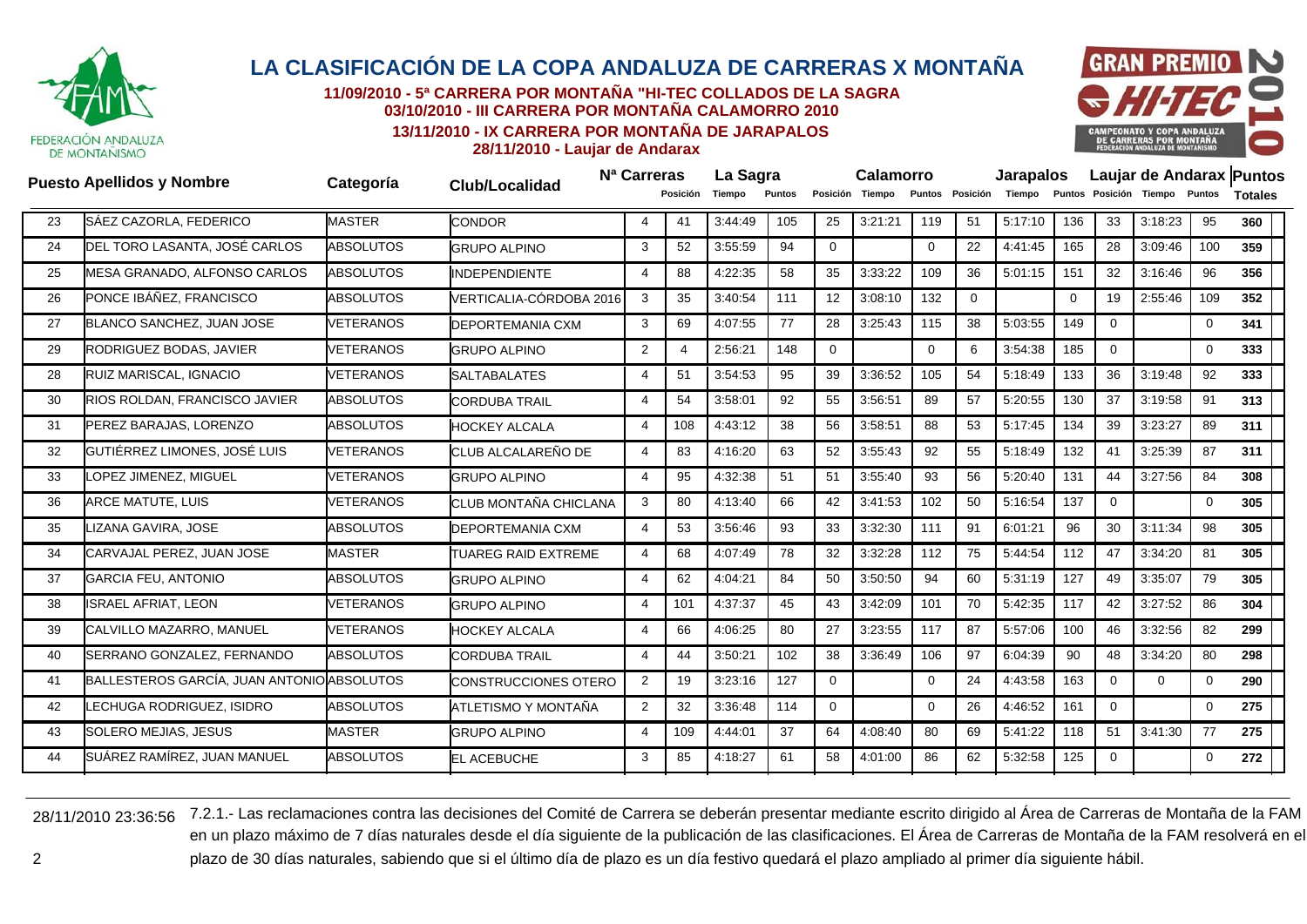

**11/09/2010 - 5ª CARRERA POR MONTAÑA "HI-TEC COLLADOS DE LA SAGRA03/10/2010 - III CARRERA POR MONTAÑA CALAMORRO 2010**

**13/11/2010 - IX CARRERA POR MONTAÑA DE JARAPALOS**



**28/11/2010 - Laujar de Andarax**

|    | <b>Puesto Apellidos y Nombre</b> | Categoría        |                           | N <sup>a</sup> Carreras |          | La Sagra |                 |                | <b>Calamorro</b> |          |                 | <b>Jarapalos</b> |              |             |                                      |              | Laujar de Andarax Puntos |
|----|----------------------------------|------------------|---------------------------|-------------------------|----------|----------|-----------------|----------------|------------------|----------|-----------------|------------------|--------------|-------------|--------------------------------------|--------------|--------------------------|
|    |                                  |                  | Club/Localidad            |                         | Posición | Tiempo   | Puntos          |                | Posición Tiempo  |          | Puntos Posición |                  |              |             | Tiempo Puntos Posición Tiempo Puntos |              | <b>Totales</b>           |
| 45 | FERNANDEZ GARCIA, RAFAEL ANGEL   | <b>ABSOLUTOS</b> | CÓRDUBA TRAIL             | 2                       | $\Omega$ |          | $\Omega$        | 34             | 3:32:37          | 110      | 31              | 4:54:26          | 156          | $\Omega$    |                                      | $\mathbf{0}$ | 266                      |
| 46 | PEULA GARCIA, JOSE MANUEL        | <b>VETERANOS</b> | ATLETISMO Y MONTAÑA       | $\overline{2}$          | 31       | 3:36:27  | 115             | $\Omega$       |                  | $\Omega$ | 47              | 5:16:03          | 140          | $\Omega$    |                                      | $\mathbf 0$  | 255                      |
| 47 | SERRA FABRA, JORDI               | <b>ABSOLUTOS</b> | <b>CORDUBA TRAIL</b>      | 2                       | 49       | 3:53:31  | 97              | $\overline{0}$ |                  | $\Omega$ | 32              | 4.57.44          | 155          | $\mathbf 0$ |                                      | $\mathbf 0$  | 252                      |
| 48 | LINARES MARTÍNEZ. SALVADOR       | <b>ABSOLUTOS</b> | <b>HOCKEY ALCALA</b>      | ⊿                       | 141      | 5:40:18  | $5\overline{5}$ | 85             | 4:50:03          | 59       | 76              | 5:45:18          | 111          | 52          | 3:42:51                              | 76           | 246                      |
| 49 | OPEZ ZAPATA, JUAN                | VETERANOS        | <b>DEPORTEMANIA CXM</b>   | 3                       | 96       | 4:32:50  | 50              | 44             | 3:42:15          | 100      | 92              | 6:01:21          | 95           | $\mathbf 0$ |                                      | $\mathbf 0$  | 245                      |
| 50 | MEDINA MOYA, JOSE                | <b>MASTER</b>    | <b>AQUEATACAMOS</b>       | $\overline{4}$          | 116      | 4:49:50  | 30              | 89             | 5:03:26          | 55       | 74              | 5:44:24          | 113          | 54          | 3:47:37                              | 74           | 242                      |
| 51 | JABALERA RODRIGUEZ, MANUEL       | <b>ABSOLUTOS</b> | BARRANCO ALCAZAR,         | 2                       | 30       | 3:36:27  | 116             | 20             | 3:13:24          | 124      | $\mathbf{0}$    |                  | $\mathbf{0}$ | $\Omega$    |                                      | $\mathbf 0$  | 240                      |
| 52 | <b>MACIAS SIERRA, ROGELIO</b>    | <b>ABSOLUTOS</b> | <b>GRUPO ALPINO</b>       | 2                       | $\Omega$ |          | $\mathbf 0$     | $\overline{0}$ |                  | 0        | 45              | 5:14:58          | 142          | 35          | 3:19:38                              | 93           | 235                      |
| 54 | LOBATO RODRÍGUEZ. ANTONIO        | <b>ABSOLUTOS</b> | <b>INDEPENDIENTE</b>      | 2                       | 36       | 3:41:09  | 110             | 23             | 3:20:36          | 121      | $\Omega$        |                  | $\Omega$     | $\Omega$    |                                      | $\mathbf 0$  | 231                      |
| 53 | <b>CASTRO GARCIA, JOSE LUIS</b>  | <b>VETERANOS</b> | <b>DEPORTEMANIA CXM</b>   | 3                       | 81       | 4:14:35  | 65              | 71             | 4:16:01          | 73       | 94              | 6:01:22          | 93           | $\Omega$    |                                      | $\mathbf 0$  | 231                      |
| 55 | JURADO MATAS, SERGIO DAVID       | <b>ABSOLUTOS</b> | SOCIEDAD EXCURSIONISTA    | 2                       | $\Omega$ |          | $\Omega$        | 69             | 4:14:16          | 75       | 34              | 4:59:39          | 153          | $\Omega$    |                                      | $\mathbf 0$  | 228                      |
| 56 | FERNANDEZ CARMONA, JUAN          | <b>VETERANOS</b> | C.D. AZNAITIN             | 3                       | 98       | 4:34:07  | 48              | $\overline{0}$ |                  | $\Omega$ | 86              | 5:55:14          | 101          | 53          | 3:46:46                              | 75           | 224                      |
| 57 | ORTIZ NUÑEZ, JOSE MANUEL         | <b>VETERANOS</b> | <b>SAYFOR</b>             | 2                       | $\Omega$ |          | $\Omega$        | 61             | 4:04:52          | 83       | 49              | 5:16:39          | 138          | $\Omega$    |                                      | $\mathbf 0$  | 221                      |
| 58 | GONZALEZ SANCHEZ, JORGE RAFAEL   | <b>ABSOLUTOS</b> | ATLETISMO Y MONTAÑA       | 2                       | 73       | 4:09:42  | 73              | $\overline{0}$ |                  | $\Omega$ | 48              | 5:16:03          | 139          | $\Omega$    |                                      | $\mathbf 0$  | 212                      |
| 59 | <b>GARCIA ARCO, MANUEL</b>       | VETERANOS        | <b>DEPORTEMANIA CXM</b>   | $\boldsymbol{\Delta}$   | 125      | 4:54:14  | 21              | 68             | 4:13:38          | 76       | 122             | 6:28:36          | 65           | 58          | 3:57:08                              | 70           | 211                      |
| 60 | DURÁN ALVARO. JOSÉ MANUEL        | <b>VETERANOS</b> | C.A.PALACIEGO             | 2                       | $\Omega$ |          | $\Omega$        | 60             | 4:02:08          | 84       | 61              | 5:32:30          | 126          | $\Omega$    |                                      | $\mathbf 0$  | 210                      |
| 61 | VICENTE RODRIGUEZ, RAMON         | <b>MASTER</b>    | <b>SAYFOR</b>             | $\overline{2}$          | $\Omega$ |          | $\Omega$        | 49             | 3:47:54          | 95       | 77              | 5:45:21          | 110          | $\Omega$    |                                      | $\mathbf 0$  | 205                      |
| 62 | NARANJO NARANJO. ISABELO         | <b>VETERANOS</b> | DEPORTEMANIA CXM          | 3                       | 107      | 4:42:41  | 39              | 65             | 4:09:05          | 79       | 108             | 6:14:51          | 79           | $\mathbf 0$ |                                      | $\mathbf 0$  | 197                      |
| 63 | NARANJO SALADO, LUIS MANUEL      | <b>VETERANOS</b> | <b>NUTRIAS PANTANERAS</b> | $\boldsymbol{\Delta}$   | 115      | 4:47:56  | 31              | 72             | 4:16:39          | 72       | 129             | 6:33:51          | 58           | 62          | 4:17:17                              | 66           | 196                      |
| 64 | <b>ALCAIDE LOBATO, DAVID</b>     | <b>ABSOLUTOS</b> | <b>EL QUEJIGAL</b>        | $\overline{2}$          | 97       | 4:33:29  | 49              | $\overline{0}$ |                  | 0        | 42              | 5:11:27          | 145          | $\mathbf 0$ |                                      | $\mathbf 0$  | 194                      |
| 65 | ARCA CASAL, FERNANDO             | <b>ABSOLUTOS</b> | CLUB DE MONTAÑA RIBEIRA   |                         | $\Omega$ |          | $\Omega$        | $\Omega$       |                  | $\Omega$ | 3               | 3:48:45          | 192          | $\Omega$    |                                      | $\mathbf 0$  | 192                      |
| 66 | GARCÍA MARTÍN, JESÚS EMILIO      | <b>VETERANOS</b> | <b>CORDUBA TRAIL</b>      | 2                       | 61       | 4:03:48  | 85              | 40             | 3:37:34          | 104      | $\Omega$        |                  | $\Omega$     | $\Omega$    | $\Omega$                             | $\Omega$     | 189                      |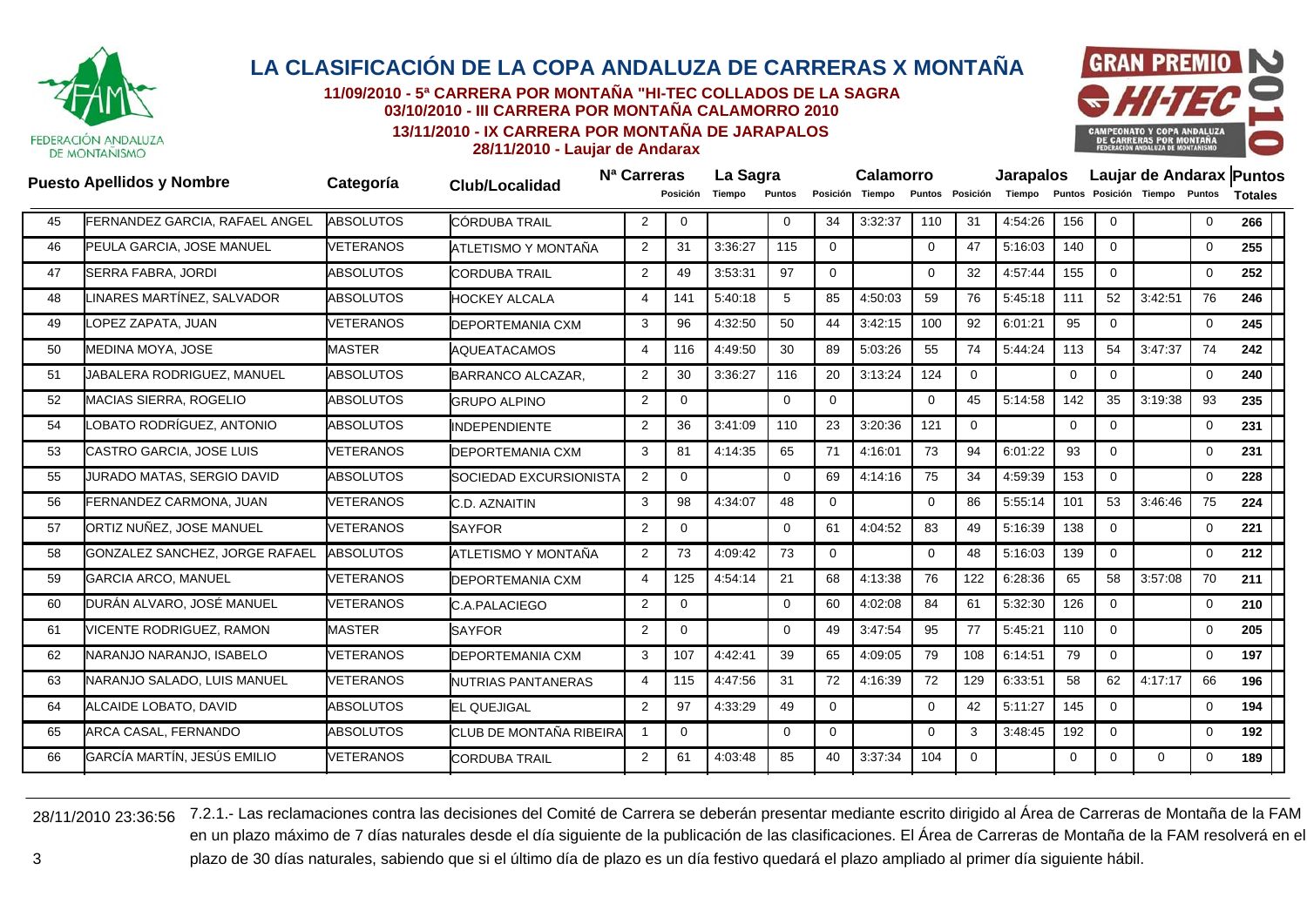

**11/09/2010 - 5ª CARRERA POR MONTAÑA "HI-TEC COLLADOS DE LA SAGRA**

**03/10/2010 - III CARRERA POR MONTAÑA CALAMORRO 2010**

**13/11/2010 - IX CARRERA POR MONTAÑA DE JARAPALOS**

**28/11/2010 - Laujar de Andarax**

|    | <b>Puesto Apellidos y Nombre</b>     | Categoría        | <b>Club/Localidad</b>    | N <sup>a</sup> Carreras | Posición       | La Sagra<br>Tiempo | Puntos         |              | Calamorro<br>Posición Tiempo |             | Puntos Posición | <b>Jarapalos</b><br>Tiempo |             |                | Puntos Posición Tiempo Puntos |             | Laujar de Andarax Puntos<br><b>Totales</b> |
|----|--------------------------------------|------------------|--------------------------|-------------------------|----------------|--------------------|----------------|--------------|------------------------------|-------------|-----------------|----------------------------|-------------|----------------|-------------------------------|-------------|--------------------------------------------|
| 67 | DE LA PEÑA FERNÁNDEZ, BERNARDO       | <b>ABSOLUTOS</b> | MONTAÑA CHICLANA         | 3                       | 106            | 4:40:32            | 40             | 82           | 4:45:54                      | 62          | 102             | 6:10:34                    | 85          | $\mathbf 0$    |                               | $\mathbf 0$ | 187                                        |
| 70 | <b>GRANADOS ROMERO, MIGUEL ANGEL</b> | <b>ABSOLUTOS</b> | <b>CONDOR</b>            | 2                       | 75             | 4:10:54            | 71             | 29           | 3:27:22                      | 115         | $\overline{0}$  |                            | $\Omega$    | $\Omega$       | $\Omega$                      | 0           | 186                                        |
| 69 | VIDAL BAEZ, MANUEL                   | <b>ABSOLUTOS</b> | <b>INDEPENDIENTE</b>     | $\overline{2}$          | $\overline{0}$ |                    | $\overline{0}$ | 46           | 3:43:12                      | 98          | 99              | 6:07:25                    | 88          | $\Omega$       |                               | $\mathbf 0$ | 186                                        |
| 68 | NUÑEZ CABRAL, JOSE                   | <b>ABSOLUTOS</b> | <b>INDEPENDIENTE</b>     | 2                       | $\mathbf 0$    |                    | $\Omega$       | 45           | 3:43:12                      | 99          | 100             | 6:07:25                    | 87          | $\Omega$       |                               | 0           | 186                                        |
| 72 | JIMÉNEZ FERNÁNDEZ, ANTONIO           | <b>MASTER</b>    | <b>HOCKEY ALCALA</b>     | $\overline{2}$          | 48             | 3:52:49            | 98             | 59           | 4:01:30                      | 85          | $\mathbf 0$     |                            | $\Omega$    | $\Omega$       | $\Omega$                      | $\mathbf 0$ | 183                                        |
| 73 | SÁNCHEZ VILLALBA, FRANCISCO          | <b>ABSOLUTOS</b> | ATLETISMO Y MONTAÑA      | 2                       | 33             | 3:40:26            | 113            | 0            |                              | $\Omega$    | 117             | 6:22:50                    | 70          | $\Omega$       |                               | 0           | 183                                        |
| 71 | OBAYA FERNANDEZ, SANTI               | <b>ABSOLUTOS</b> | <b>AVIENTU</b>           | $\overline{1}$          | $\mathbf{0}$   |                    | $\Omega$       | $\mathbf{0}$ |                              | $\Omega$    | $\overline{7}$  | 3:56:37                    | 183         | $\Omega$       |                               | $\mathbf 0$ | 183                                        |
| 74 | PORRAS MARTIN, JESUS                 | VETERANOS        | <b>INDEPENDIENTE</b>     | 2                       | $\Omega$       |                    | $\Omega$       | 66           | 4:09:51                      | 78          | 83              | 5:51:14                    | 104         | $\Omega$       |                               | $\mathbf 0$ | 182                                        |
| 75 | SIERRA RUIZ, JUAN ANTONIO            | VETERANOS        | <b>INDEPENDIENTE</b>     | $\overline{2}$          | 67             | 4:07:49            | 79             | 48           | 3:46:40                      | 96          | $\mathbf 0$     |                            | $\mathbf 0$ | $\Omega$       |                               | $\mathbf 0$ | 175                                        |
| 76 | PRIETO NUÑEZ, ANTONIO                | VETERANOS        | NUTRIAS PANTANERAS       | $\overline{4}$          | 99             | 4:34:58            | 47             | 87           | 4:52:49                      | 57          | 154             | 7:17:18                    | 33          | 60             | 3:58:18                       | 68          | 172                                        |
| 77 | SANCHEZ POLAINO, AMADOR              | <b>MASTER</b>    | <b>INDEPENDIENTE</b>     | $\overline{4}$          | 118            | 4:51:40            | 28             | 81           | 4:36:48                      | 63          | 143             | 6:55:20                    | 44          | 64             | 4:18:56                       | 64          | 171                                        |
| 78 | ROMAN FERNANDEZ, JOSE CARLOS         | <b>VETERANOS</b> | ATLETISMO Y MONTAÑA      | -1                      | 0              |                    | $\Omega$       | $\Omega$     |                              | $\Omega$    | 19              | 4:38:54                    | 168         | $\mathbf 0$    |                               | $\mathbf 0$ | 168                                        |
| 79 | VALENCIA RODRIGUEZ, JOSE             | <b>VETERANOS</b> | <b>INDEPENDIENTE</b>     | 3                       | 133            | 5:12:27            | 13             | $\mathbf 0$  |                              | $\Omega$    | 101             | 6:10:33                    | 86          | 59             | 3:57:10                       | 69          | 168                                        |
| 80 | NARANJO SALADO, JESÚS                | <b>VETERANOS</b> | NUTRIAS PANTANERAS       | 4                       | 114            | 4:47:56            | 32             | 77           | 4:28:04                      | 67          | 153             | 7:17:16                    | 34          | 63             | 4:17:18                       | 65          | 166                                        |
| 81 | GOMEZ ARIAS DE SAAVEDRA, JAVIER      | <b>ABSOLUTOS</b> | <b>INDEPENDIENTE</b>     | $\overline{2}$          | 71             | 4:08:15            | 75             | $\Omega$     |                              | $\Omega$    | $\mathbf 0$     |                            | $\Omega$    | 40             | 3:25:21                       | 88          | 163                                        |
| 82 | GONZALEZ CARPINTERO, JOSE            | <b>ABSOLUTOS</b> | <b>INDEPENDIENTE</b>     | -1                      | $\mathbf 0$    |                    | $\Omega$       | $\Omega$     |                              | $\Omega$    | 25              | 4:45:21                    | 162         | $\Omega$       |                               | 0           | 162                                        |
| 83 | HERNANDEZ GISPERT, JESED             | <b>ABSOLUTOS</b> | <b>SELECCIO CATALANA</b> | $\overline{1}$          |                | 2:35:09            | 160            | $\mathbf 0$  |                              | $\mathbf 0$ | $\mathbf{0}$    |                            | $\mathbf 0$ | $\Omega$       |                               | $\mathbf 0$ | 160                                        |
| 84 | OBAYA FERNANDEZ, SAMUEL              | <b>ABSOLUTOS</b> | <b>AVIENTU</b>           | -1                      | $\Omega$       |                    | 0              | $\mathbf 0$  |                              | $\Omega$    | 28              | 4:48:45                    | 159         | $\overline{0}$ |                               | 0           | 159                                        |
| 85 | OBREGÓN MARTÍNEZ, JUAN ANTONIO       | <b>VETERANOS</b> | VERTICALIA-CÓRDOBA 2016  | 2                       | $\mathbf{0}$   |                    | $\Omega$       | 57           | 3:59:30                      | 87          | $\mathbf 0$     |                            | $\mathbf 0$ | 57             | 3:54:13                       | 71          | 158                                        |
| 86 | BAREA TORRES, JUAN FRANCISCO         | <b>ABSOLUTOS</b> | <b>ACEBUCHE</b>          | -1                      | $\Omega$       |                    | $\Omega$       | $\Omega$     |                              | $\Omega$    | 30              | 4:49:47                    | 157         | $\Omega$       |                               | 0           | 157                                        |
| 87 | URBANEJA BÁEZ, ANTONIO               | <b>ABSOLUTOS</b> | <b>INDEPENDIENTE</b>     | $\overline{1}$          | $\mathbf 0$    |                    | $\Omega$       | $\Omega$     |                              | $\Omega$    | 33              | 4:58:29                    | 154         | $\mathbf 0$    |                               | $\mathbf 0$ | 154                                        |
| 88 | SEGURA DEL PINO, MIGUEL CARLOS       | <b>MASTER</b>    | <b>INDEPENDIENTE</b>     | 2                       | 90             | 4:23:47            | 56             | 0            |                              | $\Omega$    | $\Omega$        |                            | $\Omega$    | 31             | 3:13:47                       | 97          | 153                                        |
|    |                                      |                  |                          |                         |                |                    |                |              |                              |             |                 |                            |             |                |                               |             |                                            |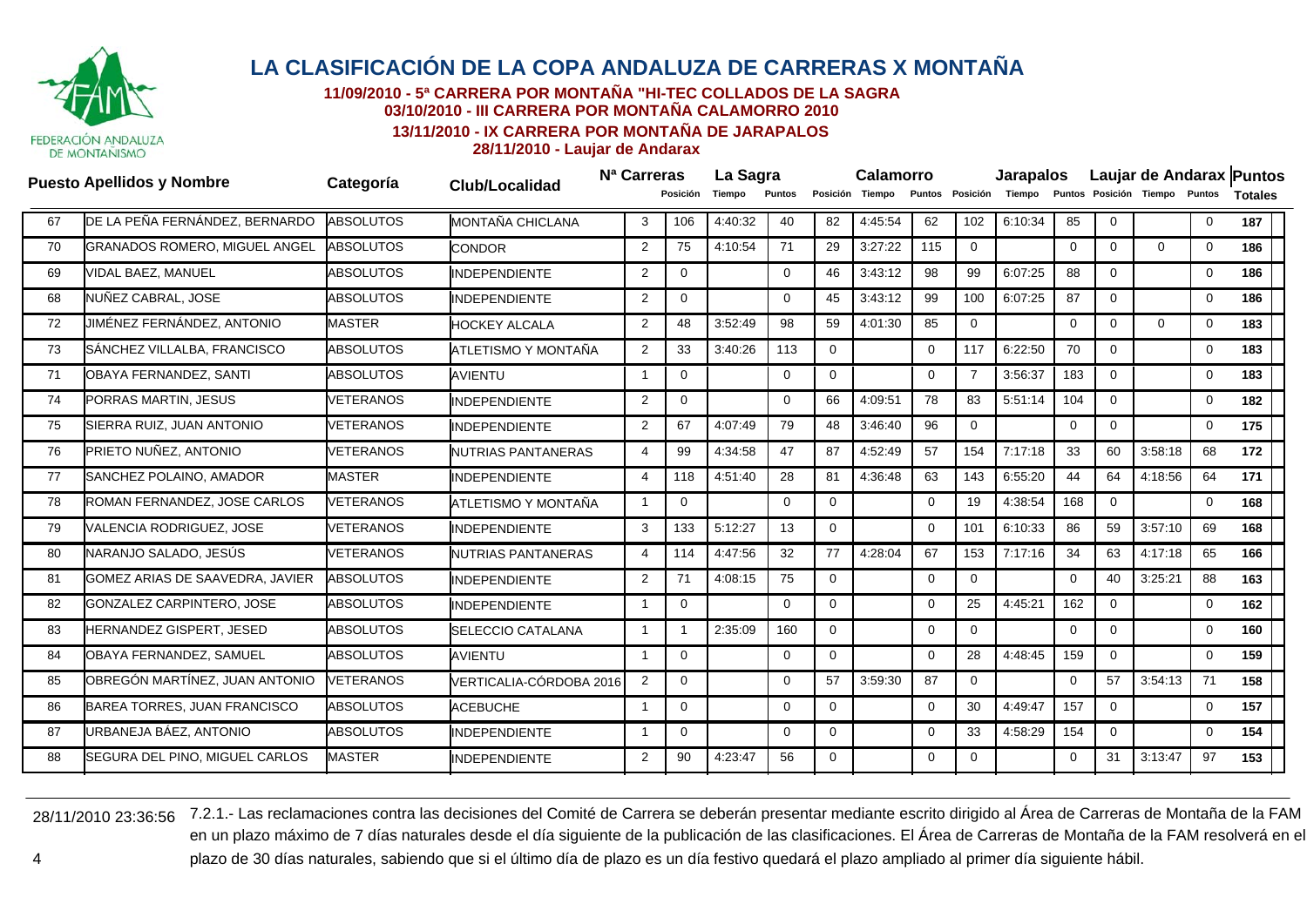

**11/09/2010 - 5ª CARRERA POR MONTAÑA "HI-TEC COLLADOS DE LA SAGRA03/10/2010 - III CARRERA POR MONTAÑA CALAMORRO 2010**

**13/11/2010 - IX CARRERA POR MONTAÑA DE JARAPALOS**



**28/11/2010 - Laujar de Andarax**

|     | <b>Puesto Apellidos y Nombre</b>   | Categoría        | <b>Club/Localidad</b>         | N <sup>a</sup> Carreras |             | La Sagra |               |                | <b>Calamorro</b> |             |             | <b>Jarapalos</b> |             |             |                                                      |              | Laujar de Andarax Puntos |
|-----|------------------------------------|------------------|-------------------------------|-------------------------|-------------|----------|---------------|----------------|------------------|-------------|-------------|------------------|-------------|-------------|------------------------------------------------------|--------------|--------------------------|
|     |                                    |                  |                               |                         | Posición    | Tiempo   | <b>Puntos</b> |                | Posición Tiempo  |             |             |                  |             |             | Puntos Posición Tiempo Puntos Posición Tiempo Puntos |              | <b>Totales</b>           |
| 90  | SOCIATS ASENSIO, JUST              | <b>ABSOLUTOS</b> | <b>SELECCIO CATALANA</b>      |                         | 3           | 2:47:46  | 151           | $\Omega$       |                  | $\Omega$    | $\Omega$    |                  | $\Omega$    | $\Omega$    |                                                      | $\Omega$     | 151                      |
| 89  | MOLINA BONILLA, DOMINGO            | <b>VETERANOS</b> | <b>INDEPENDIENTE</b>          | 2                       | 78          | 4:12:23  | 68            | $\mathbf{0}$   |                  | $\Omega$    | $\mathbf 0$ |                  | $\mathbf 0$ | 45          | 3:29:38                                              | 83           | 151                      |
| 91  | CASTILLO PORTILLO, JUAN CARLOS     | <b>ABSOLUTOS</b> | <b>SAYFOR</b>                 | $\overline{\mathbf{1}}$ | 0           |          | $\Omega$      | $\overline{0}$ |                  | $\Omega$    | 37          | 5:02:51          | 150         | $\Omega$    |                                                      | $\mathbf{0}$ | 150                      |
| 92  | FERNANDEZ RIVERA, ALBERTO          | <b>VETERANOS</b> | C.D. AMIGOS DEL COCHE         | 3                       | 132         | 5:06:37  | 14            | 75             | 4:23:07          | 69          | 121         | 6:28:04          | 66          | $\Omega$    |                                                      | $\mathbf 0$  | 149                      |
| 93  | <b>_OSADA MARRA, JOSE</b>          | <b>MASTER</b>    | <b>INDEPENDIENTE</b>          | $\overline{\mathbf{1}}$ | $\Omega$    |          | $\Omega$      | $\Omega$       |                  | $\Omega$    | 39          | 5:05:07          | 148         | $\Omega$    |                                                      | $\mathbf{0}$ | 148                      |
| 94  | CASTRO GARCIA, JUAN CARLOS         | <b>ABSOLUTOS</b> | <b>DEPORTEMANIA CXM</b>       | 2                       | 93          | 4:29:12  | 53            | $\mathbf 0$    |                  | $\Omega$    | 93          | 6:01:22          | 94          | $\Omega$    |                                                      | $\mathbf 0$  | 147                      |
| 95  | <b>MARTIN RODRIGUEZ, PABLO</b>     | VETERANOS        | <b>CLUB TIERRA TRAGAME</b>    |                         | $\Omega$    |          | $\Omega$      | $\Omega$       |                  | $\Omega$    | 40          | 5:05:55          | 147         | $\Omega$    |                                                      | $\mathbf 0$  | 147                      |
| 96  | PEREZ CLAROS, EDUARDO LUIS         | <b>ABSOLUTOS</b> | <b>GRUPO ALPINO</b>           | -1                      | $\Omega$    |          | $\Omega$      | $\Omega$       |                  | $\Omega$    | 43          | 5:13:13          | 144         | $\Omega$    |                                                      | $\mathbf 0$  | 144                      |
| 97  | <b>ESTEBAN ORTIN, JESUS ANDRES</b> | <b>ABSOLUTOS</b> | <b>CLUB MARATHON</b>          | -1                      | $\mathbf 0$ |          | $\mathbf 0$   | $\mathbf{0}$   |                  | $\Omega$    | 44          | 5:13:54          | 143         | $\Omega$    |                                                      | $\mathbf 0$  | 143                      |
| 98  | RECIO VICENTE, ROGELIO             | VETERANOS        | <b>CLUB ALPINO SEVILLANO</b>  | $\overline{4}$          | 140         | 5:36:40  | 6             | 90             | 5:10:25          | 54          | 161         | 7:26:42          | 26          | 66          | 4:27:19                                              | 62           | 142                      |
| 99  | VILCHEZ CABELLO, ANTONIO           | VETERANOS        | ATLETISMO Y MONTAÑA           |                         | 0           |          | $\Omega$      | $\mathbf 0$    |                  | $\Omega$    | 46          | 5:16:03          | 141         | $\Omega$    |                                                      | $\mathbf 0$  | 141                      |
| 100 | CASTILLO GARCIA, FRANCISCO JOSE    | <b>VETERANOS</b> | <b>INDEPENDIENTE</b>          | $\overline{2}$          | $\Omega$    |          | $\Omega$      | 73             | 4:18:42          | 71          | 118         | 6:25:34          | 69          | $\Omega$    |                                                      | $\mathbf 0$  | 140                      |
| 101 | TORRES LÓPEZ, MIGUEL ANGEL         | <b>VETERANOS</b> | <b>SALOMON SANTIVERI</b>      | $\mathbf 1$             | 8           | 3:00:10  | 140           | $\mathbf 0$    |                  | $\mathbf 0$ | $\mathbf 0$ |                  | $\mathbf 0$ | $\mathbf 0$ |                                                      | $\mathbf 0$  | 140                      |
| 102 | PASCUAL SEMPERE, CARLOS            | <b>ABSOLUTOS</b> | <b>CLUB ATLETISMO</b>         | $\overline{\mathbf{1}}$ | 9           | 3:00:28  | 138           | $\Omega$       |                  | $\Omega$    | $\Omega$    |                  | $\Omega$    | $\Omega$    |                                                      | $\mathbf 0$  | 138                      |
| 103 | RUBIALES GARCIA, JUAN MIGUEL       | <b>VETERANOS</b> | NUTRIAS PANTANERAS            | 3                       | 137         | 5:28:27  | 9             | 80             | 4:34:23          | 64          | 124         | 6:29:56          | 63          | $\Omega$    |                                                      | 0            | 136                      |
| 104 | MOLINA BALSERA. ÁNGEL              | <b>MASTER</b>    | CLUB ALPINO JARAPALOS         | $\overline{\mathbf{1}}$ | $\Omega$    |          | $\Omega$      | $\Omega$       |                  | $\Omega$    | 52          | 5:17:26          | 135         | $\Omega$    |                                                      | $\mathbf 0$  | 135                      |
| 105 | SELLES SEGUÍ, EMILI                | <b>ABSOLUTOS</b> | <b>RUNNING TEAM LA TIENDA</b> |                         | 12          | 3:11:54  | 134           | $\overline{0}$ |                  | $\Omega$    | $\mathbf 0$ |                  | $\mathbf 0$ | $\Omega$    |                                                      | $\mathbf 0$  | 134                      |
| 106 | <b>GALERA DIEZ, FEDERICO</b>       | <b>ABSOLUTOS</b> | <b>GRUPO ALPINO</b>           |                         | 0           |          | $\Omega$      | 10             | 3:01:58          | 134         | $\mathbf 0$ |                  | $\mathbf 0$ | $\Omega$    |                                                      | $\mathbf 0$  | 134                      |
| 108 | <b>GONZALEZ ORTEGA, FIDEL</b>      | VETERANOS        | <b>NUTRIAS PANTANERAS</b>     | $\overline{2}$          | 113         | 4:47:55  | 33            | $\mathbf 0$    |                  | $\Omega$    | 90          | 5:59:06          | 97          | $\Omega$    |                                                      | $\mathbf 0$  | 130                      |
| 107 | ALVAREZ SALCEDO, RAFAEL            | <b>ABSOLUTOS</b> | <b>CORDUBA TRAIL</b>          | 3                       | 126         | 4:56:58  | 20            | 83             | 4:49:18          | 61          | 138         | 6:50:42          | 49          | 0           |                                                      | $\mathbf 0$  | 130                      |
| 110 | GARCIA GONZALEZ, ANTONIO           | <b>ABSOLUTOS</b> | <b>GRUPO ALPINO</b>           | -1                      | 0           |          | $\Omega$      | 15             | 3:09:32          | 129         | $\mathbf 0$ |                  | $\Omega$    | $\Omega$    |                                                      | $\mathbf 0$  | 129                      |
| 109 | FERNÁNDEZ VERA. JUAN JOSÉ          | <b>ABSOLUTOS</b> | <b>MARATHON CARTAGENA</b>     |                         | $\Omega$    |          | $\Omega$      | $\Omega$       |                  | $\Omega$    | 58          | 5:24:56          | 129         | $\Omega$    |                                                      | $\mathbf 0$  | 129                      |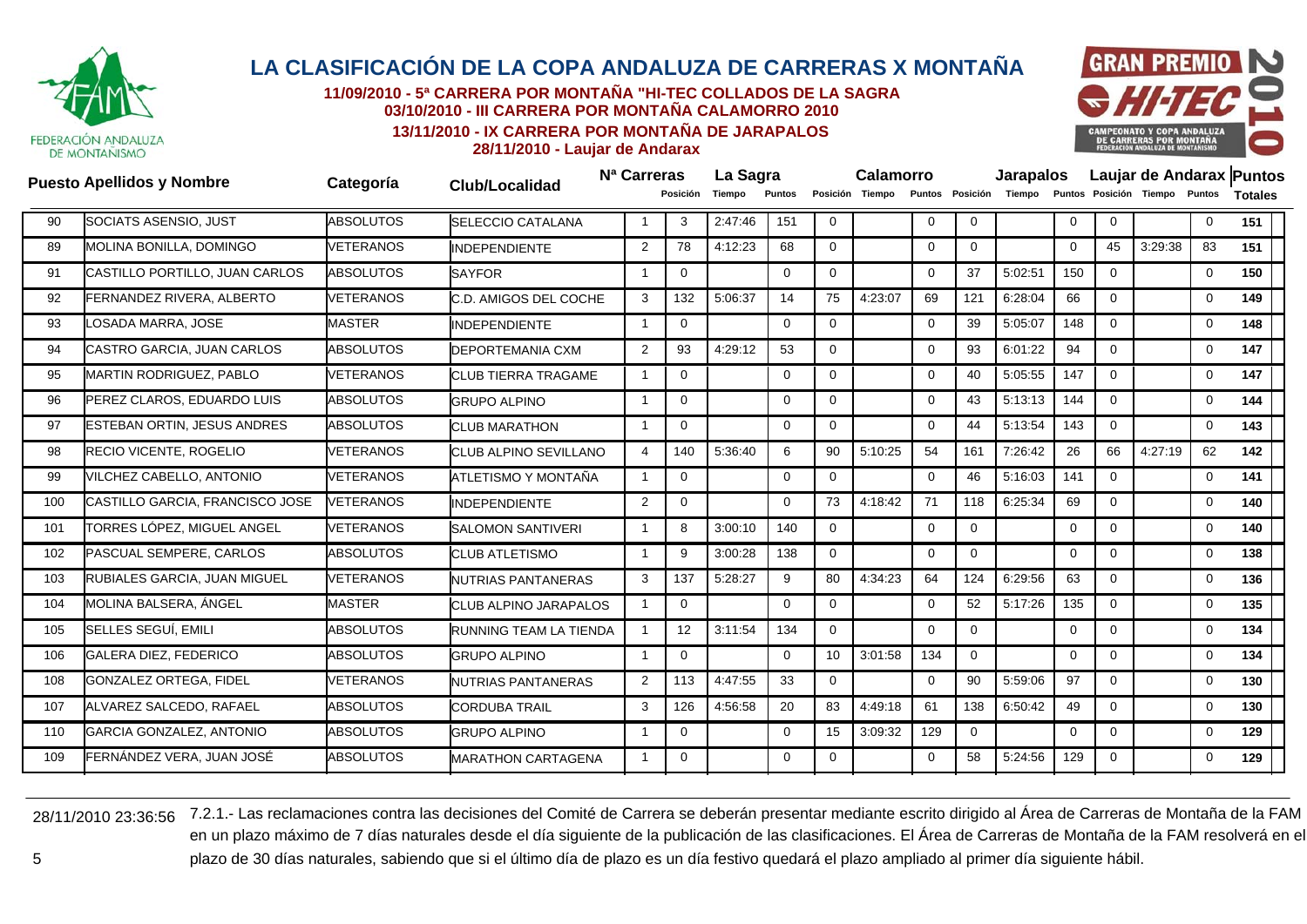

**11/09/2010 - 5ª CARRERA POR MONTAÑA "HI-TEC COLLADOS DE LA SAGRA03/10/2010 - III CARRERA POR MONTAÑA CALAMORRO 2010**

**13/11/2010 - IX CARRERA POR MONTAÑA DE JARAPALOS**



**28/11/2010 - Laujar de Andarax**

|     | <b>Puesto Apellidos y Nombre</b>   | Categoría        | <b>Club/Localidad</b>          | N <sup>a</sup> Carreras |              | La Sagra |             |              | Calamorro       |             |                 | <b>Jarapalos</b> |                |              |                               |                | Laujar de Andarax Puntos |
|-----|------------------------------------|------------------|--------------------------------|-------------------------|--------------|----------|-------------|--------------|-----------------|-------------|-----------------|------------------|----------------|--------------|-------------------------------|----------------|--------------------------|
|     |                                    |                  |                                |                         | Posición     | Tiempo   | Puntos      |              | Posición Tiempo |             | Puntos Posición | Tiempo           |                |              | Puntos Posición Tiempo Puntos |                | <b>Totales</b>           |
| 111 | RUIZ GOMEZ, DAVID                  | <b>ABSOLUTOS</b> | <b>APER ALCOI</b>              |                         | 18           | 3:22:56  | 128         | $\mathbf 0$  |                 | $\mathbf 0$ | $\mathbf 0$     |                  | $\mathbf 0$    | $\Omega$     |                               | $\mathbf 0$    | 128                      |
| 113 | AZUAGA GOMEZ, EMILIO               | <b>VETERANOS</b> | GUADALHORCE-ALORA              |                         | $\Omega$     |          | $\Omega$    | $\Omega$     |                 | $\Omega$    | 59              | 5:27:53          | 128            | $\Omega$     |                               | $\mathbf 0$    | 128                      |
| 112 | MORON GONZALEZ, IGNACIO            | <b>ABSOLUTOS</b> | <b>ATLETISMO MARACENA</b>      | -1                      | $\mathbf{0}$ |          | $\mathbf 0$ | $\mathbf 0$  |                 | $\mathbf 0$ | $\mathbf 0$     |                  | 0              | 5            | 2:40:10                       | 128            | 128                      |
| 114 | CASTILLO LÓPEZ, JAVIER             | <b>ABSOLUTOS</b> | CLUB NÓRDICO MONACHIL          | 2                       | 86           | 4:19:07  | 60          | $\Omega$     |                 | $\mathbf 0$ | $\mathbf{0}$    |                  | $\overline{0}$ | 61           | 4:02:01                       | 67             | 127                      |
| 115 | JUAN MARTINEZ, RODOLFO             | <b>ABSOLUTOS</b> | <b>TRAIL ARRUI</b>             |                         | 20           | 3:23:38  | 126         | $\mathbf 0$  |                 | $\Omega$    | $\mathbf 0$     |                  | $\mathbf 0$    | $\Omega$     |                               | $\mathbf 0$    | 126                      |
| 116 | <b>CARDONA TORRES, IGNASI</b>      | <b>ABSOLUTOS</b> | RUNNING TEAM LA TIENDA         |                         | 21           | 3:26:14  | 125         | 0            |                 | $\mathbf 0$ | $\mathbf 0$     |                  | $\mathbf 0$    | $\mathbf 0$  |                               | $\mathbf 0$    | 125                      |
| 117 | TRASOBARES GALINDO, JOSE LUIS      | <b>ABSOLUTOS</b> | <b>RETO 8000</b>               | $\overline{\mathbf{1}}$ | 22           | 3:26:23  | 124         | $\Omega$     |                 | $\Omega$    | $\mathbf{0}$    |                  | $\Omega$       | $\Omega$     |                               | $\overline{0}$ | 124                      |
| 118 | FERNÁNDEZ LUQUE, VICENTE           | <b>ABSOLUTOS</b> | <b>INDEPENDIENTE</b>           | -1                      | $\mathbf 0$  |          | 0           | $\mathbf 0$  |                 | $\mathbf 0$ | 63              | 5:33:18          | 124            | $\Omega$     |                               | $\mathbf 0$    | 124                      |
| 119 | PÉREZ MARÍN, ISIDRO MANUEL         | <b>MASTER</b>    | <b>SALTABALATES</b>            | $\overline{\mathbf{1}}$ | $\Omega$     |          | $\Omega$    | $\Omega$     |                 | $\Omega$    | 64              | 5:34:50          | 123            | $\Omega$     |                               | $\mathbf 0$    | 123                      |
| 120 | CORTÉS DONCEL, FRANCISCO           | <b>VETERANOS</b> | CLUB DE MONTAÑA ANYERA         | $\overline{2}$          | 104          | 4:38:52  | 42          | 63           | 4:07:44         | 81          | $\mathbf 0$     |                  | $\mathbf 0$    | $\mathbf{0}$ |                               | $\mathbf 0$    | 123                      |
| 121 | <b>GIGANTE GARRIDO, FELIPE</b>     | <b>MASTER</b>    | C.E.E.                         | -1                      | 24           | 3:28:51  | 122         | 0            |                 | $\mathbf 0$ | $\mathbf{0}$    |                  | $\mathbf{0}$   | $\Omega$     |                               | $\overline{0}$ | 122                      |
| 122 | CABRERA BORREGO, ALFONSO           | <b>VETERANOS</b> | <b>TRITON</b>                  |                         | $\Omega$     |          | $\Omega$    | $\mathbf 0$  |                 | $\Omega$    | 65              | 5:34:54          | 122            | $\Omega$     |                               | $\mathbf 0$    | 122                      |
| 124 | LOPART MORAGAS, JOAN               | <b>MASTER</b>    | <b>INDEPENDIENTE</b>           |                         | $\mathbf 0$  |          | 0           | 0            |                 | $\mathbf 0$ | 66              | 5:36:10          | 121            | $\Omega$     |                               | 0              | 121                      |
| 123 | <b>ESTEBAN MARTINEZ, GINES</b>     | <b>MASTER</b>    | <b>SAYFOR</b>                  | $\overline{2}$          | $\Omega$     |          | $\Omega$    | 79           | 4:34:05         | 65          | 131             | 6:35:23          | 56             | $\Omega$     |                               | $\overline{0}$ | 121                      |
| 125 | PERRUCA GOMEZ, JAVIER              | <b>ABSOLUTOS</b> | CLUB ALPINO MADRILEÑO          | -1                      | $\Omega$     |          | $\Omega$    | $\mathbf 0$  |                 | $\mathbf 0$ | 67              | 5:39:38          | 120            | $\Omega$     |                               | $\mathbf 0$    | 120                      |
| 126 | MARTINEZ FERRA, ALFONSO            | <b>ABSOLUTOS</b> | <b>INDEPENDIENTE</b>           | $\overline{\mathbf{1}}$ | $\Omega$     |          | $\Omega$    | 24           | 3:20:54         | 120         | $\mathbf 0$     |                  | $\Omega$       | $\Omega$     |                               | $\mathbf 0$    | 120                      |
| 127 | <b>MARTÍN-ROMO CULEBRAS, MARIO</b> | <b>ABSOLUTOS</b> | CLUB ALPINO MADRILEÑO          | $\overline{1}$          | $\Omega$     |          | $\Omega$    | $\Omega$     |                 | $\Omega$    | 68              | 5:41:00          | 119            | $\Omega$     |                               | $\mathbf 0$    | 119                      |
| 128 | BERNABEU ABELLAN, FRANCISCO        | <b>MASTER</b>    | <b>ELDA TRIATLON</b>           | -1                      | 27           | 3:30:28  | 119         | $\mathbf{0}$ |                 | $\mathbf 0$ | $\mathbf 0$     |                  | $\mathbf{0}$   | $\Omega$     |                               | $\mathbf 0$    | 119                      |
| 129 | HIDALGO MORÓN, MANUEL HIDALGO      | <b>MASTER</b>    | <b>INDEPENDIENTE</b>           | $\overline{2}$          | $\Omega$     |          | $\Omega$    | 86           | 4:50:14         | 58          | 127             | 6:32:07          | 60             | $\Omega$     |                               | $\mathbf 0$    | 118                      |
| 130 | MANZANO LOPEZ, FRANCISCO           | <b>ABSOLUTOS</b> | <b>CONDOR</b>                  |                         | 0            |          | $\Omega$    | 0            |                 | $\mathbf 0$ | $\mathbf 0$     |                  | $\mathbf 0$    | 10           | 2:47:32                       | 118            | 118                      |
| 131 | CANTOS MILLAN, FERNANDO            | <b>ABSOLUTOS</b> | <b>C.T.BANYERES DE MARIOLA</b> |                         | 29           | 3:32:01  | 117         | $\Omega$     |                 | $\Omega$    | $\mathbf{0}$    |                  | $\Omega$       | $\Omega$     |                               | $\overline{0}$ | 117                      |
| 133 | MENDEZ CONTRERAS, JOSE ANGEL       | <b>VETERANOS</b> | <b>INDEPENDIENTE</b>           |                         | $\Omega$     |          | $\Omega$    | $\Omega$     |                 | $\Omega$    | 71              | 5:43:24          | 116            | $\Omega$     |                               | $\mathbf 0$    | 116                      |
|     |                                    |                  |                                |                         |              |          |             |              |                 |             |                 |                  |                |              |                               |                |                          |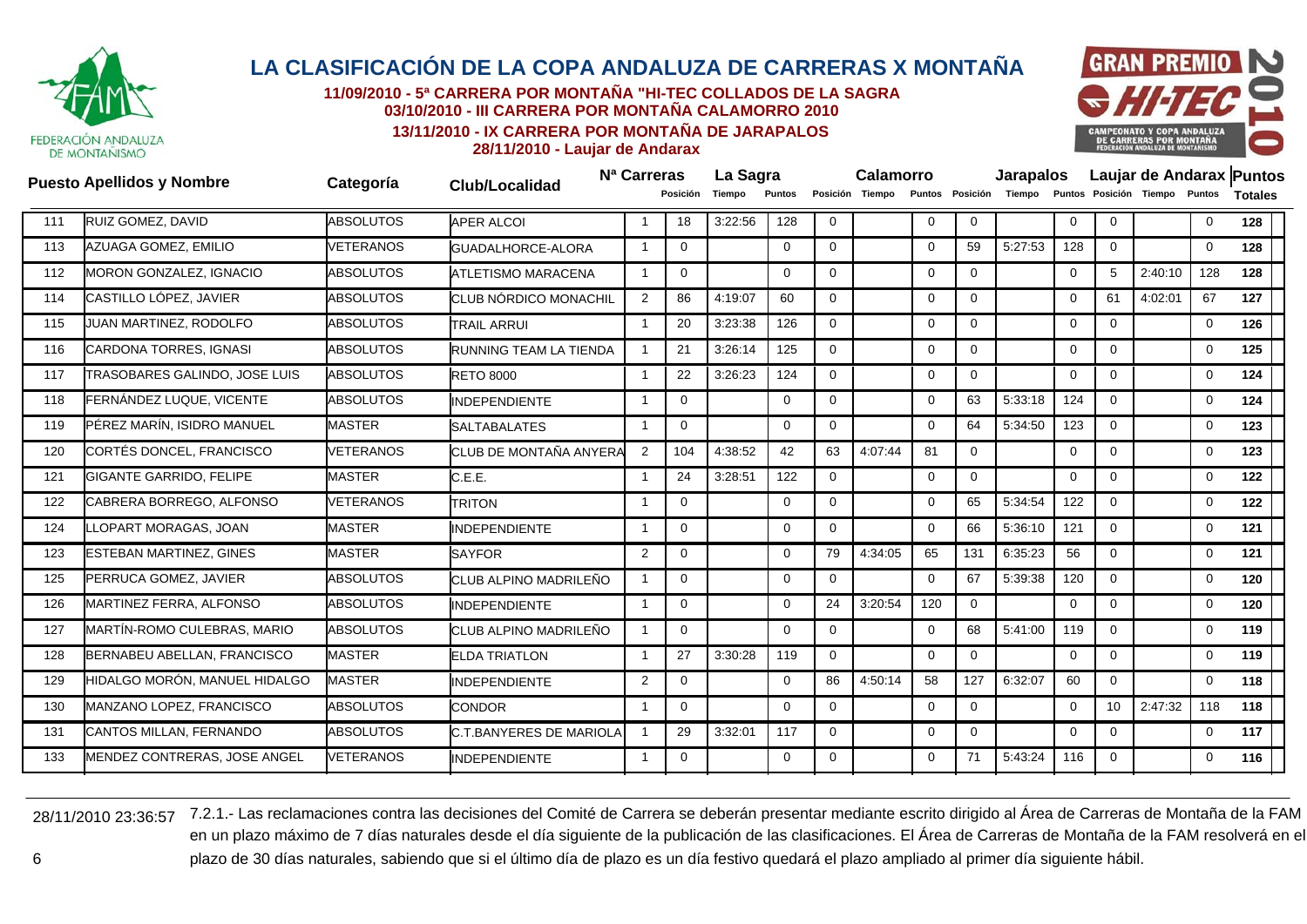

**11/09/2010 - 5ª CARRERA POR MONTAÑA "HI-TEC COLLADOS DE LA SAGRA03/10/2010 - III CARRERA POR MONTAÑA CALAMORRO 2010**

**13/11/2010 - IX CARRERA POR MONTAÑA DE JARAPALOS**



**28/11/2010 - Laujar de Andarax**

|     | <b>Puesto Apellidos y Nombre</b>       | Categoría        | <b>Club/Localidad</b>         | N <sup>a</sup> Carreras |                         |             | La Sagra |             |              | <b>Calamorro</b> |             |              | <b>Jarapalos</b>       |                |              |                               |             | Laujar de Andarax Puntos |  |
|-----|----------------------------------------|------------------|-------------------------------|-------------------------|-------------------------|-------------|----------|-------------|--------------|------------------|-------------|--------------|------------------------|----------------|--------------|-------------------------------|-------------|--------------------------|--|
|     |                                        |                  |                               |                         |                         | Posición    | Tiempo   | Puntos      |              | Posición Tiempo  |             |              | Puntos Posición Tiempo |                |              | Puntos Posición Tiempo Puntos |             | <b>Totales</b>           |  |
| 132 | REVENGA ORDOÑEZ, JOSE MARIANO          | <b>ABSOLUTOS</b> | <b>SPORT LAB</b>              |                         |                         | 0           |          | $\mathbf 0$ | $\mathbf 0$  |                  | $\mathbf 0$ | $\mathbf{0}$ |                        | $\mathbf 0$    | 12           | 2:48:54                       | 116         | 116                      |  |
| 134 | RODRIGUEZ SANCHEZ, JOSE ANGEL          | <b>ABSOLUTOS</b> | <b>CLUB ATLETISMO CONIL</b>   |                         | -1                      | $\Omega$    |          | $\Omega$    | $\Omega$     |                  | $\Omega$    | 72           | 5:43:40                | 115            | $\Omega$     |                               | $\mathbf 0$ | 115                      |  |
| 135 | HUETE ALLUT, ANTONIO                   | <b>ABSOLUTOS</b> | <b>SPORT LAB</b>              |                         | -1                      | $\mathbf 0$ |          | $\mathbf 0$ | $\mathbf 0$  |                  | $\mathbf 0$ | $\mathbf 0$  |                        | $\mathbf 0$    | 13           | 2:49:39                       | 115         | 115                      |  |
| 137 | TRAVE RODRIGUEZ, ANGEL LUIS            | <b>VETERANOS</b> | <b>INDEPENDIENTE</b>          |                         | -1                      | $\Omega$    |          | $\Omega$    | $\Omega$     |                  | $\Omega$    | 73           | 5:44:13                | 114            | $\Omega$     |                               | $\mathbf 0$ | 114                      |  |
| 136 | OPEZ CASTILLA, FRANCISCO JOSE          | <b>ABSOLUTOS</b> | <b>ATARFE</b>                 |                         | -1                      | $\Omega$    |          | $\Omega$    | $\Omega$     |                  | $\Omega$    | $\mathbf{0}$ |                        | $\overline{0}$ | 14           | 2:54:05                       | 114         | 114                      |  |
| 139 | <b>GAMEZ AVILES, JOSE</b>              | <b>VETERANOS</b> | <b>GRUPO ALPINO</b>           |                         | -1                      | 0           |          | $\Omega$    | 31           | 3:29:53          | 113         | $\mathbf 0$  |                        | $\mathbf 0$    | $\mathbf{0}$ |                               | $\mathbf 0$ | 113                      |  |
| 138 | AUGUSTIN VILCHEZ, ALFREDO              | SUB-CATEGORÍA    | <b>NOMADAS</b>                |                         | -1                      | $\Omega$    |          | $\Omega$    | $\Omega$     |                  | $\mathbf 0$ | $\mathbf{0}$ |                        | $\Omega$       | 15           | 2:54:05                       | 113         | 113                      |  |
| 140 | ZARZA BURGUEÑO, JUAN ANTONIO           | <b>VETERANOS</b> | <b>LA PEDRIZA DEL</b>         |                         | -1                      | 0           |          | $\Omega$    | $\mathbf 0$  |                  | $\Omega$    | 78           | 5:45:41                | 109            | $\mathbf 0$  |                               | 0           | 109                      |  |
| 141 | <b>BLASCO BLASCO, JESUS</b>            | VETERANOS        | <b>INDEPENDIENTE</b>          |                         | -1                      | 37          | 3:41:34  | 109         | $\Omega$     |                  | $\Omega$    | $\Omega$     |                        | $\mathbf 0$    | $\Omega$     |                               | 0           | 109                      |  |
| 143 | <b>MORCILLO GARCIA, MARTÍN ALBERTO</b> | <b>ABSOLUTOS</b> | <b>INDEPENDIENTE</b>          |                         |                         | 38          | 3:41:37  | 108         | $\mathbf{0}$ |                  | $\mathbf 0$ | $\mathbf 0$  |                        | $\mathbf 0$    | $\Omega$     |                               | $\mathbf 0$ | 108                      |  |
| 142 | LLEDO LOPEZ, ANDRES                    | <b>ABSOLUTOS</b> | <b>ROLLER MASTER LA UNION</b> |                         |                         | 0           |          | $\Omega$    | $\mathbf{0}$ |                  | $\mathbf 0$ | 79           | 5:47:55                | 108            | $\Omega$     |                               | 0           | 108                      |  |
| 144 | TORRES LÓPEZ, JOSE JAVIER              | <b>ABSOLUTOS</b> | <b>INDEPENDIENTE</b>          |                         | -1                      | 39          | 3:42:02  | 107         | $\Omega$     |                  | $\Omega$    | $\mathbf{0}$ |                        | $\mathbf 0$    | $\Omega$     |                               | 0           | 107                      |  |
| 145 | ABDELKADER ABDELKADER, SAID            | <b>ABSOLUTOS</b> | <b>INDEPENDIENTE</b>          |                         | -1                      | $\Omega$    |          | $\Omega$    | 37           | 3:35:38          | 107         | $\mathbf{0}$ |                        | $\mathbf 0$    | $\Omega$     |                               | 0           | 107                      |  |
| 146 | RODRIGUEZ PEQUEÑO, IGNACIO             | <b>ABSOLUTOS</b> | <b>CLUB MONTAÑEIROS</b>       |                         | $\overline{\mathbf{1}}$ | $\Omega$    |          | $\Omega$    | $\Omega$     |                  | $\Omega$    | 80           | 5:48:43                | 107            | $\Omega$     |                               | $\mathbf 0$ | 107                      |  |
| 148 | SÁNCHEZ BOTELLA, ENRIQUE               | <b>ABSOLUTOS</b> | CLUB DE MONTAÑA EL            |                         | -1                      | $\Omega$    |          | $\Omega$    | $\mathbf 0$  |                  | $\Omega$    | 81           | 5:48:48                | 106            | $\mathbf{0}$ |                               | 0           | 106                      |  |
| 147 | MUÑOZ MARTÍN, NICOLÁS                  | <b>ABSOLUTOS</b> | <b>INDEPENDIENTE</b>          |                         | -1                      | $\Omega$    |          | $\Omega$    | $\Omega$     |                  | $\Omega$    | $\Omega$     |                        | $\Omega$       | 22           | 2:56:02                       | 106         | 106                      |  |
| 149 | <b>GARCÍA PASTOR, MANUEL</b>           | <b>ABSOLUTOS</b> | <b>INDEPENDIENTE</b>          |                         | $\overline{\mathbf{1}}$ | $\Omega$    |          | $\Omega$    | $\Omega$     |                  | $\Omega$    | 82           | 5:50:16                | 105            | $\Omega$     |                               | $\mathbf 0$ | 105                      |  |
| 150 | CAMPELLO ESCLAPEZ, JAIME               | <b>ABSOLUTOS</b> | <b>GRUPO MONTAÑA</b>          |                         | -1                      | 42          | 3:48:01  | 104         | $\mathbf{0}$ |                  | $\mathbf 0$ | $\mathbf{0}$ |                        | $\mathbf 0$    | $\mathbf{0}$ |                               | 0           | 104                      |  |
| 151 | ZARAGOZA LLORENS, SALVADOR             | <b>VETERANOS</b> | <b>GRUP DE MUNTANYA DE</b>    |                         |                         | 43          | 3:48:27  | 103         | $\mathbf{0}$ |                  | $\Omega$    | $\mathbf{0}$ |                        | $\Omega$       | $\Omega$     |                               | 0           | 103                      |  |
| 153 | AGUADO MIGUEL, EUSEBIO                 | <b>MASTER</b>    | <b>TIERRA TRAGAME</b>         |                         | -1                      | $\Omega$    |          | $\Omega$    | $\Omega$     |                  | $\Omega$    | 84           | 5:53:26                | 103            | $\mathbf 0$  |                               | 0           | 103                      |  |
| 152 | <b>GARCIA MORENO, PEPE</b>             | <b>ABSOLUTOS</b> | <b>INDEPENDIENTE</b>          |                         | -1                      | $\Omega$    |          | $\Omega$    | 41           | 3:40:54          | 103         | $\Omega$     |                        | $\Omega$       | $\Omega$     |                               | $\mathbf 0$ | 103                      |  |
| 154 | POZO MORALES, MIGUEL ANGEL             | <b>ABSOLUTOS</b> | <b>EL ACEBUCHE</b>            |                         |                         | $\Omega$    |          | $\Omega$    | $\Omega$     |                  | $\Omega$    | 85           | 5:54:21                | 102            | $\Omega$     |                               | 0           | 102                      |  |
|     |                                        |                  |                               |                         |                         |             |          |             |              |                  |             |              |                        |                |              |                               |             |                          |  |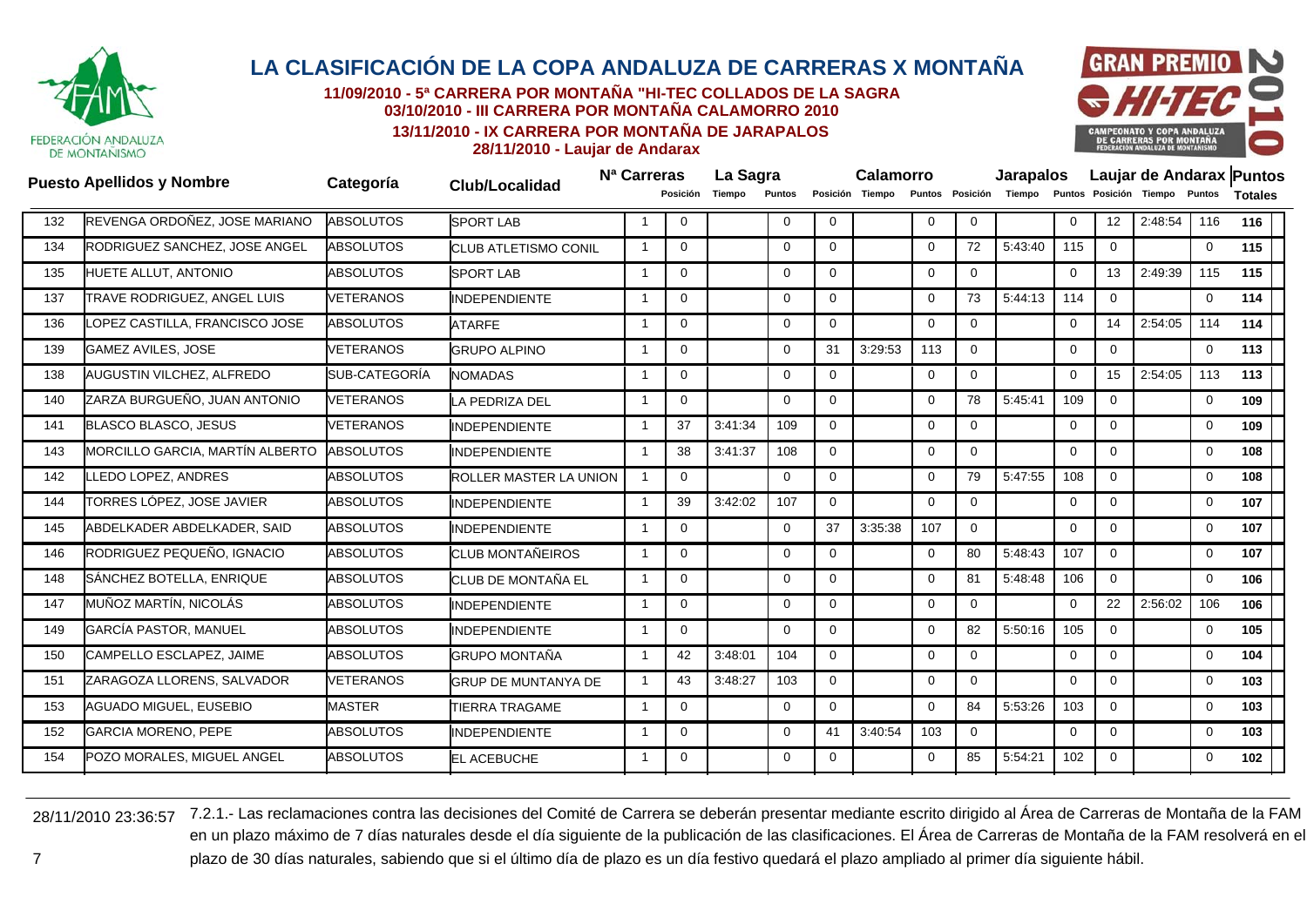

**11/09/2010 - 5ª CARRERA POR MONTAÑA "HI-TEC COLLADOS DE LA SAGRA03/10/2010 - III CARRERA POR MONTAÑA CALAMORRO 2010**

**13/11/2010 - IX CARRERA POR MONTAÑA DE JARAPALOS**



**28/11/2010 - Laujar de Andarax**

|     | <b>Puesto Apellidos y Nombre</b>           | Categoría        | Club/Localidad                | N <sup>a</sup> Carreras | Posición     | La Sagra<br>Tiempo | Puntos         |              | Calamorro<br>Posición Tiempo |             |              | <b>Jarapalos</b><br>Puntos Posición Tiempo |              |             | Puntos Posición Tiempo Puntos |             | Laujar de Andarax Puntos<br><b>Totales</b> |
|-----|--------------------------------------------|------------------|-------------------------------|-------------------------|--------------|--------------------|----------------|--------------|------------------------------|-------------|--------------|--------------------------------------------|--------------|-------------|-------------------------------|-------------|--------------------------------------------|
| 155 | RUIZ DIEZ, FRANCISCO JAVIER                | <b>VETERANOS</b> | UNION EXCURCIONISTA DE        |                         | 45           | 3:51:31            | 101            | $\mathbf 0$  |                              | $\mathbf 0$ | $\mathbf{0}$ |                                            | $\mathbf 0$  | $\Omega$    |                               | $\mathbf 0$ | 101                                        |
| 156 | MARTINEZ MARTINEZ, JAVIER                  | <b>ABSOLUTOS</b> | <b>MURGIVERDE EL EJIDO</b>    | $\mathbf{1}$            | $\mathbf{0}$ |                    | $\overline{0}$ | $\Omega$     |                              | $\mathbf 0$ | $\mathbf 0$  |                                            | $\mathbf{0}$ | 27          | 3:03:17                       | 101         | 101                                        |
| 157 | RICO POVEDA, LUIS PEDRO                    | <b>ABSOLUTOS</b> | <b>ICLUB ATLETISMO PETRER</b> | -1                      | 46           | 3:52:11            | 100            | $\Omega$     |                              | $\mathbf 0$ | $\mathbf 0$  |                                            | $\mathbf 0$  | $\Omega$    |                               | $\mathbf 0$ | 100                                        |
| 158 | <b>GOMEZ REGUERA, CLAUDIO</b>              | <b>ABSOLUTOS</b> | <b>TRITON</b>                 | -1                      | 0            |                    | 0              | 0            |                              | $\Omega$    | 88           | 5:58:14                                    | 99           | $\Omega$    |                               | 0           | 99                                         |
| 159 | SANCHEZ GARCIA, LUIS FERMIN                | <b>ABSOLUTOS</b> | <b>TRAIL ARRUI</b>            | -1                      | 47           | 3:52:37            | 99             | $\Omega$     |                              | $\Omega$    | $\mathbf 0$  |                                            | $\Omega$     | $\Omega$    |                               | $\mathbf 0$ | 99                                         |
| 160 | SANCHEZ ARRABAL, JUAN MANUEL               | <b>VETERANOS</b> | <b>INDEPENDIENTE</b>          | $\overline{1}$          | $\mathbf 0$  |                    | $\mathbf 0$    | $\mathbf 0$  |                              | $\Omega$    | 89           | 5:59:00                                    | 98           | $\Omega$    |                               | 0           | 98                                         |
| 161 | RAMIREZ LOSILLA, ENRIQUE                   | <b>VETERANOS</b> | <b>CLUB ALPINO JARAPALOS</b>  | $\overline{1}$          | $\mathbf{0}$ |                    | $\Omega$       | 47           | 3:43:18                      | 97          | $\mathbf{0}$ |                                            | $\mathbf{0}$ | $\Omega$    |                               | 0           | 97                                         |
| 162 | TARÍ ALONSO, JOSE ANTONIO                  | VETERANOS        | <b>RETO 8000</b>              | -1                      | 50           | 3:53:58            | 96             | 0            |                              | $\mathbf 0$ | $\mathbf{0}$ |                                            | $\mathbf 0$  | $\Omega$    |                               | $\mathbf 0$ | 96                                         |
| 164 | RODRIGUEZ BASTIDAS, MIGUEL ANGEL ABSOLUTOS |                  | <b>INDEPENDIENTE</b>          | 2                       | 123          | 4:52:20            | 23             | $\Omega$     |                              | $\Omega$    | 114          | 6:19:59                                    | 73           | $\Omega$    |                               | 0           | 96                                         |
| 163 | BAÑOS VILLORA, FERNANDO MIGUEL             | <b>ABSOLUTOS</b> | <b>MARATHON CARTAGENA</b>     | 2                       | 122          | 4:52:20            | 24             | $\mathbf{0}$ |                              | $\Omega$    | 115          | 6:20:00                                    | 72           | $\Omega$    |                               | $\mathbf 0$ | 96                                         |
| 165 | LANZAS OLEAS, JOSE MANUEL                  | <b>ABSOLUTOS</b> | NUTRIAS PANTANERAS            | -1                      | $\mathbf{0}$ |                    | $\Omega$       | 0            |                              | $\mathbf 0$ | 95           | 6:03:07                                    | 92           | 0           |                               | 0           | 92                                         |
| 166 | CARRO DEL REGUERO, OMAR                    | <b>ABSOLUTOS</b> | <b>INDEPENDIENTE</b>          | $\overline{1}$          | $\mathbf 0$  |                    | 0              | 0            |                              | $\Omega$    | 96           | 6:04:05                                    | 91           | $\mathbf 0$ |                               | $\mathbf 0$ | 91                                         |
| 168 | PEREZ RUIZ, JUAN CARLOS                    | <b>VETERANOS</b> | DEPORTEMANIA CXM              | $\overline{1}$          | $\Omega$     |                    | $\Omega$       | 53           | 3:55:47                      | 91          | $\mathbf{0}$ |                                            | $\mathbf 0$  | $\Omega$    |                               | $\mathbf 0$ | 91                                         |
| 167 | DÍEZ PAYÁ, ALFREDO                         | <b>ABSOLUTOS</b> | CLUB ALPINO ELDENSE           | $\overline{1}$          | 55           | 3:58:38            | 91             | $\mathbf 0$  |                              | $\Omega$    | $\Omega$     |                                            | $\mathbf{0}$ | $\Omega$    |                               | 0           | 91                                         |
| 170 | GARCIA MORENO, JOSE                        | <b>ABSOLUTOS</b> | CLUB ALPINO JARAPALOS         | -1                      | $\mathbf 0$  |                    | 0              | 54           | 3:56:33                      | 90          | $\mathbf{0}$ |                                            | $\mathbf 0$  | $\Omega$    |                               | 0           | 90                                         |
| 169 | IBARRA BERROCAL, ANTONIO                   | <b>ABSOLUTOS</b> | <b>MARATHON CARTAGENA</b>     | $\overline{1}$          | 56           | 4:00:17            | 90             | $\Omega$     |                              | $\mathbf 0$ | $\mathbf{0}$ |                                            | $\mathbf{0}$ | $\Omega$    |                               | 0           | 90                                         |
| 172 | MAYORGA GARCIA, JOSE                       | VETERANOS        | <b>GRUPO ALPINO</b>           | $\overline{1}$          | $\Omega$     |                    | $\Omega$       | $\Omega$     |                              | $\Omega$    | 98           | 6:06:39                                    | 89           | $\Omega$    |                               | $\mathbf 0$ | 89                                         |
| 171 | ALMAU LÓPEZ, EUGENIO                       | <b>ABSOLUTOS</b> | <b>MARATHON CARTAGENA</b>     | -1                      | 57           | 4:00:17            | 89             | $\mathbf{0}$ |                              | $\mathbf 0$ | $\mathbf{0}$ |                                            | $\mathbf 0$  | $\mathbf 0$ |                               | 0           | 89                                         |
| 173 | AYALA RAMIREZ, JOSE MANUEL                 | <b>ABSOLUTOS</b> | <b>CLUB NOVELDER DE</b>       | -1                      | 58           | 4:00:31            | 88             | 0            |                              | $\Omega$    | $\mathbf 0$  |                                            | $\mathbf 0$  | $\Omega$    |                               | 0           | 88                                         |
| 174 | MICO MARTINEZ, PASCUAL                     | <b>ABSOLUTOS</b> | <b>INDEPENDIENTE</b>          | -1                      | 59           | 4:01:07            | 87             | 0            |                              | $\mathbf 0$ | $\mathbf 0$  |                                            | $\mathbf 0$  | $\Omega$    |                               | $\mathbf 0$ | 87                                         |
| 175 | GARCIA RODRIGUEZ, JOSE LUIS                | <b>ABSOLUTOS</b> | <b>ATLETISMO ARRUI</b>        | $\overline{1}$          | 60           | 4:01:07            | 86             | $\mathbf 0$  |                              | $\Omega$    | $\Omega$     |                                            | $\mathbf{0}$ | $\Omega$    |                               | 0           | 86                                         |
| 176 | <b>GAMEZ AVILES, JOSE</b>                  | <b>VETERANOS</b> | <b>GRUPO ALPINO</b>           |                         | $\Omega$     |                    | $\Omega$       | $\Omega$     |                              | $\Omega$    | $\Omega$     |                                            | $\Omega$     | 43          | 3:27:53                       | 85          | 85                                         |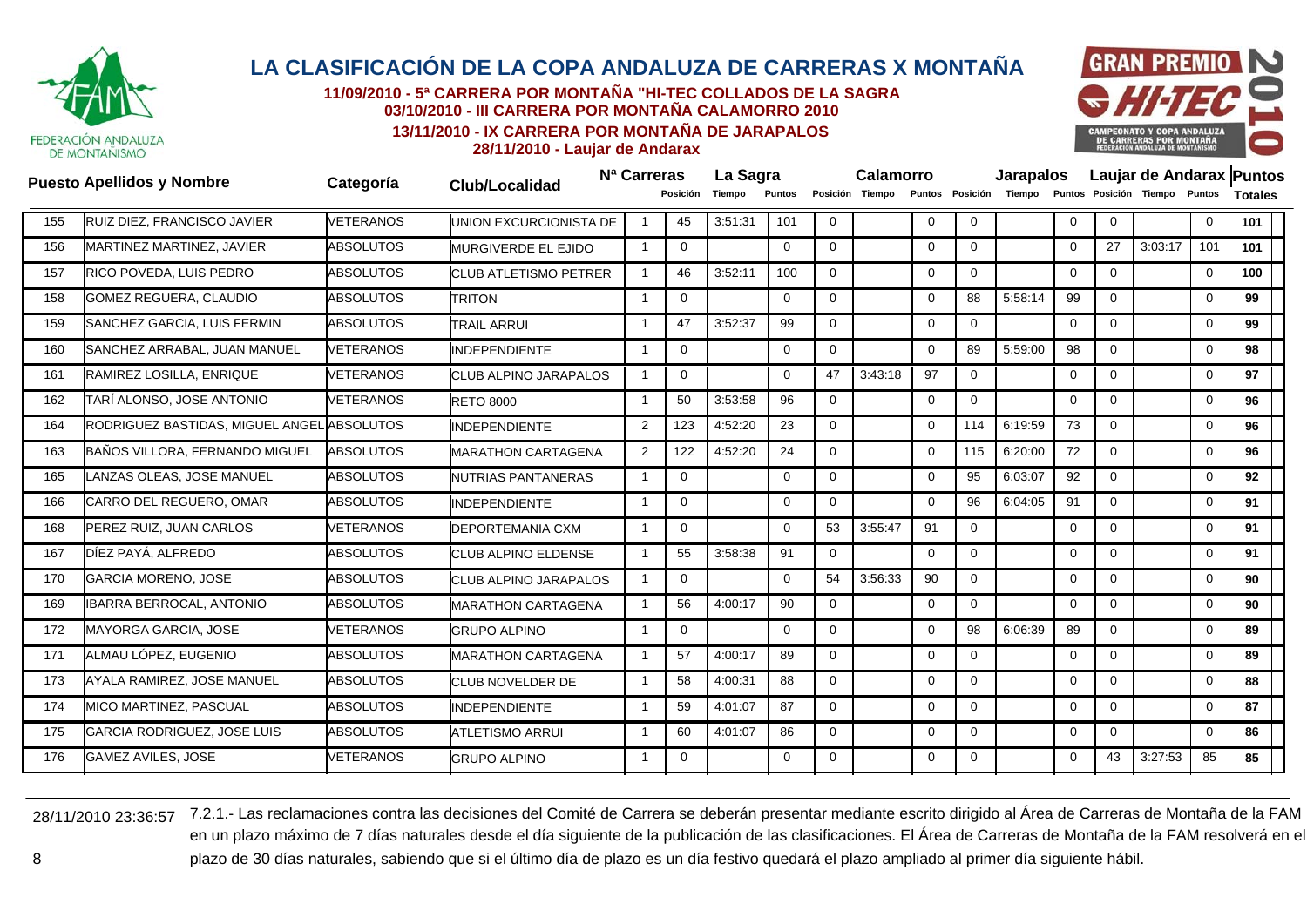

**11/09/2010 - 5ª CARRERA POR MONTAÑA "HI-TEC COLLADOS DE LA SAGRA03/10/2010 - III CARRERA POR MONTAÑA CALAMORRO 2010**

**13/11/2010 - IX CARRERA POR MONTAÑA DE JARAPALOS**



**28/11/2010 - Laujar de Andarax**

|     | <b>Puesto Apellidos y Nombre</b>    | Categoría        | <b>Club/Localidad</b>         | N <sup>a</sup> Carreras |                | La Sagra |              |             | Calamorro       |          |                 | <b>Jarapalos</b> |                |              |                               |             | Laujar de Andarax Puntos |
|-----|-------------------------------------|------------------|-------------------------------|-------------------------|----------------|----------|--------------|-------------|-----------------|----------|-----------------|------------------|----------------|--------------|-------------------------------|-------------|--------------------------|
|     |                                     |                  |                               |                         | Posición       | Tiempo   | Puntos       |             | Posición Tiempo |          | Puntos Posición | Tiempo           |                |              | Puntos Posición Tiempo Puntos |             | <b>Totales</b>           |
| 177 | <b>TERNERO CAMPANO, JUAN MANUEL</b> | <b>ABSOLUTOS</b> | <b>CAMINANTES DE MARBELLA</b> |                         | $\mathbf 0$    |          | 0            | $\mathbf 0$ |                 | $\Omega$ | 103             | 6:11:36          | 84             | $\mathbf{0}$ |                               | $\mathbf 0$ | 84                       |
| 178 | <b>GOMEZ RUIZ, ASCENDINO</b>        | <b>VETERANOS</b> | <b>CLUB ATLETISMO DON</b>     | -1                      | 63             | 4:04:27  | 83           | $\Omega$    |                 | $\Omega$ | $\Omega$        |                  | $\Omega$       | $\Omega$     |                               | $\mathbf 0$ | 83                       |
| 179 | <b>HICKS, AARON</b>                 | <b>ABSOLUTOS</b> | <b>GRANABIKE</b>              | -1                      | $\mathbf 0$    |          | $\mathbf 0$  | $\Omega$    |                 | $\Omega$ | 104             | 6:12:23          | 83             | $\mathbf{0}$ |                               | $\mathbf 0$ | 83                       |
| 180 | RAMON DOMINGUEZ, JOSE LUIS          | <b>VETERANOS</b> | <b>GRUP MUNTANYA MONOVER</b>  | -1                      | 64             | 4:05:49  | 82           | $\Omega$    |                 | $\Omega$ | $\mathbf{0}$    |                  | $\overline{0}$ | $\Omega$     |                               | $\mathbf 0$ | 82                       |
| 181 | GARCÍA CARRERA, GERMÁN              | <b>VETERANOS</b> | <b>INDEPENDIENTE</b>          | -1                      | $\Omega$       |          | $\Omega$     | $\Omega$    |                 | $\Omega$ | 105             | 6:12:31          | 82             | $\Omega$     |                               | $\mathbf 0$ | 82                       |
| 182 | VENEGAS VAZQUEZ. MATEO              | <b>ABSOLUTOS</b> | <b>EL ACEBUCHE</b>            | -1                      | $\mathbf 0$    |          | 0            | 62          | 4:05:10         | 82       | $\mathbf{0}$    |                  | $\mathbf 0$    | $\mathbf 0$  |                               | $\mathbf 0$ | 82                       |
| 184 | OPEZ BECERRA, MANUEL                | <b>VETERANOS</b> | <b>KROQUETAS</b>              | $\overline{1}$          | $\Omega$       |          | $\Omega$     | $\Omega$    |                 | $\Omega$ | 106             | 6:13:16          | 81             | $\Omega$     |                               | $\mathbf 0$ | 81                       |
| 183 | EÓN HEREDIA, JOSE ANTONIO           | VETERANOS        | <b>CLUB ATLETISMO Y</b>       | -1                      | 65             | 4:05:49  | 81           | $\Omega$    |                 | $\Omega$ | $\mathbf 0$     |                  | $\mathbf 0$    | $\mathbf{0}$ | $\Omega$                      | $\mathbf 0$ | 81                       |
| 185 | QUEREDA, CARLOS                     | <b>ABSOLUTOS</b> | <b>INDEPENDIENTE</b>          | -1                      | $\Omega$       |          | $\Omega$     | $\Omega$    |                 | $\Omega$ | 107             | 6:13:39          | 80             | $\Omega$     |                               | $\mathbf 0$ | 80                       |
| 186 | VALLEJOS ESCALERA, EDWIN            | <b>ABSOLUTOS</b> | <b>CLUB ALPINO JARAPALOS</b>  | $\overline{1}$          | $\mathbf 0$    |          | $\mathbf 0$  | $\Omega$    |                 | $\Omega$ | 109             | 6:15:01          | 78             | $\mathbf 0$  |                               | $\mathbf 0$ | 78                       |
| 187 | OPEZ HIDALGO, FERNANDO              | <b>ABSOLUTOS</b> | <b>EL SUBURBIO</b>            | -1                      | $\overline{0}$ |          | $\mathbf{0}$ | $\Omega$    |                 | $\Omega$ | $\mathbf{0}$    |                  | $\overline{0}$ | 50           | 3:38:33                       | 78          | 78                       |
| 188 | ROMERO GUILLEN, JOSE LUÍS           | <b>MASTER</b>    | <b>TRIATLON XEREZ</b>         | -1                      | $\Omega$       |          | $\Omega$     | 67          | 4:11:41         | 77       | $\mathbf{0}$    |                  | $\Omega$       | $\Omega$     |                               | $\mathbf 0$ | 77                       |
| 189 | <b>GUERRA PAYAN, FRANCISCO</b>      | <b>VETERANOS</b> | <b>TRITON</b>                 | -1                      | $\mathbf 0$    |          | $\Omega$     | $\Omega$    |                 | $\Omega$ | 110             | 6:16:03          | 77             | $\mathbf 0$  |                               | 0           | 77                       |
| 190 | BLAZQUEZ ALVAREZ, JESUS             | <b>VETERANOS</b> | <b>TIERRA TRAGAME</b>         | $\overline{1}$          | $\Omega$       |          | $\Omega$     | $\Omega$    |                 | $\Omega$ | 111             | 6:16:39          | 76             | $\Omega$     |                               | 0           | 76                       |
| 191 | MARTI JUAN, FERNANDO                | <b>ABSOLUTOS</b> | <b>INDEPENDIENTE</b>          | -1                      | 70             | 4:08:01  | 76           | $\Omega$    |                 | $\Omega$ | $\mathbf 0$     |                  | $\mathbf 0$    | $\Omega$     |                               | 0           | 76                       |
| 192 | DIES GIL, LUIS FERNANDO             | <b>VETERANOS</b> | <b>CLUB TIERRA TRAGAME</b>    | -1                      | $\Omega$       |          | $\Omega$     | $\Omega$    |                 | $\Omega$ | 112             | 6:17:53          | 75             | $\Omega$     |                               | 0           | 75                       |
| 194 | GARCÍA MARTÍNEZ, JOSÉ MANUEL        | <b>VETERANOS</b> | <b>CLUB NORDICOMONACHIL</b>   | -1                      | 72             | 4:09:20  | 74           | $\Omega$    |                 | $\Omega$ | $\mathbf{0}$    |                  | $\mathbf 0$    | $\mathbf{0}$ |                               | $\mathbf 0$ | 74                       |
| 193 | RUIZ DE ALMIRON CASAUS, JUANJO      | <b>MASTER</b>    | <b>CLUB MARATHON</b>          | -1                      | $\mathbf{0}$   |          | $\mathbf{0}$ | $\Omega$    |                 | $\Omega$ | 113             | 6:19:59          | 74             | $\Omega$     |                               | 0           | 74                       |
| 195 | CRUZ MOLINA, MANUEL SEGUNDO         | <b>ABSOLUTOS</b> | <b>DEPORTES OLIMPO</b>        | -1                      | $\Omega$       |          | $\Omega$     | 70          | 4:14:49         | 74       | $\mathbf{0}$    |                  | $\Omega$       | $\Omega$     |                               | $\mathbf 0$ | 74                       |
| 196 | RUANO FERRÓN, JOSE ANTONIO          | <b>ABSOLUTOS</b> | <b>CLUB CÓNDOR</b>            | -1                      | $\mathbf 0$    |          | $\Omega$     | $\Omega$    |                 | $\Omega$ | $\mathbf 0$     |                  | $\mathbf 0$    | 55           | 3:50:45                       | 73          | 73                       |
| 198 | <b>GOMEZ GARCIA, LUIS MANUEL</b>    | <b>ABSOLUTOS</b> | <b>DEPORTEMANIA CXM</b>       | $\overline{1}$          | 74             | 4:10:01  | 72           | $\Omega$    |                 | $\Omega$ | $\Omega$        |                  | $\mathbf 0$    | $\Omega$     |                               | $\Omega$    | 72                       |
| 197 | OPEZ-GAY BELDA, IGNACIO             | SUB-CATEGORÍA    | <b>AQUEATACAMOS</b>           | -1                      | $\Omega$       |          | $\Omega$     | $\Omega$    |                 | $\Omega$ | $\Omega$        |                  | $\Omega$       | 56           | 3:51:18                       | 72          | 72                       |
|     |                                     |                  |                               |                         |                |          |              |             |                 |          |                 |                  |                |              |                               |             |                          |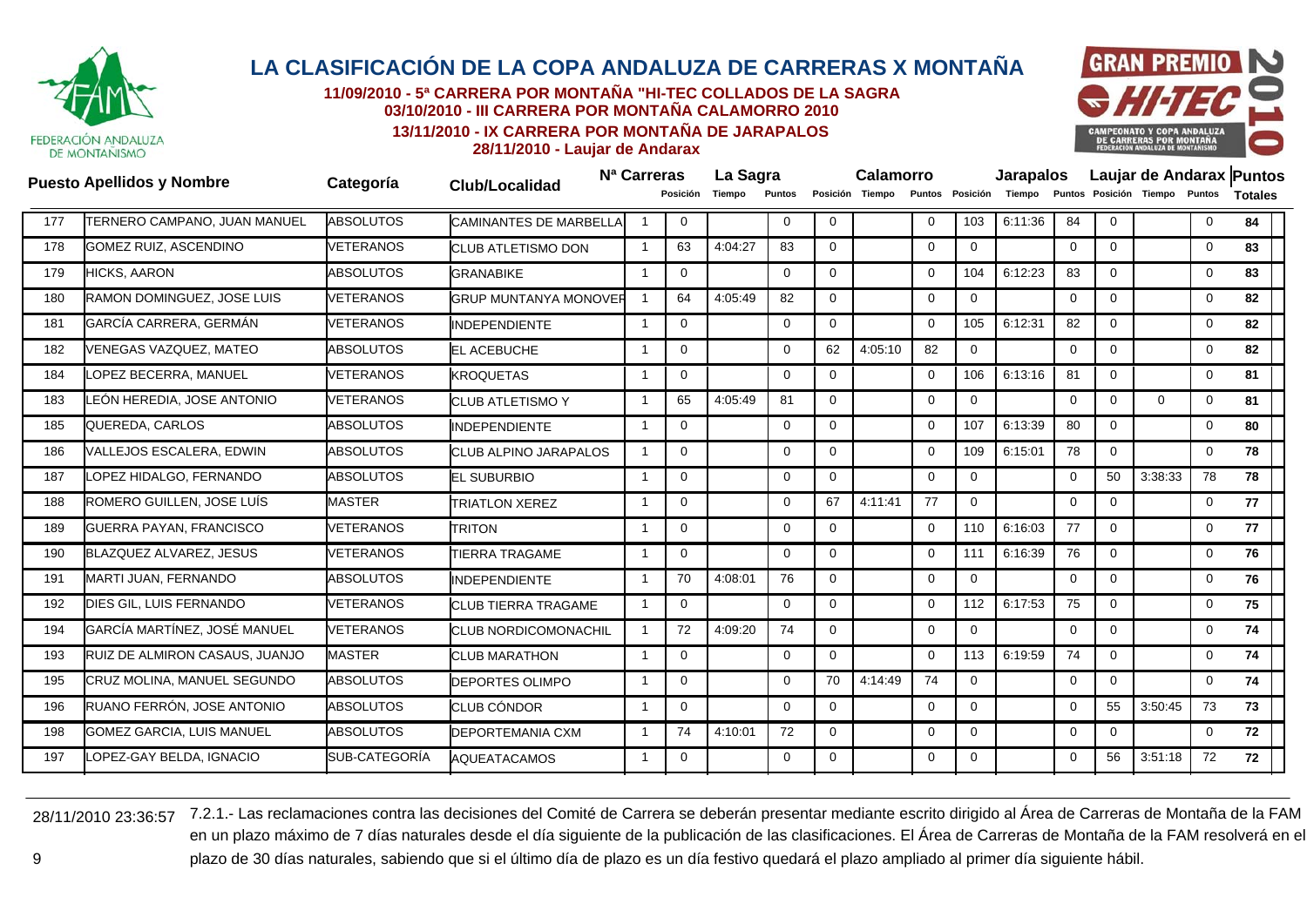

**11/09/2010 - 5ª CARRERA POR MONTAÑA "HI-TEC COLLADOS DE LA SAGRA03/10/2010 - III CARRERA POR MONTAÑA CALAMORRO 2010**

**13/11/2010 - IX CARRERA POR MONTAÑA DE JARAPALOS**



**28/11/2010 - Laujar de Andarax**

|     | <b>Puesto Apellidos y Nombre</b>          | Categoría        | <b>Club/Localidad</b>         | N <sup>a</sup> Carreras |                | La Sagra |             |              | Calamorro       |             |                 | <b>Jarapalos</b> |              |             |                               |              | Laujar de Andarax Puntos |
|-----|-------------------------------------------|------------------|-------------------------------|-------------------------|----------------|----------|-------------|--------------|-----------------|-------------|-----------------|------------------|--------------|-------------|-------------------------------|--------------|--------------------------|
|     |                                           |                  |                               |                         | Posición       | Tiempo   | Puntos      |              | Posición Tiempo |             | Puntos Posición | Tiempo           |              |             | Puntos Posición Tiempo Puntos |              | <b>Totales</b>           |
| 199 | <b>HERNANDEZ SANSALVADOR, JAVIER</b>      | <b>VETERANOS</b> | <b>KROQUETAS</b>              |                         | $\Omega$       |          | 0           | $\mathbf 0$  |                 | $\Omega$    | 116             | 6:20:12          | 71           | $\Omega$    |                               | $\mathbf 0$  | 71                       |
| 200 | GARCÍA GARCÍA, JOSÉ DANIEL                | VETERANOS        | 101KM LA LEGION               |                         | $\Omega$       |          | $\Omega$    | 74           | 4:20:37         | 70          | $\mathbf 0$     |                  | $\mathbf 0$  | $\Omega$    |                               | $\mathbf 0$  | 70                       |
| 201 | <b>GARCIA GOMEZ, JOSE</b>                 | <b>VETERANOS</b> | <b>INDEPENDIENTE</b>          | -1                      | 76             | 4:11:37  | 70          | $\mathbf 0$  |                 | $\mathbf 0$ | $\mathbf 0$     |                  | $\mathbf 0$  | $\Omega$    |                               | $\mathbf 0$  | 70                       |
| 202 | VILLALBA GARCÍA, JAVIER                   | <b>ABSOLUTOS</b> | MONTAÑA ACTIVA                | -1                      | 77             | 4:11:44  | 69          | $\mathbf{0}$ |                 | $\mathbf 0$ | $\mathbf 0$     |                  | $\mathbf 0$  | $\Omega$    |                               | $\mathbf 0$  | 69                       |
| 204 | ALONSO CASTEJON, JUAN ANGEL               | <b>MASTER</b>    | <b>CLUB TIERRA TRAGAME</b>    |                         | $\Omega$       |          | $\Omega$    | $\Omega$     |                 | $\Omega$    | 119             | 6:25:41          | 68           | $\Omega$    |                               | $\mathbf 0$  | 68                       |
| 203 | <b>BAUTISTA ALVAREZ, JUAN</b>             | <b>VETERANOS</b> | <b>CLUB ALPINO JARAPALOS</b>  | $\overline{\mathbf{1}}$ | $\overline{0}$ |          | $\mathbf 0$ | 76           | 4:27:48         | 68          | $\mathbf 0$     |                  | $\mathbf 0$  | $\mathbf 0$ |                               | $\mathbf 0$  | 68                       |
| 205 | RUEDA ALEGRE, PEDRO JOSE                  | <b>VETERANOS</b> | <b>CLUB MARATON JAEN</b>      | $\mathbf{1}$            | $\Omega$       |          | $\Omega$    | $\mathbf 0$  |                 | $\Omega$    | 120             | 6:26:18          | 67           | $\Omega$    |                               | $\mathbf 0$  | 67                       |
| 206 | CENTINARO, MARCO                          | <b>ABSOLUTOS</b> | <b>SENDA</b>                  |                         | 79             | 4:13:22  | 67          | $\Omega$     |                 | $\Omega$    | $\Omega$        |                  | $\Omega$     | $\Omega$    |                               | $\mathbf 0$  | 67                       |
| 207 | TRILLO FERNANDEZ, CRISTOBAL               | <b>VETERANOS</b> | <b>SAYFOR</b>                 | $\overline{1}$          | $\mathbf 0$    |          | $\mathbf 0$ | 78           | 4:34:03         | 66          | $\mathbf 0$     |                  | $\mathbf 0$  | $\Omega$    |                               | $\mathbf 0$  | 66                       |
| 208 | CRUZ CAÑETE, JOSE LUIS                    | <b>ABSOLUTOS</b> | CLUB ALPINO AMA DABLAM        |                         | $\Omega$       |          | $\Omega$    | $\Omega$     |                 | $\Omega$    | 123             | 6:28:56          | 64           | $\Omega$    |                               | $\mathbf 0$  | 64                       |
| 209 | <b>BURLO, FERNANDO</b>                    | <b>ABSOLUTOS</b> | <b>INDEPENDIENTE</b>          |                         | 82             | 4:15:25  | 64          | 0            |                 | $\mathbf 0$ | $\mathbf 0$     |                  | $\mathbf{0}$ | $\Omega$    |                               | $\mathbf 0$  | 64                       |
| 210 | RODRIGUEZ RUBI, FRANCISCO RAMON ABSOLUTOS |                  | <b>C.D. ECOLOGISTA SHERPA</b> |                         | $\Omega$       |          | $\Omega$    | $\Omega$     |                 | $\Omega$    | $\mathbf 0$     |                  | $\Omega$     | 65          | 4:26:31                       | 63           | 63                       |
| 212 | MONTADO MUÑOZ, ANTONIO DANIEL             | <b>ABSOLUTOS</b> | CLUB DE MONTAÑA DE            | -1                      | $\mathbf 0$    |          | $\Omega$    | $\mathbf 0$  |                 | $\mathbf 0$ | 125             | 6:30:05          | 62           | $\mathbf 0$ |                               | $\mathbf 0$  | 62                       |
| 211 | GONZALEZ CASTRO, JUAN                     | <b>VETERANOS</b> | MONTAÑA ACTIVA                | $\overline{1}$          | 84             | 4:18:13  | 62          | $\mathbf{0}$ |                 | $\mathbf 0$ | $\mathbf 0$     |                  | $\Omega$     | $\Omega$    |                               | $\mathbf 0$  | 62                       |
| 213 | PARADA MESA, JOSE DANIEL                  | <b>ABSOLUTOS</b> | C.D. LA ROZADURA              | -1                      | $\Omega$       |          | $\mathbf 0$ | $\mathbf 0$  |                 | $\Omega$    | 126             | 6:30:56          | 61           | $\Omega$    |                               | $\mathbf{0}$ | 61                       |
| 214 | RUBIO CALLEJON, JORGE                     | <b>ABSOLUTOS</b> | <b>C.D. ECOLOGISTA SHERPA</b> | $\overline{\mathbf{1}}$ | $\Omega$       |          | $\mathbf 0$ | $\mathbf 0$  |                 | $\mathbf 0$ | $\mathbf 0$     |                  | $\mathbf 0$  | 67          | 4:54:04                       | 61           | 61                       |
| 215 | RUEDA JIMÉNEZ, RAFAEL                     | <b>MASTER</b>    | <b>INDEPENDIENTE</b>          |                         | $\Omega$       |          | $\Omega$    | 84           | 4:49:31         | 60          | $\Omega$        |                  | $\Omega$     | $\Omega$    |                               | $\mathbf{0}$ | 60                       |
| 216 | FERNÁNDEZ CONTRERAS, RUBÉN                | <b>ABSOLUTOS</b> | <b>INDEPENDIENTE</b>          | $\overline{2}$          | 136            | 5:17:45  | 10          | 94           | 5:36:08         | 50          | $\mathbf 0$     |                  | $\mathbf 0$  | $\Omega$    |                               | $\mathbf 0$  | 60                       |
| 217 | <b>BAÑOS GOMAR, DANIEL</b>                | <b>ABSOLUTOS</b> | PEÑA EL COYOTE                |                         | 87             | 4:21:33  | 59          | $\Omega$     |                 | $\Omega$    | $\mathbf 0$     |                  | $\Omega$     | $\Omega$    |                               | $\mathbf{0}$ | 59                       |
| 218 | GARCIA ARCO, CARLOS ENRIQUE               | <b>VETERANOS</b> | <b>DEPORTEMANIA CXM</b>       | -1                      | $\mathbf 0$    |          | 0           | $\mathbf 0$  |                 | $\mathbf 0$ | 128             | 6:32:45          | 59           | $\Omega$    |                               | $\mathbf 0$  | 59                       |
| 219 | CARRERAS VELLISCA, MARIO                  | <b>VETERANOS</b> | <b>CLUB TIERRA TRAGAME</b>    | -1                      | $\mathbf 0$    |          | $\Omega$    | 0            |                 | $\Omega$    | 130             | 6:34:42          | 57           | $\Omega$    |                               | $\mathbf 0$  | 57                       |
| 220 | <b>RUIZ MORALES, JORGE</b>                | <b>ABSOLUTOS</b> | <b>CLUB ALCALAREÑO DE</b>     |                         | 89             | 4:22:39  | 57          | 0            |                 | $\mathbf 0$ | $\mathbf 0$     |                  | $\Omega$     | $\Omega$    |                               | $\mathbf 0$  | 57                       |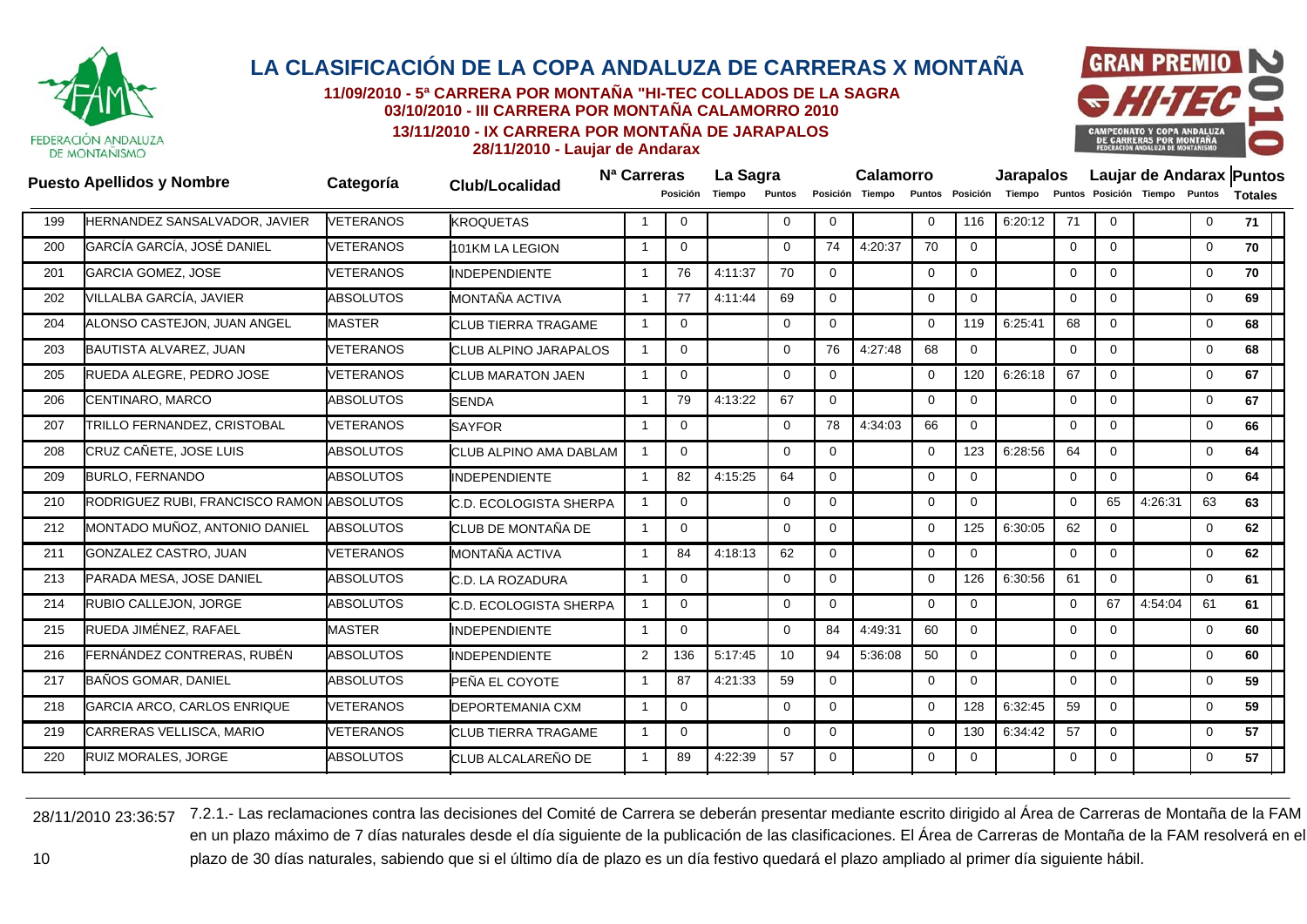

**11/09/2010 - 5ª CARRERA POR MONTAÑA "HI-TEC COLLADOS DE LA SAGRA03/10/2010 - III CARRERA POR MONTAÑA CALAMORRO 2010**

**13/11/2010 - IX CARRERA POR MONTAÑA DE JARAPALOS**



**28/11/2010 - Laujar de Andarax**

|     | <b>Puesto Apellidos y Nombre</b>        | Categoría        | <b>Club/Localidad</b>         | N <sup>a</sup> Carreras |             | La Sagra |             |              | <b>Calamorro</b> |             |              | <b>Jarapalos</b>       |                |              |                               |             | Laujar de Andarax Puntos |
|-----|-----------------------------------------|------------------|-------------------------------|-------------------------|-------------|----------|-------------|--------------|------------------|-------------|--------------|------------------------|----------------|--------------|-------------------------------|-------------|--------------------------|
|     |                                         |                  |                               |                         | Posición    | Tiempo   | Puntos      |              | Posición Tiempo  |             |              | Puntos Posición Tiempo |                |              | Puntos Posición Tiempo Puntos |             | <b>Totales</b>           |
| 221 | MARTÍNEZ PODADERA. EMILIO               | <b>ABSOLUTOS</b> | <b>INDEPENDIENTE</b>          | -1                      | $\Omega$    |          | $\Omega$    | 88           | 4:58:35          | 56          | $\Omega$     |                        | $\mathbf 0$    | $\Omega$     |                               | $\mathbf 0$ | 56                       |
| 223 | <b>MADRID MARIN, ANTONIO</b>            | <b>ABSOLUTOS</b> | <b>AVENTURA-T</b>             |                         | 91          | 4:23:58  | 55          | $\mathbf 0$  |                  | $\mathbf 0$ | $\mathbf 0$  |                        | $\mathbf{0}$   | $\Omega$     |                               | $\mathbf 0$ | 55                       |
| 222 | TINEO PEÑA. ANTONIO                     | <b>ABSOLUTOS</b> | AMA-DABLAM                    |                         | $\Omega$    |          | $\Omega$    | $\mathbf{0}$ |                  | $\Omega$    | 132          | 6:42:13                | 55             | $\Omega$     |                               | 0           | 55                       |
| 225 | FALCO ALFONSO, JOSE MARIA               | <b>ABSOLUTOS</b> | <b>GRUP MUNTANYA MONOVER</b>  |                         | 92          | 4:24:38  | 54          | $\Omega$     |                  | $\Omega$    | $\mathbf{0}$ |                        | $\mathbf 0$    | $\Omega$     |                               | 0           | 54                       |
| 224 | <b>CASTILLA PAEZ, RAFAEL</b>            | <b>VETERANOS</b> | <b>LOS CALIFAS</b>            | -1                      | $\Omega$    |          | $\Omega$    | $\Omega$     |                  | $\Omega$    | 133          | 6:43:21                | 54             | $\Omega$     |                               | $\mathbf 0$ | 54                       |
| 227 | SAUZ GARCÍA, FRANCISCO A.               | <b>VETERANOS</b> | <b>CLUB TIERRA TRAGAME</b>    | -1                      | $\Omega$    |          | $\Omega$    | $\mathbf 0$  |                  | $\Omega$    | 134          | 6:45:03                | 53             | $\mathbf 0$  |                               | 0           | 53                       |
| 226 | <b>MARTIN ARAGON, FELIX</b>             | <b>MASTER</b>    | <b>CLUB ATLETISMO</b>         | -1                      | $\Omega$    |          | $\Omega$    | 91           | 5:14:58          | 53          | $\Omega$     |                        | $\overline{0}$ | $\Omega$     |                               | $\mathbf 0$ | 53                       |
| 229 | <b>MONTES SANCHEZ, RAFAEL</b>           | <b>VETERANOS</b> | OTAVIA-SOLOAVENTURA           |                         | 94          | 4:29:57  | 52          | $\Omega$     |                  | $\Omega$    | $\mathbf 0$  |                        | $\mathbf 0$    | $\Omega$     | $\Omega$                      | 0           | 52                       |
| 230 | BAÑON LOPEZ, JOSE                       | <b>VETERANOS</b> | <b>EL ACEBUCHE</b>            | -1                      | $\mathbf 0$ |          | $\mathbf 0$ | 92           | 5:23:36          | 52          | $\mathbf 0$  |                        | $\mathbf{0}$   | $\Omega$     |                               | $\mathbf 0$ | 52                       |
| 228 | GOMEZ DE LA TORRE, ANGEL C.             | <b>VETERANOS</b> | <b>INDEPENDIENTE</b>          | -1                      | $\Omega$    |          | $\Omega$    | $\Omega$     |                  | $\Omega$    | 135          | 6:47:03                | 52             | $\Omega$     |                               | 0           | 52                       |
| 231 | IBAÑEZ SILVA, MANUEL                    | <b>VETERANOS</b> | <b>INDEPENDIENTE</b>          | -1                      | $\Omega$    |          | $\Omega$    | 93           | 5:23:41          | 51          | $\mathbf{0}$ |                        | $\mathbf 0$    | $\Omega$     |                               | 0           | 51                       |
| 232 | ROMERO DÍAZ, EMILIO                     | VETERANOS        | <b>CLUB MOSCARIL</b>          | $\overline{\mathbf{1}}$ | $\Omega$    |          | $\Omega$    | $\Omega$     |                  | $\Omega$    | 136          | 6:47:49                | 51             | $\Omega$     |                               | 0           | 51                       |
| 233 | ROLDÁN SÁNCHEZ, RUBÉN                   | <b>ABSOLUTOS</b> | <b>INDEPENDIENTE</b>          | -1                      | $\Omega$    |          | $\Omega$    | $\mathbf 0$  |                  | $\mathbf 0$ | 137          | 6:48:41                | 50             | $\mathbf{0}$ |                               | 0           | 50                       |
| 234 | NICOLAS FERNANDEZ-PACHECO, ISIDROMASTER |                  | <b>PRETORIANOS DE TOMARES</b> | $\overline{1}$          | $\Omega$    |          | $\Omega$    | $\Omega$     |                  | $\Omega$    | 139          | 6:51:39                | 48             | $\Omega$     |                               | $\mathbf 0$ | 48                       |
| 235 | CARRILLO VILCHES, RAFAEL                | <b>VETERANOS</b> | <b>EL ACEBUCHE</b>            | -1                      | $\Omega$    |          | $\Omega$    | $\Omega$     |                  | $\Omega$    | 140          | 6:52:19                | 47             | $\Omega$     |                               | 0           | 47                       |
| 236 | <b>MONROY LOBATO, MARCO</b>             | <b>VETERANOS</b> | <b>ESPELEOCLUB KARST</b>      | -1                      | $\Omega$    |          | $\Omega$    | $\Omega$     |                  | $\Omega$    | 141          | 6:52:48                | 46             | $\Omega$     | $\Omega$                      | $\mathbf 0$ | 46                       |
| 237 | OPEZ SOLANA, SANTIAGO JOSE              | <b>ABSOLUTOS</b> | ATLETISMO Y MONTAÑA           | -1                      | 100         | 4:36:18  | 46          | $\mathbf{0}$ |                  | $\Omega$    | $\mathbf{0}$ |                        | $\overline{0}$ | $\Omega$     |                               | 0           | 46                       |
| 238 | CARVAJAL DOMINGUEZ, DANIEL              | <b>ABSOLUTOS</b> | <b>INDEPENDIENTE</b>          | -1                      | 0           |          | $\Omega$    | 0            |                  | $\Omega$    | 142          | 6:53:19                | 45             | $\mathbf 0$  |                               | $\mathbf 0$ | 45                       |
| 239 | GOMEZ RODRIGUEZ, FCO JAVIER             | <b>VETERANOS</b> | <b>INDEPENDIENTE</b>          | -1                      | 102         | 4:37:54  | 44          | $\Omega$     |                  | $\Omega$    | $\mathbf{0}$ |                        | $\mathbf{0}$   | $\mathbf{0}$ |                               | $\mathbf 0$ | 44                       |
| 240 | COMITRE PINA, MARCELO                   | <b>VETERANOS</b> | <b>INDEPENDIENTE</b>          | -1                      | 103         | 4:38:42  | 43          | $\mathbf 0$  |                  | $\mathbf 0$ | $\mathbf 0$  |                        | $\mathbf 0$    | $\mathbf 0$  |                               | 0           | 43                       |
| 241 | MAQUEDA RODRIGUEZ, PEDRO                | <b>VETERANOS</b> | PRETORIANOS DE TOMARES        | $\overline{1}$          | $\Omega$    |          | $\Omega$    | $\mathbf 0$  |                  | $\Omega$    | 144          | 6:57:14                | 43             | $\Omega$     |                               | 0           | 43                       |
| 242 | PACHECO NUÑEZ, JUAN ANTONIO             | <b>ABSOLUTOS</b> | AL BORDE DE LO                |                         | $\Omega$    |          | $\Omega$    | $\Omega$     |                  | $\Omega$    | 145          | 6:59:48                | 42             | $\Omega$     |                               | 0           | 42                       |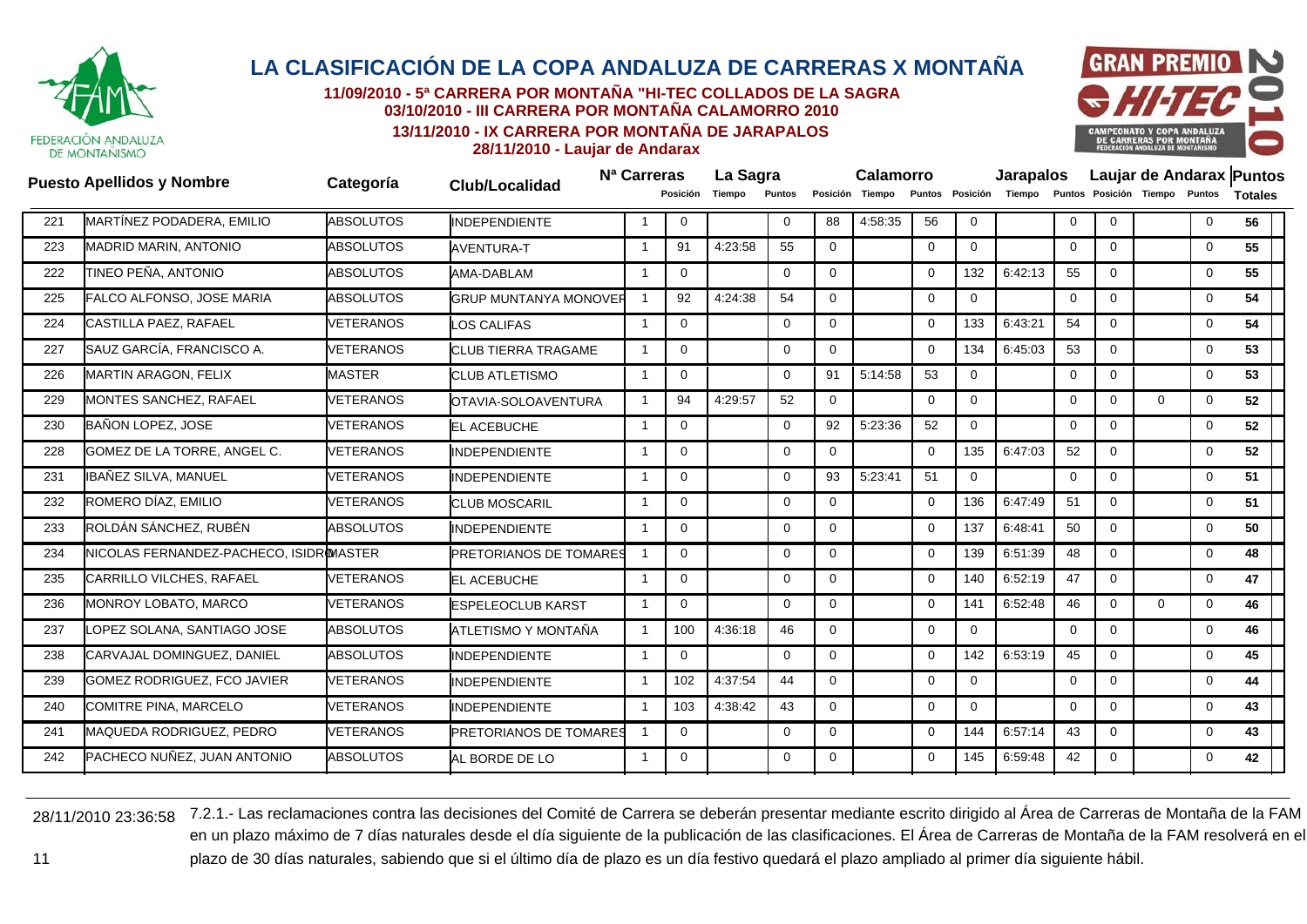

**11/09/2010 - 5ª CARRERA POR MONTAÑA "HI-TEC COLLADOS DE LA SAGRA**

**03/10/2010 - III CARRERA POR MONTAÑA CALAMORRO 2010**

**13/11/2010 - IX CARRERA POR MONTAÑA DE JARAPALOS**

**28/11/2010 - Laujar de Andarax**

|     | <b>Puesto Apellidos y Nombre</b> | Categoría        | <b>Club/Localidad</b>          | N <sup>a</sup> Carreras |              | La Sagra |               | <b>Calamorro</b> |                 |             | <b>Jarapalos</b> |         |             | Laujar de Andarax Puntos |                               |              |                 |
|-----|----------------------------------|------------------|--------------------------------|-------------------------|--------------|----------|---------------|------------------|-----------------|-------------|------------------|---------|-------------|--------------------------|-------------------------------|--------------|-----------------|
|     |                                  |                  |                                |                         | Posición     | Tiempo   | <b>Puntos</b> |                  | Posición Tiempo |             | Puntos Posición  | Tiempo  |             |                          | Puntos Posición Tiempo Puntos |              | <b>Totales</b>  |
| 243 | <b>LOPEZ GARCIA, JOSE</b>        | <b>MASTER</b>    | <b>SAYFOR</b>                  | -1                      | $\Omega$     |          | $\mathbf 0$   | $\Omega$         |                 | $\Omega$    | 146              | 7:00:29 | 41          | $\Omega$                 |                               | $\mathbf{0}$ | 41              |
| 244 | GÁMEZ CLAROS, ANTONIO JESÚS      | <b>VETERANOS</b> | <b>INDEPENDIENTE</b>           | -1                      | 105          | 4:39:46  | 41            | $\Omega$         |                 | $\mathbf 0$ | $\mathbf{0}$     |         | $\mathbf 0$ | $\Omega$                 |                               | $\mathbf 0$  | 41              |
| 245 | LAZARO CAÑEDO-ARGÜELLES. JOSE    | <b>MASTER</b>    | <b>TIERRA TRAGAME</b>          | -1                      | $\mathbf{0}$ |          | 0             | $\Omega$         |                 | 0           | 147              | 7:01:00 | 40          | $\mathbf 0$              |                               | $\mathbf{0}$ | 40              |
| 246 | BRAVO MORALES, JOSÉ              | <b>MASTER</b>    | <b>ZUMAQUE</b>                 | -1                      | $\mathbf{0}$ |          | 0             | 0                |                 | $\Omega$    | 148              | 7:04:26 | 39          | $\overline{0}$           |                               | $\mathbf{0}$ | 39              |
| 247 | ROMERO JIMENEZ, RAUL             | <b>ABSOLUTOS</b> | <b>CLUB ATLETISMO SANTA FE</b> | -1                      | $\Omega$     |          | $\Omega$      | $\Omega$         |                 | $\Omega$    | 149              | 7:05:15 | 38          | $\Omega$                 |                               | $\mathbf{0}$ | 38              |
| 248 | <b>MOLINA LEON. JOSE</b>         | <b>MASTER</b>    | <b>INDEPENDIENTE</b>           | -1                      | $\mathbf{0}$ |          | $\Omega$      | $\Omega$         |                 | $\Omega$    | 150              | 7:09:22 | 37          | $\overline{0}$           |                               | $\mathbf{0}$ | 37              |
| 249 | JIMENEZ MARTINEZ, MANUEL         | <b>ABSOLUTOS</b> | <b>INDEPENDIENTE</b>           | -1                      | 110          | 4:46:30  | 36            | $\Omega$         |                 | $\Omega$    | $\mathbf{0}$     |         | $\mathbf 0$ | $\Omega$                 |                               | $\mathbf 0$  | 36              |
| 250 | DE SANTOS HERNANDEZ, JOSE LUIS   | <b>MASTER</b>    | <b>TIERRA TRAGAME</b>          | -1                      | $\mathbf 0$  |          | $\Omega$      | $\Omega$         |                 | $\Omega$    | 151              | 7:09:56 | 36          | $\Omega$                 |                               | $\mathbf 0$  | 36              |
| 252 | GUAITA SANJUAN, JUAN ALFONSO     | <b>ABSOLUTOS</b> | <b>RED DEPORTIVA YECLA</b>     | - 1                     | 111          | 4:47:53  | 35            | $\Omega$         |                 | $\Omega$    | $\mathbf{0}$     |         | $\mathbf 0$ | $\Omega$                 |                               | $\mathbf{0}$ | 35              |
| 251 | SANCHEZ GARCIA, JOSE ANTONIO     | <b>MASTER</b>    | <b>INDEPENDIENTE</b>           | -1                      | $\mathbf 0$  |          | $\mathbf 0$   | $\Omega$         |                 | $\Omega$    | 152              | 7:12:13 | 35          | $\Omega$                 |                               | $\mathbf 0$  | 35              |
| 253 | JAEN FERNÁNDEZ, JUAN CARLOS      | <b>VETERANOS</b> | <b>NUTRIAS PANTANERAS</b>      | -1                      | 112          | 4:47:55  | 34            | $\Omega$         |                 | $\mathbf 0$ | $\overline{0}$   |         | 0           | $\mathbf 0$              |                               | $\mathbf{0}$ | 34              |
| 254 | ALGUACIL ESPINAR, JUAN           | <b>MASTER</b>    | NUTRIAS PANTANERAS             | -1                      | $\mathbf 0$  |          | 0             | $\Omega$         |                 | $\Omega$    | 155              | 7:17:20 | 32          | $\mathbf 0$              |                               | $\mathbf{0}$ | 32 <sub>2</sub> |
| 255 | <b>CARRASCO VENEGAS, MIGUEL</b>  | <b>MASTER</b>    | <b>EL ACEBUCHE</b>             | 1                       | $\Omega$     |          | $\Omega$      | $\Omega$         |                 | $\Omega$    | 156              | 7:18:32 | 31          | $\mathbf 0$              |                               | 0            | 31              |
| 256 | <b>BUZO SANCHEZ, RICARDO</b>     | <b>VETERANOS</b> | <b>INDEPENDIENTE</b>           | -1                      | $\Omega$     |          | $\Omega$      | $\Omega$         |                 | $\Omega$    | 157              | 7:19:57 | 30          | $\Omega$                 |                               | $\mathbf{0}$ | 30              |
| 257 | LÓPEZ PUERTO. MATÍAS             | VETERANOS        | <b>ALHAMA CLUB DE</b>          | -1                      | 117          | 4.50:23  | 29            | $\Omega$         |                 | $\Omega$    | $\mathbf{0}$     |         | $\mathbf 0$ | $\Omega$                 |                               | $\mathbf 0$  | 29              |
| 258 | GARCÍA ORTIZ, MANUEL             | <b>ABSOLUTOS</b> | <b>INDEPENDIENTE</b>           | -1                      | $\Omega$     |          | $\Omega$      | $\Omega$         |                 | $\Omega$    | 158              | 7:22:58 | 29          | $\Omega$                 |                               | $\mathbf{0}$ | 29              |
| 259 | MARTIN PÉREZ, JOSÉ LUIS          | VETERANOS        | <b>PRETORIANOS DE TOMARES</b>  |                         | $\Omega$     |          | $\Omega$      | $\Omega$         |                 | $\Omega$    | 159              | 7:24:05 | 28          | $\Omega$                 |                               | $\mathbf 0$  | 28              |
| 261 | OSORIO MADERA, JUAN MANUEL       | <b>ABSOLUTOS</b> | CLUB ALPINO AMA DABLAM         |                         | $\mathbf{0}$ |          | $\mathbf 0$   | 0                |                 | $\Omega$    | 160              | 7:24:40 | 27          | $\Omega$                 |                               | $\mathbf 0$  | 27              |
| 260 | AGULLÓ ARTERO, JUAN              | <b>MASTER</b>    | UNIÓN EXCURSIONISTA DE         | -1                      | 119          | 4:51:46  | 27            | $\Omega$         |                 | 0           | $\Omega$         |         | 0           | $\mathbf 0$              |                               | $\mathbf 0$  | 27              |
| 262 | ALEJO. JOSE ANTONIO              | <b>ABSOLUTOS</b> | UNIÓN EXCURSIONISTA DE         | -1                      | 120          | 4:51:46  | 26            | 0                |                 | $\Omega$    | $\mathbf 0$      |         | 0           | $\overline{0}$           |                               | $\mathbf{0}$ | 26              |
| 264 | CAMPELLO BALLESTER, JOSE MANUEL  | <b>ABSOLUTOS</b> | <b>RUNNING TEAM</b>            | -1                      | 121          | 4:52:18  | 25            | $\Omega$         |                 | $\Omega$    | $\Omega$         |         | $\Omega$    | $\Omega$                 |                               | $\mathbf{0}$ | 25              |
| 263 | MARAÑON BOLIVAR, FRANCISCO       | <b>MASTER</b>    | <b>INDEPENDIENTE</b>           |                         | 0            |          | $\Omega$      | $\Omega$         |                 | $\Omega$    | 162              | 7:30:37 | 25          | $\overline{0}$           |                               | $\mathbf{0}$ | 25              |
|     |                                  |                  |                                |                         |              |          |               |                  |                 |             |                  |         |             |                          |                               |              |                 |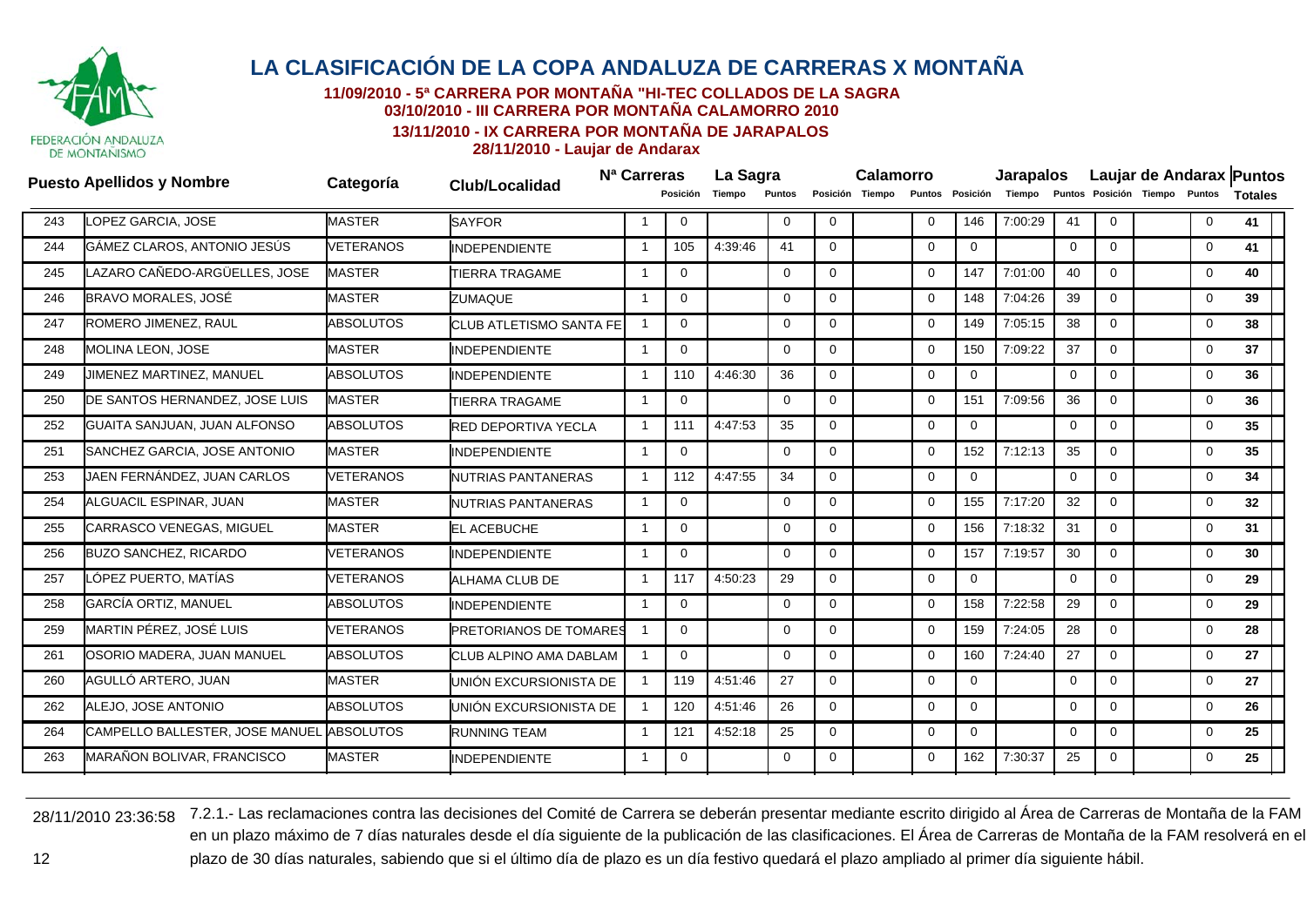

**11/09/2010 - 5ª CARRERA POR MONTAÑA "HI-TEC COLLADOS DE LA SAGRA03/10/2010 - III CARRERA POR MONTAÑA CALAMORRO 2010**

**13/11/2010 - IX CARRERA POR MONTAÑA DE JARAPALOS**



**28/11/2010 - Laujar de Andarax**

|                              |                                                                                                                                                                                                                                                                                                                                                                                                                                                                                                                                        |                           |                         |                                                               | Tiempo                              |                |                    |                 |                  | Tiempo  |                 |                  |             |              | <b>Totales</b>                |                          |
|------------------------------|----------------------------------------------------------------------------------------------------------------------------------------------------------------------------------------------------------------------------------------------------------------------------------------------------------------------------------------------------------------------------------------------------------------------------------------------------------------------------------------------------------------------------------------|---------------------------|-------------------------|---------------------------------------------------------------|-------------------------------------|----------------|--------------------|-----------------|------------------|---------|-----------------|------------------|-------------|--------------|-------------------------------|--------------------------|
|                              | <b>MASTER</b>                                                                                                                                                                                                                                                                                                                                                                                                                                                                                                                          | <b>INDEPENDIENTE</b>      |                         | 0                                                             |                                     | $\Omega$       | $\Omega$           | $\Omega$        | 163              | 7:31:48 | 24              | $\Omega$         |             | $\mathbf{0}$ | 24                            |                          |
|                              | VETERANOS                                                                                                                                                                                                                                                                                                                                                                                                                                                                                                                              | <b>INDEPENDIENTE</b>      |                         | $\Omega$                                                      |                                     | $\Omega$       | $\Omega$           | $\Omega$        | 164              | 7:32:47 | 23              | $\Omega$         |             | 0            | 23                            |                          |
| JIMENEZ MARTIN, JUAN DE DIOS | <b>MASTER</b>                                                                                                                                                                                                                                                                                                                                                                                                                                                                                                                          | <b>MARATHON CARTAGENA</b> | -1                      | 124                                                           | 4:53:15                             | 22             | $\mathbf{0}$       | $\mathbf 0$     | $\overline{0}$   |         | $\overline{0}$  | $\Omega$         |             | 0            | 22                            |                          |
|                              | <b>MASTER</b>                                                                                                                                                                                                                                                                                                                                                                                                                                                                                                                          | NUTRIAS PANTANERAS        | $\mathbf{1}$            | $\mathbf{0}$                                                  |                                     | $\Omega$       | $\overline{0}$     | $\mathbf 0$     | 165              | 7:32:57 | 22              | $\Omega$         |             | 0            | 22                            |                          |
|                              | <b>VETERANOS</b>                                                                                                                                                                                                                                                                                                                                                                                                                                                                                                                       | <b>INDEPENDIENTE</b>      |                         | $\Omega$                                                      |                                     | $\Omega$       | $\Omega$           | $\Omega$        | 166              | 7:39:48 | 21              | $\Omega$         |             | 0            | 21                            |                          |
| HUÉRCANO GIL, JUAN CARLOS    | <b>VETERANOS</b>                                                                                                                                                                                                                                                                                                                                                                                                                                                                                                                       | <b>TRITON</b>             | $\overline{\mathbf{1}}$ | $\mathbf{0}$                                                  |                                     | $\Omega$       | $\mathbf 0$        | $\Omega$        | 167              | 7:40:18 | 20              | $\mathbf 0$      |             | 0            | 20                            |                          |
|                              | <b>VETERANOS</b>                                                                                                                                                                                                                                                                                                                                                                                                                                                                                                                       | <b>CLUB MONTENEGRO</b>    | -1                      | 127                                                           | 4:57:33                             | 19             | $\Omega$           | $\mathbf 0$     | $\mathbf{0}$     |         | $\Omega$        | $\mathbf{0}$     |             | 0            | 19                            |                          |
|                              | <b>VETERANOS</b>                                                                                                                                                                                                                                                                                                                                                                                                                                                                                                                       | ULTIMO SUS-MURAIS         |                         | $\Omega$                                                      |                                     | $\Omega$       | $\Omega$           | $\Omega$        | 168              | 7:41:37 | 19              | $\Omega$         |             | 0            | 19                            |                          |
|                              | <b>ABSOLUTOS</b>                                                                                                                                                                                                                                                                                                                                                                                                                                                                                                                       | <b>GRUPO ALPINO</b>       | $\overline{\mathbf{1}}$ | $\mathbf 0$                                                   |                                     | $\Omega$       | $\Omega$           | $\Omega$        | 169              | 7:45:25 | 18              | $\Omega$         |             | $\mathbf 0$  | 18                            |                          |
| LORENTE FERNANDEZ, CARLOS    | <b>VETERANOS</b>                                                                                                                                                                                                                                                                                                                                                                                                                                                                                                                       | <b>ROLLER MASTER</b>      | $\overline{1}$          | 128                                                           | 4:58:54                             | 18             | $\overline{0}$     | $\mathbf 0$     | $\Omega$         |         | $\overline{0}$  | $\Omega$         |             | 0            | 18                            |                          |
|                              | <b>ABSOLUTOS</b>                                                                                                                                                                                                                                                                                                                                                                                                                                                                                                                       | NUTRIAS PANTANERAS        | -1                      | 129                                                           | 5:02:14                             | 17             | $\overline{0}$     | $\mathbf 0$     | $\overline{0}$   |         | $\mathbf{0}$    | $\Omega$         |             | 0            | 17                            |                          |
|                              | <b>MASTER</b>                                                                                                                                                                                                                                                                                                                                                                                                                                                                                                                          | <b>NUTRIAS PANTANERAS</b> |                         | $\Omega$                                                      |                                     | $\Omega$       | $\Omega$           | $\Omega$        | 170              | 8:00:15 | 17              | $\Omega$         |             | 0            | 17                            |                          |
|                              | <b>VETERANOS</b>                                                                                                                                                                                                                                                                                                                                                                                                                                                                                                                       | <b>SENDA</b>              | $\overline{\mathbf{1}}$ | 130                                                           | 5:03:05                             | 16             | $\mathbf 0$        | $\mathbf 0$     | $\mathbf{0}$     |         | $\mathbf 0$     | $\mathbf 0$      |             | $\mathbf 0$  | 16                            |                          |
|                              | <b>ABSOLUTOS</b>                                                                                                                                                                                                                                                                                                                                                                                                                                                                                                                       | <b>TRITON</b>             | $\overline{\mathbf{1}}$ | $\Omega$                                                      |                                     | $\Omega$       | $\Omega$           | $\Omega$        | 171              | 8:00:16 | 16              | $\mathbf{0}$     |             | $\mathbf 0$  | 16                            |                          |
| <b>IZQUIERDO MOYA, PEPE</b>  | <b>MASTER</b>                                                                                                                                                                                                                                                                                                                                                                                                                                                                                                                          | <b>ESPELEOCLUB KARST</b>  | -1                      | $\mathbf 0$                                                   |                                     | $\Omega$       | $\mathbf 0$        | $\Omega$        | 172              | 8:24:22 | 15              | $\mathbf 0$      | $\mathbf 0$ | 0            | 15                            |                          |
|                              | <b>ABSOLUTOS</b>                                                                                                                                                                                                                                                                                                                                                                                                                                                                                                                       |                           | $\overline{1}$          | 131                                                           | 5:05:44                             | 15             | $\Omega$           | $\mathbf 0$     | $\Omega$         |         | $\mathbf{0}$    | $\Omega$         |             | $\mathbf 0$  | 15                            |                          |
|                              | <b>ABSOLUTOS</b>                                                                                                                                                                                                                                                                                                                                                                                                                                                                                                                       |                           |                         | 134                                                           | 5:14:24                             | 12             | $\Omega$           | $\Omega$        | $\Omega$         |         | $\overline{0}$  | $\Omega$         |             | $\mathbf 0$  | 12 <sup>12</sup>              |                          |
|                              | <b>VETERANOS</b>                                                                                                                                                                                                                                                                                                                                                                                                                                                                                                                       | <b>INDEPENDIENTE</b>      | -1                      | 135                                                           | 5:14:57                             | 11             | $\Omega$           | $\Omega$        | $\mathbf{0}$     |         | $\mathbf 0$     | $\Omega$         |             | $\mathbf 0$  | 11                            |                          |
|                              | <b>ABSOLUTOS</b>                                                                                                                                                                                                                                                                                                                                                                                                                                                                                                                       | <b>ROLLER MASTERS</b>     |                         | 138                                                           | 5:31:11                             | 8              | $\Omega$           | $\Omega$        | $\Omega$         |         | $\mathbf 0$     | $\Omega$         |             | $\mathbf 0$  | 8                             |                          |
|                              | VETERANOS                                                                                                                                                                                                                                                                                                                                                                                                                                                                                                                              | <b>ROLLER MASTERS</b>     | -1                      | 139                                                           | 5:31:12                             | $\overline{7}$ | $\mathbf 0$        | $\mathbf 0$     | $\mathbf{0}$     |         | $\mathbf 0$     | $\mathbf 0$      |             | 0            | $\overline{7}$                |                          |
| JIMÉNEZ MACIAS, LUIS         | VETERANOS                                                                                                                                                                                                                                                                                                                                                                                                                                                                                                                              | <b>CLUB ATLETISMO Y</b>   | -1                      | 142                                                           | 5:53:19                             | 4              | $\Omega$           | $\Omega$        | $\Omega$         |         | $\mathbf 0$     | $\Omega$         |             | 0            | 4                             |                          |
|                              | <b>MASTER</b>                                                                                                                                                                                                                                                                                                                                                                                                                                                                                                                          | <b>INDEPENDIENTE</b>      |                         | 143                                                           | 6:24:23                             | 3              | $\Omega$           | $\Omega$        | $\Omega$         |         | $\mathbf 0$     | $\Omega$         |             | 0            | 3                             |                          |
|                              | <b>Puesto Apellidos y Nombre</b><br>RECIO PASCUALVACA, JUAN<br>OLIVA MALDONADO, FERNANDO<br>CORRALES SANCHEZ, JOSE<br>SPINOLA ROBLES, MIGUEL ANGEL<br>BELTRÁN SANCHEZ, MANUEL FCO.<br>BLAZQUEZ GUZMAN, JUAN CARLOS<br>SANCHEZ SOTO, ANTONIO<br>SEPULBEDA RUIZ, BENITO<br><b>ORTEGA MANCILLA, PEDRO</b><br><b>MARIN PALOP, EFREN</b><br>ZAPATA GARCÍA, FRANCISCO<br>NUÑEZ MARTIN, JORGE<br>ALABARTA TOLEDO, JORGE<br>DOMINGUEZ CORCOBADO, MANUEL<br>CAÑAVATE ALARCÓN, ANTONIO<br><b>ESCAMEZ TOMAS, MIGUEL</b><br>MARTINEZ DIAZ, ALFONSO | Categoría                 | <b>Club/Localidad</b>   | <b>CLUB ESCALADA VESTICAL</b><br><b>CLUB-XALOK FORMENTERA</b> | N <sup>a</sup> Carreras<br>Posición |                | La Sagra<br>Puntos | Posición Tiempo | <b>Calamorro</b> |         | Puntos Posición | <b>Jarapalos</b> |             |              | Puntos Posición Tiempo Puntos | Laujar de Andarax Puntos |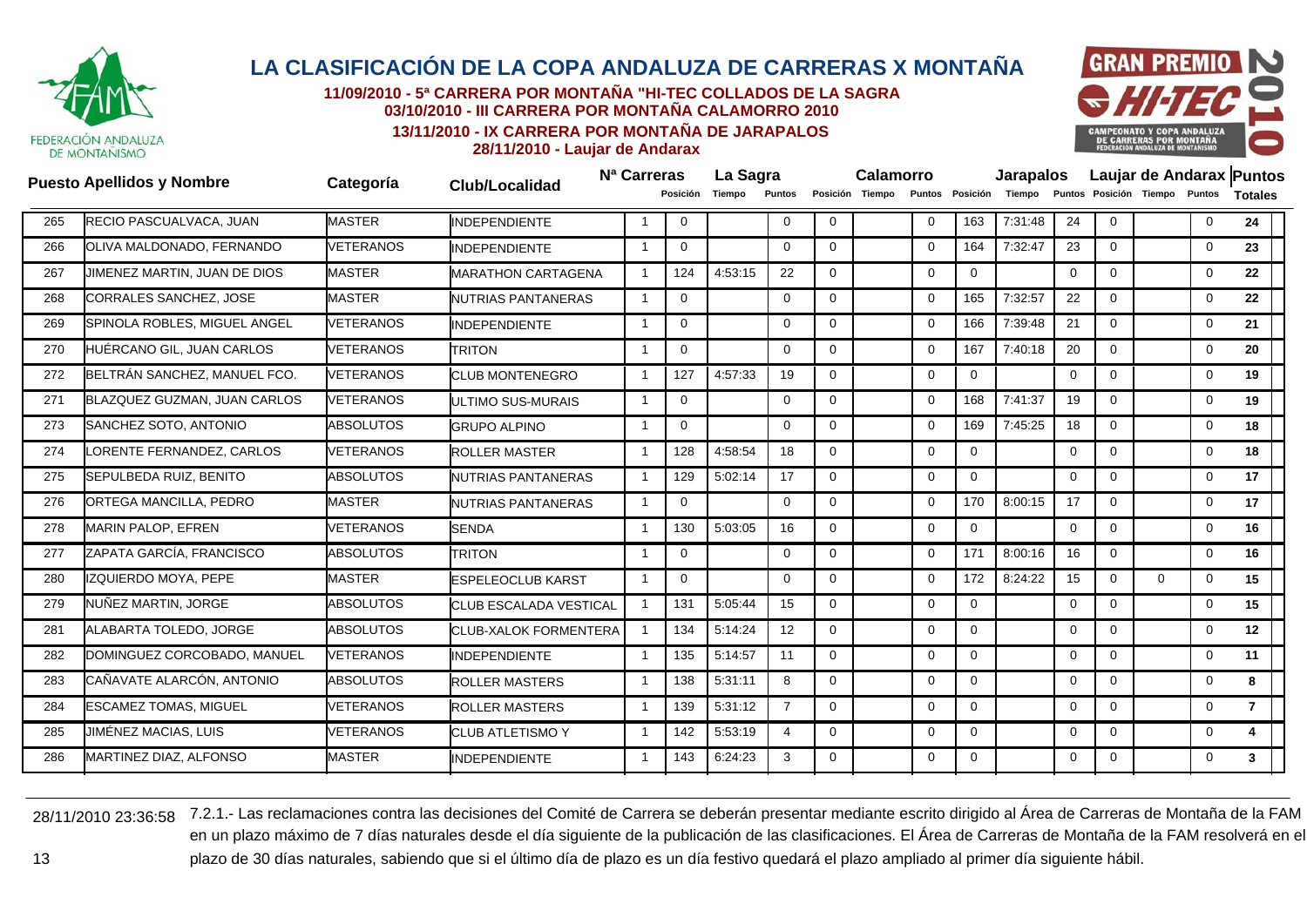

**11/09/2010 - 5ª CARRERA POR MONTAÑA "HI-TEC COLLADOS DE LA SAGRA03/10/2010 - III CARRERA POR MONTAÑA CALAMORRO 2010**

**13/11/2010 - IX CARRERA POR MONTAÑA DE JARAPALOS**



**28/11/2010 - Laujar de Andarax**

|                | <b>Puesto Apellidos y Nombre</b> | Categoría           |                              | N <sup>a</sup> Carreras |                 | La Sagra |             |                | Calamorro       |             |                 | Jarapalos |              |                         |                               |             | Laujar de Andarax Puntos |
|----------------|----------------------------------|---------------------|------------------------------|-------------------------|-----------------|----------|-------------|----------------|-----------------|-------------|-----------------|-----------|--------------|-------------------------|-------------------------------|-------------|--------------------------|
|                |                                  |                     | Club/Localidad               |                         | Posición        | Tiempo   | Puntos      |                | Posición Tiempo |             | Puntos Posición | Tiempo    |              |                         | Puntos Posición Tiempo Puntos |             | <b>Totales</b>           |
|                | SERRANO SERRANO, BLANCA MARÍA    | <b>ABSOLUTAS</b>    | <b>HOCKEY ALCALA</b>         | $\overline{4}$          |                 | 3:15:27  | 160         | -1             | 3:01:19         | 158         | $\mathbf{1}$    | 4:15:17   | 201          | $\overline{\mathbf{1}}$ | 2:58:18                       | 142         | 519                      |
| 2              | OPEZ CAMBIL. INMACULADA          | <b>ABSOLUTAS</b>    | <b>GRUPO ALPINO</b>          | 3                       | 3               | 3:50:20  | 151         | 3              | 3:37:20         | 149         | 3               | 5:00:14   | 192          | $\mathbf 0$             |                               | $\mathbf 0$ | 492                      |
| 3              | CAMACHO ORTEGA, NOELIA           | <b>ABSOLUTAS</b>    | <b>HOCKEY ALCALA</b>         | 3                       | 5               | 3:57:54  | 146         | 2              | 3:25:07         | 153         | $\overline{4}$  | 5:03:29   | 189          | $\Omega$                | $\Omega$                      | $\mathbf 0$ | 488                      |
| 4              | RAMIREZ VELA, MARI CARMEN        | <b>ABSOLUTAS</b>    | <b>EL ACEBUCHE</b>           | $\overline{4}$          | 8               | 4:32:49  | 140         | 5              | 4:09:26         | 144         | 6               | 5:27:52   | 185          | 3                       | 3:49:04                       | 133         | 469                      |
| 5              | ZEA MONTERO, CHARO               | <b>VETERANAS</b>    | <b>ALPINO JARAPALOS</b>      | 3                       | 11              | 5:12:27  | 135         | 4              | 4:08:12         | 146         | 8               | 5:55:59   | 181          | $\mathbf 0$             |                               | 0           | 462                      |
| 6              | BALLESTA MEICHSNER, MARIA REYES  | <b>VETERANAS</b>    | DEPORTEMANIA CXM             | 3                       | 10 <sup>°</sup> | 4:50:56  | 136         | 6              | 4:20:21         | 142         | 9               | 6:22:20   | 179          | $\Omega$                |                               | $\mathbf 0$ | 457                      |
| $\overline{7}$ | AGUILERA VILADOMIU, MONICA       | <b>ABSOLUTAS</b>    | <b>SALOMON SANTIVERI</b>     | $\overline{\mathbf{1}}$ | 0               |          | $\Omega$    | $\Omega$       |                 | $\Omega$    | 2               | 4:49:47   | 196          | $\mathbf 0$             |                               | 0           | 196                      |
| 8              | SÁNCHEZ PÉREZ. ESTHER            | <b>ABSOLUTAS</b>    | <b>CLUB MANDARACHE</b>       | $\mathbf{1}$            | $\Omega$        |          | $\Omega$    | $\Omega$       |                 | $\Omega$    | 5               | 5:04:38   | 187          | $\Omega$                |                               | $\mathbf 0$ | 187                      |
| 9              | SANCHEZ BOYER, ELENA             | <b>VETERANAS</b>    | <b>GEOGRAPHICA</b>           |                         | $\Omega$        |          | $\Omega$    | $\Omega$       |                 | $\Omega$    | $\overline{7}$  | 5:39:44   | 183          | $\Omega$                |                               | $\mathbf 0$ | 183                      |
| 10             | MARQUEZ MOYANO, PEPA             | <b>ABSOLUTAS</b>    | <b>CLUB ATLETISMO</b>        | $\overline{\mathbf{1}}$ | $\Omega$        |          | 0           | $\Omega$       |                 | $\Omega$    | 10              | 6:29:05   | 177          | $\Omega$                |                               | 0           | 177                      |
| 11             | VILLAESCUSA MAYORAL, MERCEDES    | <b>ABSOLUTAS</b>    | <b>CLUB TIERRA TRAGAME</b>   | -1                      | $\Omega$        |          | $\Omega$    | $\Omega$       |                 | $\Omega$    | 11              | 7:06:16   | 176          | $\Omega$                |                               | 0           | 176                      |
| 12             | BELTRAN CABALLERO, MILAGROS      | <b>ABSOLUTAS</b>    | AL BORDE DE LO               | $\mathbf{1}$            | $\Omega$        |          | $\mathbf 0$ | $\Omega$       |                 | $\mathbf 0$ | 12 <sup>2</sup> | 7:12:13   | 175          | $\Omega$                |                               | 0           | 175                      |
| 13             | MORENO CONEJO, MARÍA             | MASTER *            | <b>CLUB ALPINO JARAPALOS</b> |                         | $\overline{0}$  |          | 0           | $\overline{0}$ |                 | $\mathbf 0$ | 13              | 7:29:11   | 174          | $\mathbf{0}$            |                               | 0           | 174                      |
| 14             | GONZÁLEZ MACÍAS. ROCÍO           | <b>VETERANAS</b>    | CLUB DE MONTAÑA DE           | $\overline{\mathbf{1}}$ | $\Omega$        |          | $\Omega$    | $\Omega$       |                 | $\Omega$    | 14              | 7:42:21   | 173          | $\Omega$                |                               | $\mathbf 0$ | 173                      |
| 15             | CARVAJAL DOMINGUEZ, ELIZABETH    | <b>VETERANAS</b>    | <b>INDEPENDIENTE</b>         | $\overline{1}$          | $\Omega$        |          | $\mathbf 0$ | $\Omega$       |                 | $\mathbf 0$ | 15              | 7:44:45   | 172          | $\mathbf 0$             |                               | $\mathbf 0$ | 172                      |
| 16             | SEOANE DE RUS. LOLETA            | <b>ABSOLUTAS</b>    | CLUB ALCALAREÑO DE           | -1                      | $\overline{0}$  |          | $\Omega$    | $\mathbf{0}$   |                 | $\Omega$    | 16              | 8:08:13   | 171          | $\Omega$                |                               | $\mathbf 0$ | 171                      |
| 17             | ANDREU TRIAS, LAIA               | <b>ABSOLUTAS</b>    | SELECCIO CATALANA            |                         | 2               | 3:33:12  | 155         | $\Omega$       |                 | $\Omega$    | $\Omega$        |           | $\mathbf 0$  | $\Omega$                |                               | 0           | 155                      |
| 18             | MILLAN SOLA, M.CARMEN            | MASTER <sup>*</sup> | <b>MARATONIANS DEL SEGRE</b> | -1                      | $\overline{4}$  | 3:53:37  | 148         | $\Omega$       |                 | $\Omega$    | $\Omega$        |           | $\mathbf 0$  | $\Omega$                |                               | 0           | 148                      |
| 19             | TALÉNS BELÉN, MYRIAM             | <b>VETERANAS</b>    | <b>RUNNING TEAM-</b>         | -1                      | 6               | 4:02:08  | 144         | $\overline{0}$ |                 | $\mathbf 0$ | $\overline{0}$  |           | $\mathbf 0$  | $\mathbf 0$             |                               | $\mathbf 0$ | 144                      |
| 20             | ALÓS RODRIGO, SILVIA             | <b>ABSOLUTAS</b>    | <b>APER ALCOI</b>            |                         | $\overline{7}$  | 4:23:18  | 142         | $\overline{0}$ |                 | $\Omega$    | $\overline{0}$  |           | $\mathbf{0}$ | $\mathbf{0}$            |                               | $\mathbf 0$ | 142                      |
| 21             | LEVY CÁCERES, VERENA             | <b>ABSOLUTAS</b>    | <b>INDEPENDIENTE</b>         |                         | 9               | 4:40:50  | 138         | $\overline{0}$ |                 | $\Omega$    | $\overline{0}$  |           | 0            | $\mathbf 0$             |                               | $\mathbf 0$ | 138                      |
| 22             | MARTINEZ PEREZ, ENCARNACIÓN      | <b>ABSOLUTAS</b>    | <b>HOCKEY ALCALA</b>         |                         | $\Omega$        |          | $\Omega$    | $\Omega$       |                 | $\Omega$    | $\overline{0}$  |           | $\mathbf 0$  | 2                       | 3:21:01                       | 137         | 137                      |
|                |                                  |                     |                              |                         |                 |          |             |                |                 |             |                 |           |              |                         |                               |             |                          |